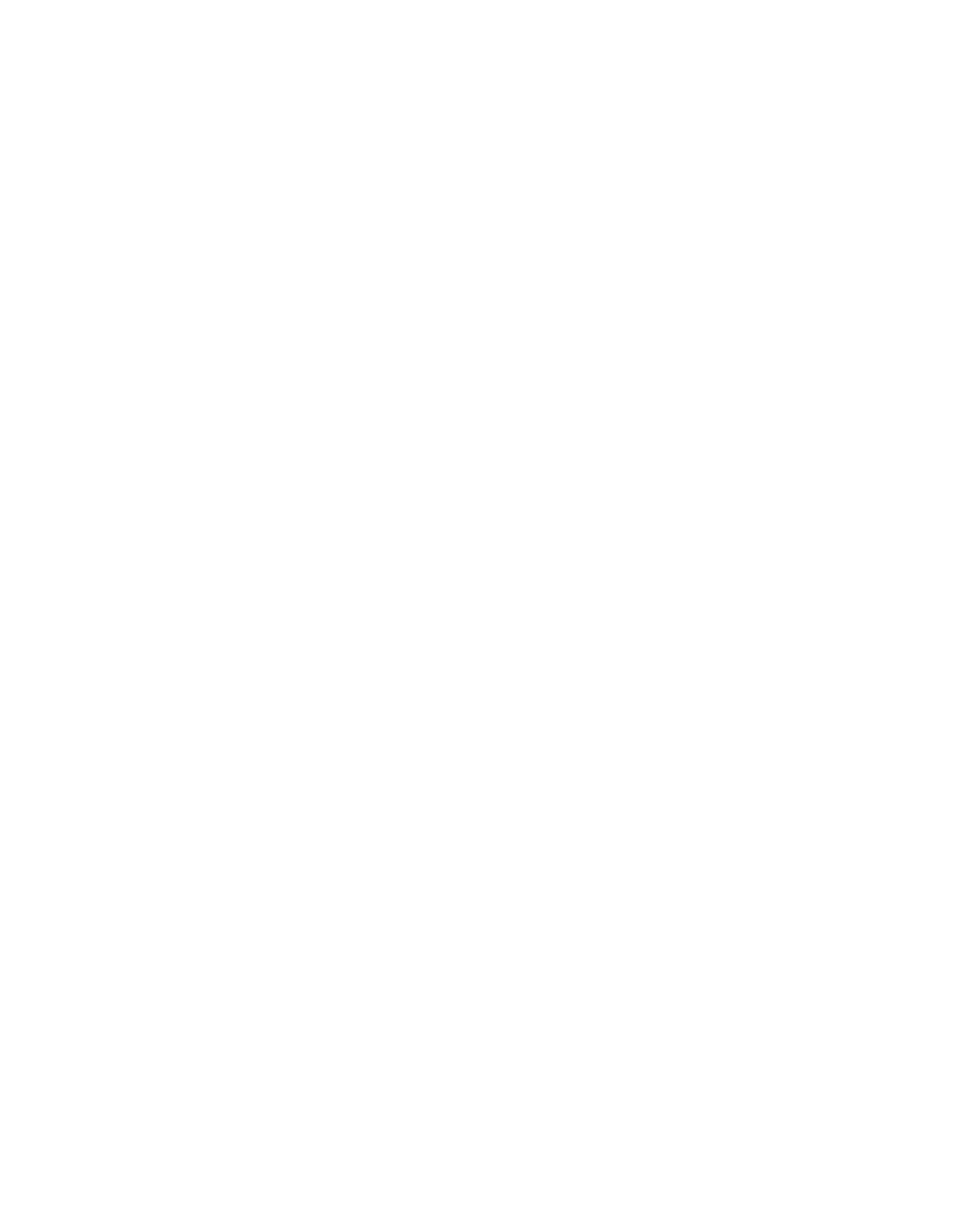Case No. SCSL-2004-14-T THE PROSECUTOR OF THE SPECIAL COURT V. SAM HINGA NORMAN MOININA FOFANA ALLIEU KONDEWA FRIDAY, 25 NOVEMBER 2005 10.25 A.M. STATUS CONFERENCE TRIAL CHAMBER I Before the Judges: Pierre Boutet, Presiding Bankole Thompson Benjamin Mutanga Itoe For Chambers: Ms Candice Welsch Mr Matteo Crippa For the Registry: Ms Susan Gunstone For the Prosecution: Mr James C Johnson Mr Joseph Kamara Ms Nina Jorgensen Mr Marco Bundi Ms Suzanne Mattler (intern) For the Principal Defender: Mr Vincent Nmehielle For the accused Sam Hinga Dr Bu-Buakei Jabbi<br>Norman: Mr Kingsley Belle Mr Kingsley Belle (legal For the accused Moinina Fofana: Mr Arrow Bockarie Mr Andrew Ianuzzi

For the accused Allieu Kondewa: Mr Charles Margai

assistant)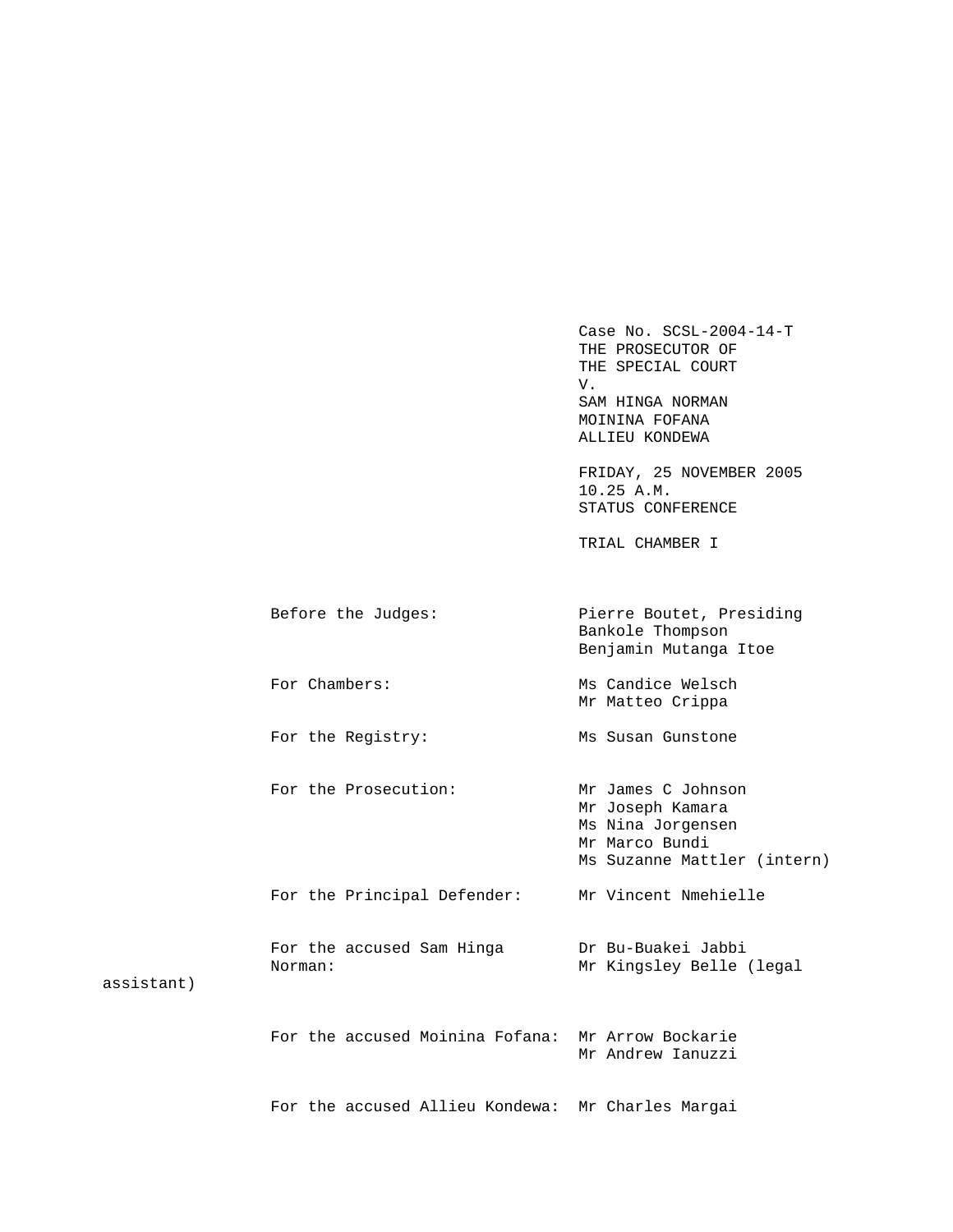Mr Yada Williams Mr Ansu Lansana Mr Martin Michael (legal

assistant)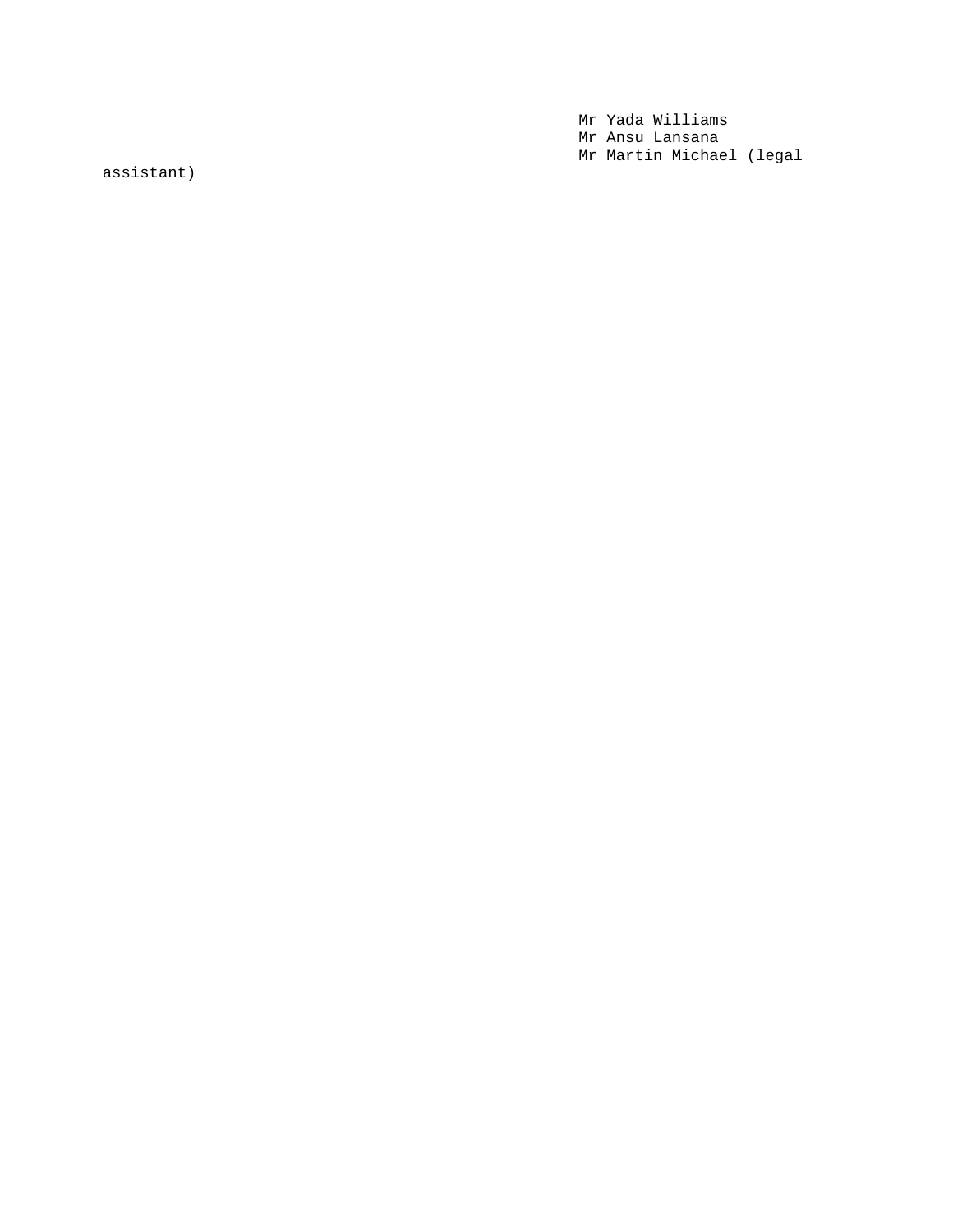Page 2

|        | 1  | $[CDF25NOV05A - EKD]$                                        |
|--------|----|--------------------------------------------------------------|
|        | 2  | Friday, 25 November 2005                                     |
|        | 3  | [The accused Fofana and Kondewa present]                     |
|        | 4  | [The accused Norman not present]                             |
|        | 5  | [Status Conference]                                          |
|        | 6  | [Open session]                                               |
|        | 7  | [Upon commencing at 10.25 a.m.]                              |
| Wе     | 8  | PRESIDING JUDGE: Good morning, ladies and gentlemen.         |
|        | 9  | have ordered that there be a status conference this morning, |
| as a   | 10 | because we feel that we haven't seen any meaningful progress |
|        | 11 | result of the latest status conference, and certainly there  |
| time.  | 12 | appears to be major noncompliance with our direction at the  |
| like   | 13 | But before we get into some of the details of that, I would  |
|        | 14 | to indicate for the record and for the understanding of all  |
| here   | 15 | concerned, what a status conference is all about and I refer |
|        | 16 | to Rule 65 bis of the Rules which reads as follows:          |
|        | 17 | "A status conference may be convened by the Designated       |
|        | 18 | Judge or by the Trial Chamber.                               |
|        | 19 | The status conference shall:                                 |
| ensure | 20 | organise exchanges between the parties so as to<br>(i)       |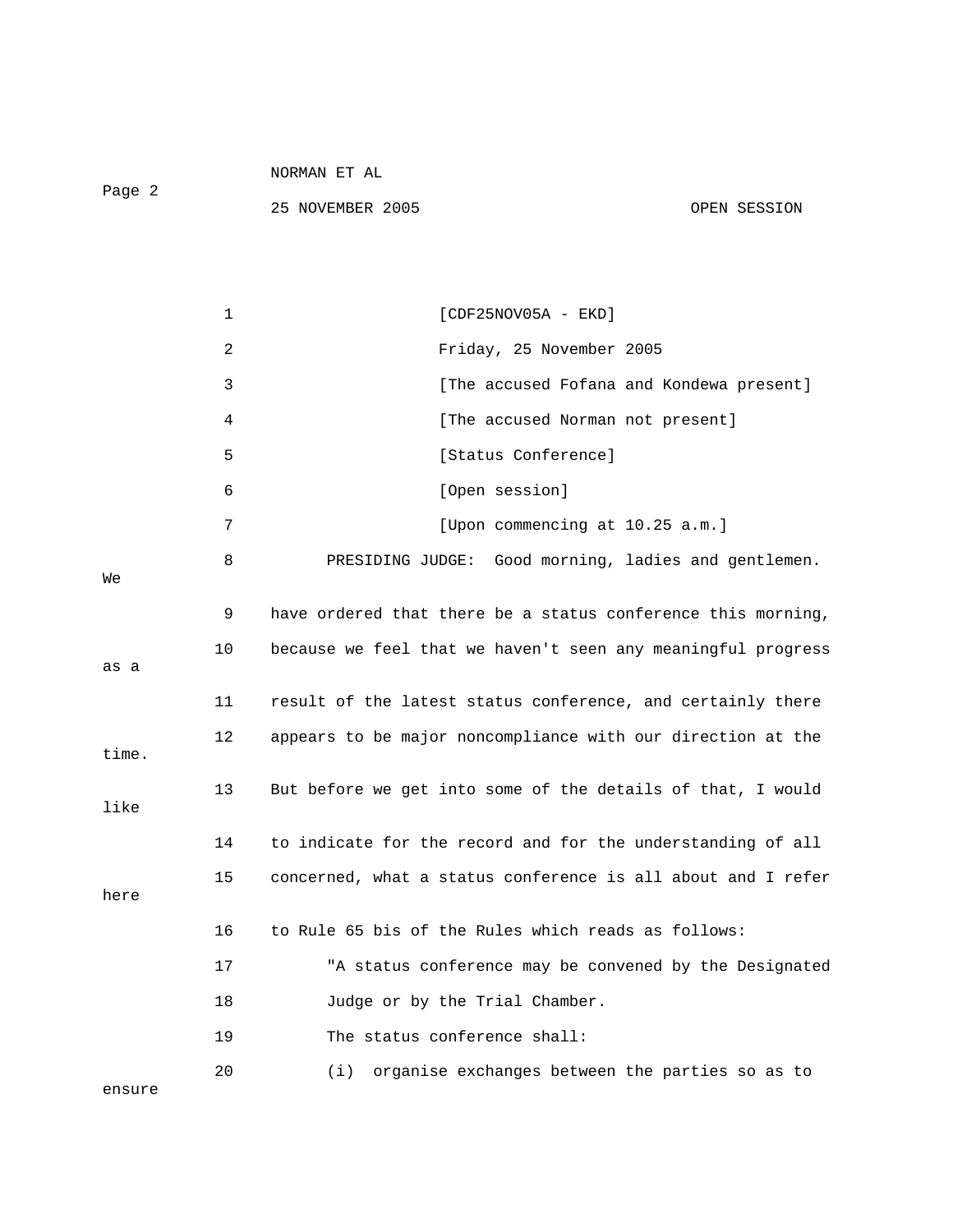|         | 21 | expeditious trial proceedings;                                |
|---------|----|---------------------------------------------------------------|
| accused | 22 | (ii) review the status of his case and to allow the           |
|         | 23 | the opportunity to raise issues in relation thereto."         |
|         | 24 | And that was exactly for that purpose that we convened a      |
|         | 25 | status conference the last time.                              |
|         | 26 | I would like to mention in this respect that the order        |
| was     | 27 | concerning preparation and presentation of the Defence case   |
| on      | 28 | issued on 21 October 2005, and the status conference was held |
|         | 29 | 27 October 2005. That is a week later. At that status         |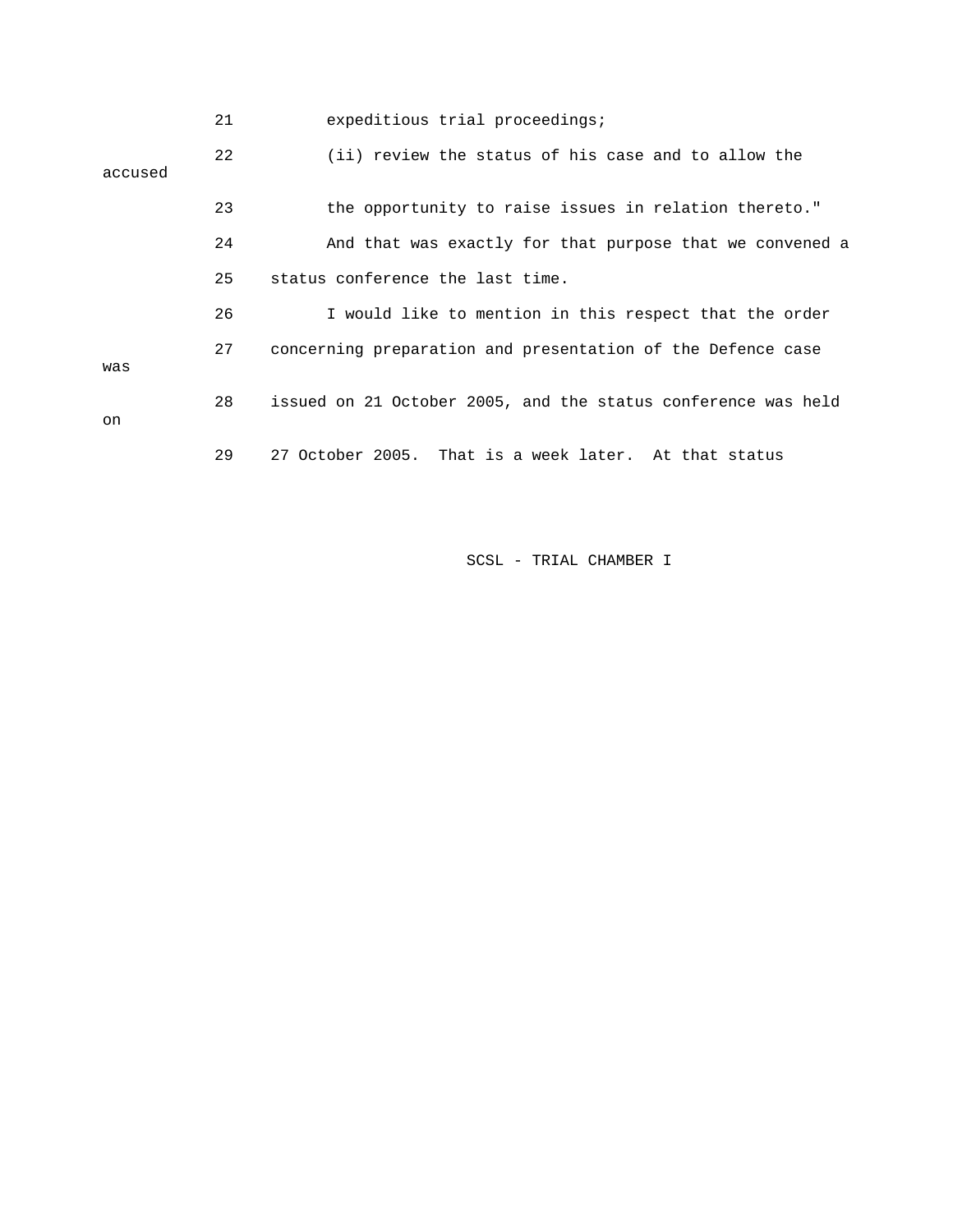Page 3

| ask       | 1  | conference we went through a fairly detailed agenda and I did  |
|-----------|----|----------------------------------------------------------------|
|           | 2  | all parties, especially the Defence, if there was any problem, |
| that      | 3  | and certainly the record does not indicate any of the issues   |
| So        | 4  | have been raised in the submission presented by the Defence.   |
|           | 5  | we will review this this morning and make sure that there is a |
| expected. | 6  | clear understanding as to what is required and what is         |
| the       | 7  | But before we get there, I will ask Justice Itoe to address    |
|           | 8  | issue of the joint submission as such and then we will proceed |
|           | 9  | from there. Justice Itoe.                                      |
| brief.    | 10 | JUDGE ITOE: Well, learned counsel, I will be very              |
|           | 11 | We have indicated all along, since we started the trial that   |
|           | 12 | although the accused persons are being tried jointly, their    |
|           | 13 | defences are being conducted separately. There may be certain  |
| not       | 14 | subjects that come within a common denominator, but that does  |
|           | 15 | mean that they are not being defended separately by separate   |
|           | 16 | defence teams.                                                 |
|           | 17 | When we made our order on 21st October, we expected that       |
| and       | 18 | each defence team will individually comply with that order,    |
|           | 19 | we are expecting at least three documents to reflect this      |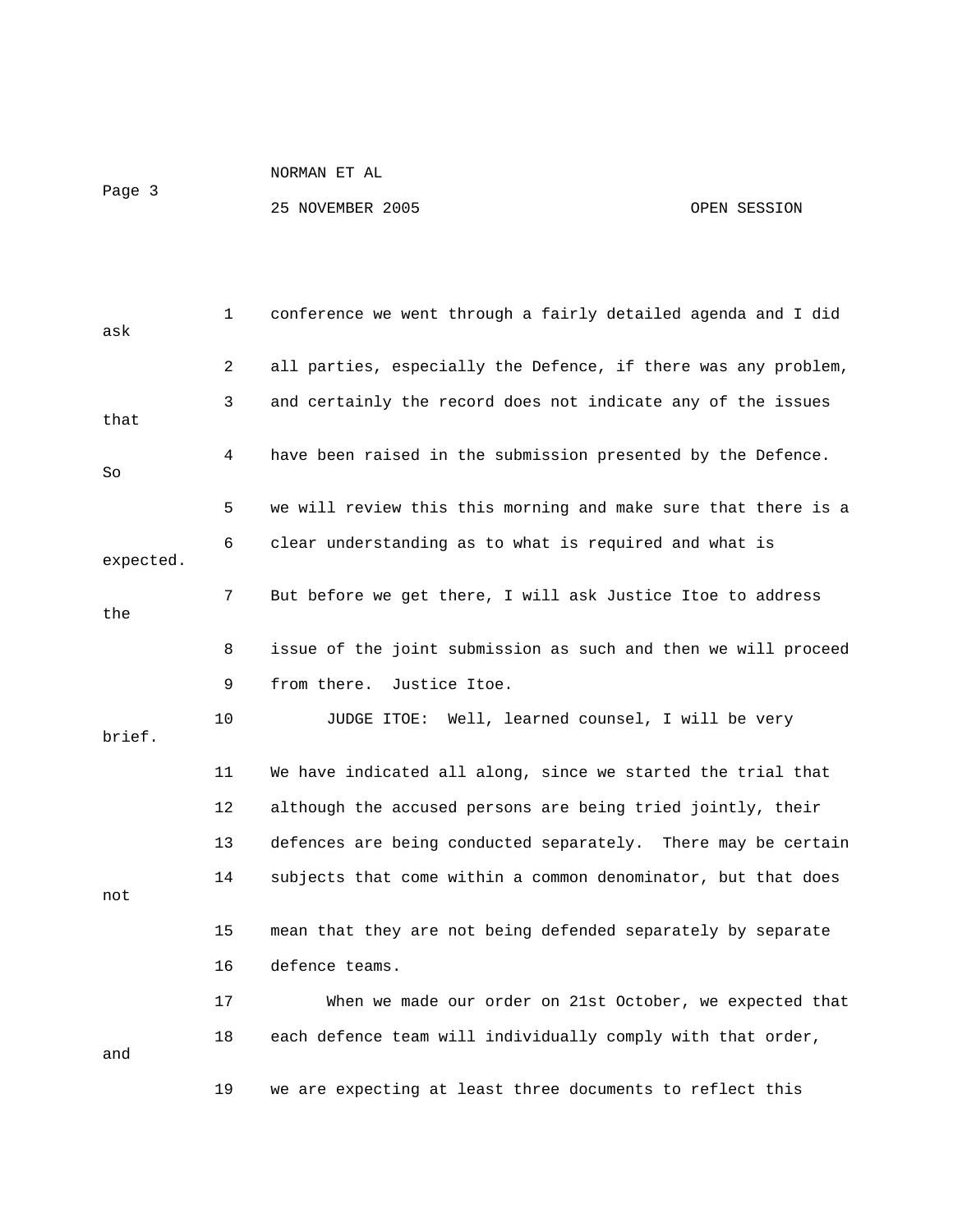| to      | 20 | compliance. This has not been the case. We have been treated   |
|---------|----|----------------------------------------------------------------|
|         | 21 | a joint reply, a joint compliance, I would say, by the three   |
| this    | 22 | defence teams in a single document. We do not consider that    |
| know    | 23 | is appropriate. We want to proceed very neatly. We want to     |
|         | 24 | that issues that are raised in a document concern the first    |
| with    | 25 | accused exclusively, and so do we want to feel is the case     |
| makes   | 26 | the second and the third accused persons. You would see it     |
|         | 27 | for the neatness of the proceedings. So I want to make this    |
|         | 28 | observation and to emphasise that we never ordered -- we never |
| somehow | 29 | ordered a joint compliance with scheduling order and that      |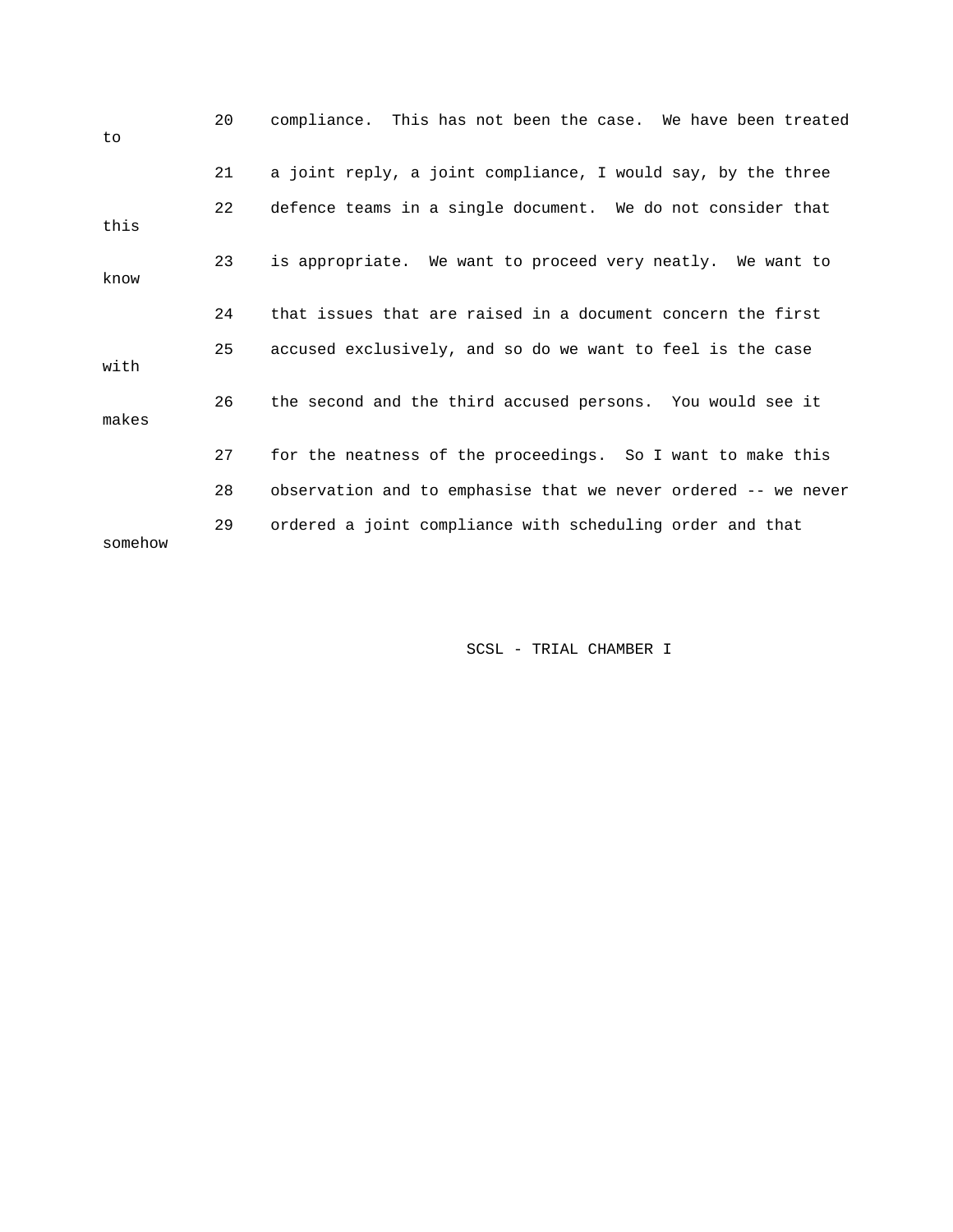Page 4

|          | 1  | it has to be corrected in order to reflect the records and in |
|----------|----|---------------------------------------------------------------|
| teams    | 2  | order to enable the Chamber and the Prosecution and defence   |
| case     | 3  | to know who is raising what arguments, just as has been the   |
| these    | 4  | throughout the conduct of the Defence in this matter.<br>So   |
| and      | 5  | are the comments that I wanted to address to the Prosecution  |
|          | 6  | the Defence on this particular issue. Thank you.              |
|          | 7  | Obviously any future filing will be<br>PRESIDING JUDGE:       |
|          | 8  | expected to be done separately unless specifically authorised |
|          | 9  | pursuant to an application in due course made to the Court in |
|          | 10 | this respect. So I haven't gone through the appearance of the |
| further. | 11 | Maybe we should do that before we proceed any<br>parties.     |
|          | 12 | So may I ask for the Prosecution who is appearing today?      |
|          | 13 | MR JOHNSON: Yes, Your Honour.<br>Marco Bundi,                 |
|          | 14 | Nina Jorgenson, Joseph Kamara and James Johnson, Your Honour. |
|          | 15 | PRESIDING JUDGE: Thank you, Mr Johnson.                       |
|          | 16 | MR NMEHIELLE:<br>[Microphone not activated] Your Honour,      |
|          | 17 | Vincent $-$                                                   |
|          | 18 | PRESIDING JUDGE: Would you open your microphone?              |
|          | 19 | MR NMEHIELLE: Yes, I'm sorry about that.                      |
| defence  | 20 | Vincent Nmehielle, Principal Defender. I will let each        |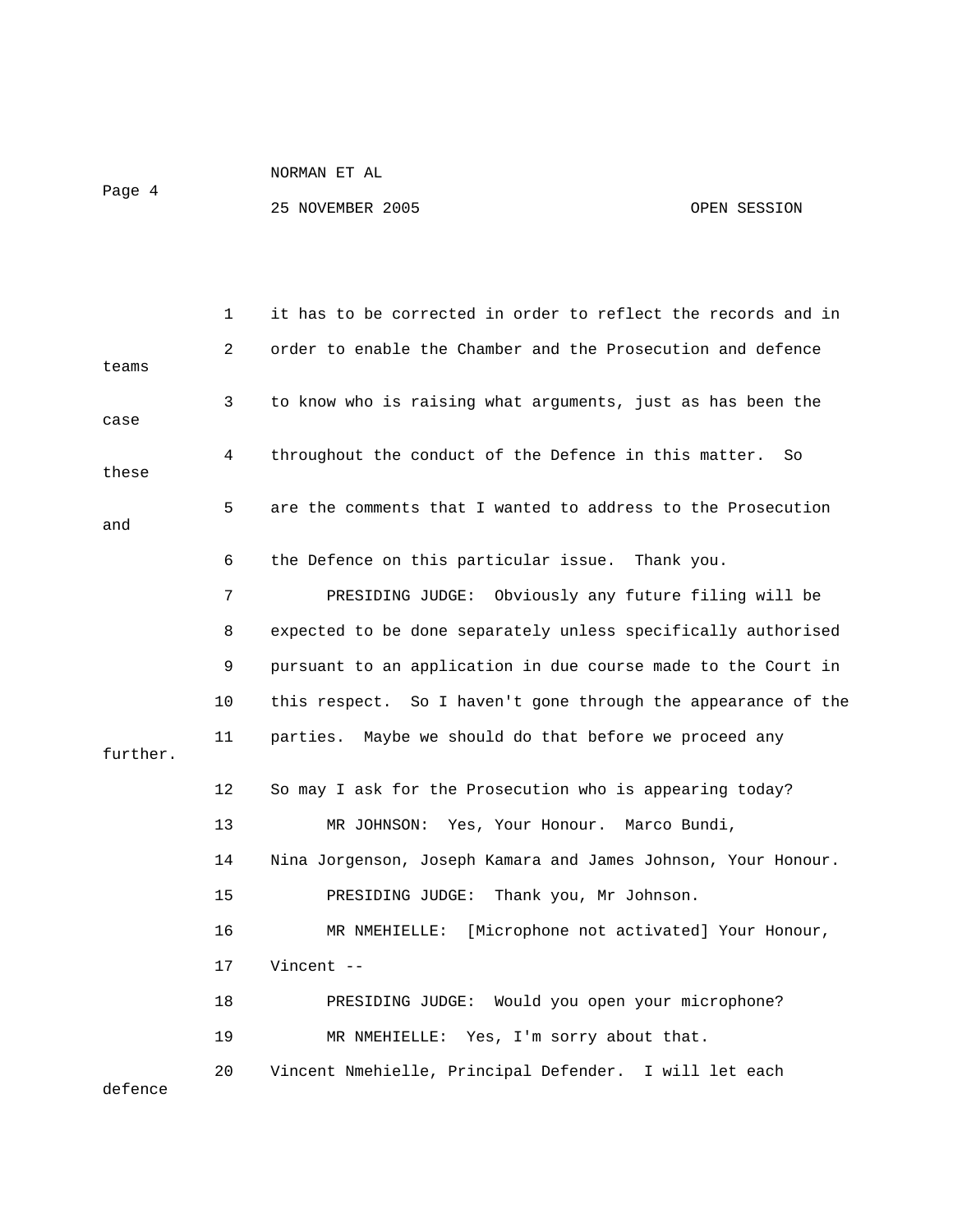|       | 21 | counsel introduce themselves. I am here possibly to get an     |
|-------|----|----------------------------------------------------------------|
| оf    | 22 | update of what is happening and possibly also inform the Court |
|       | 23 | a number of issues.                                            |
| will  | 24 | PRESIDING JUDGE: Thank you, Mr Principal Defender; I           |
|       | 25 | come back to you. Thank you. For the first accused?            |
|       | 26 | MR JABBI: My Lords, Dr Bu-Buakei Jabbi for the first           |
|       | 27 | accused.                                                       |
|       | 28 | PRESIDING JUDGE: Thank you, Dr Jabbi. Second accused.          |
| Arrow | 29 | MR BOCKARIE: Your Honour, for the second accused is            |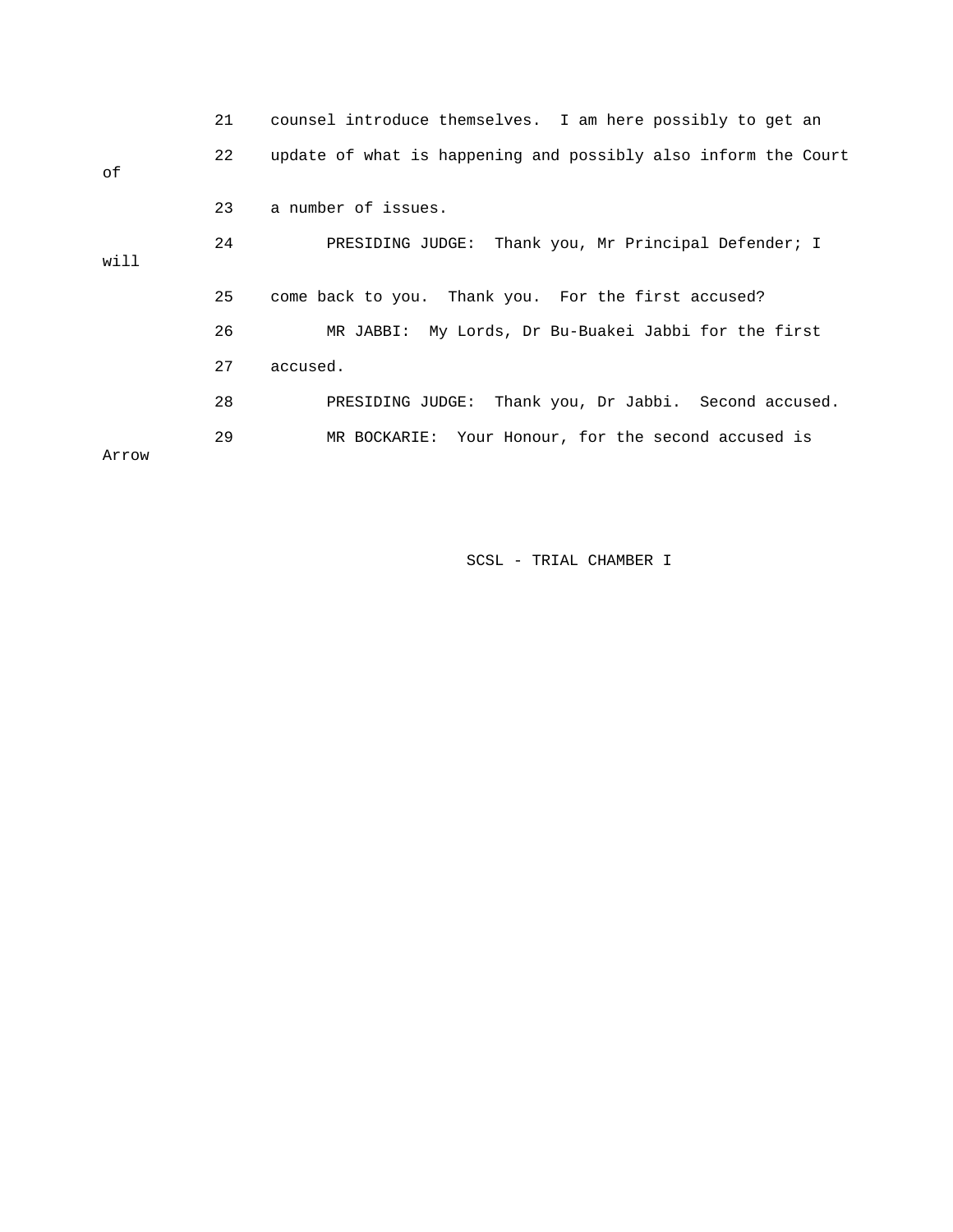| NORMAN ET<br>AL |
|-----------------|
|                 |

Page 5

25 NOVEMBER 2005 OPEN SESSION

1 J Bockarie and Andrew Ianuzzi.

 2 PRESIDING JUDGE: Thank you. For the third accused? 3 MR MARGAI: May it please you, My Lords. CF Margai, 4 YH Williams, Ansu Lansana and Martin Michael. 5 PRESIDING JUDGE: Thank you. Before we proceed with our 6 agenda on the status conference, Mr Principal Defender, I would 7 like to raise with you and indicate for the record that we have 8 received the letter you had forwarded about representation of the 9 third accused and we have reviewed the comments made. And, as I 10 have indicated to you, we are accepting your recommendation and 11 we are not prepared to see any substitution of counsel for the 12 third accused at this particular time. And, therefore, as far as 13 this Court is concerned the accused is to be represented as it 14 has been the case by the Court appointed counsel, that is 15 Mr Margai, Mr Williams and Mr Lansana. So that is the way it is 16 for the time being. Do you have any other matter you wish to 17 raise about representation at this particular stage, 18 Mr Principal Defender? 19 MR NMEHIELLE: Yes, I would like to raise about 20 representation with regard to the Chief Norman team.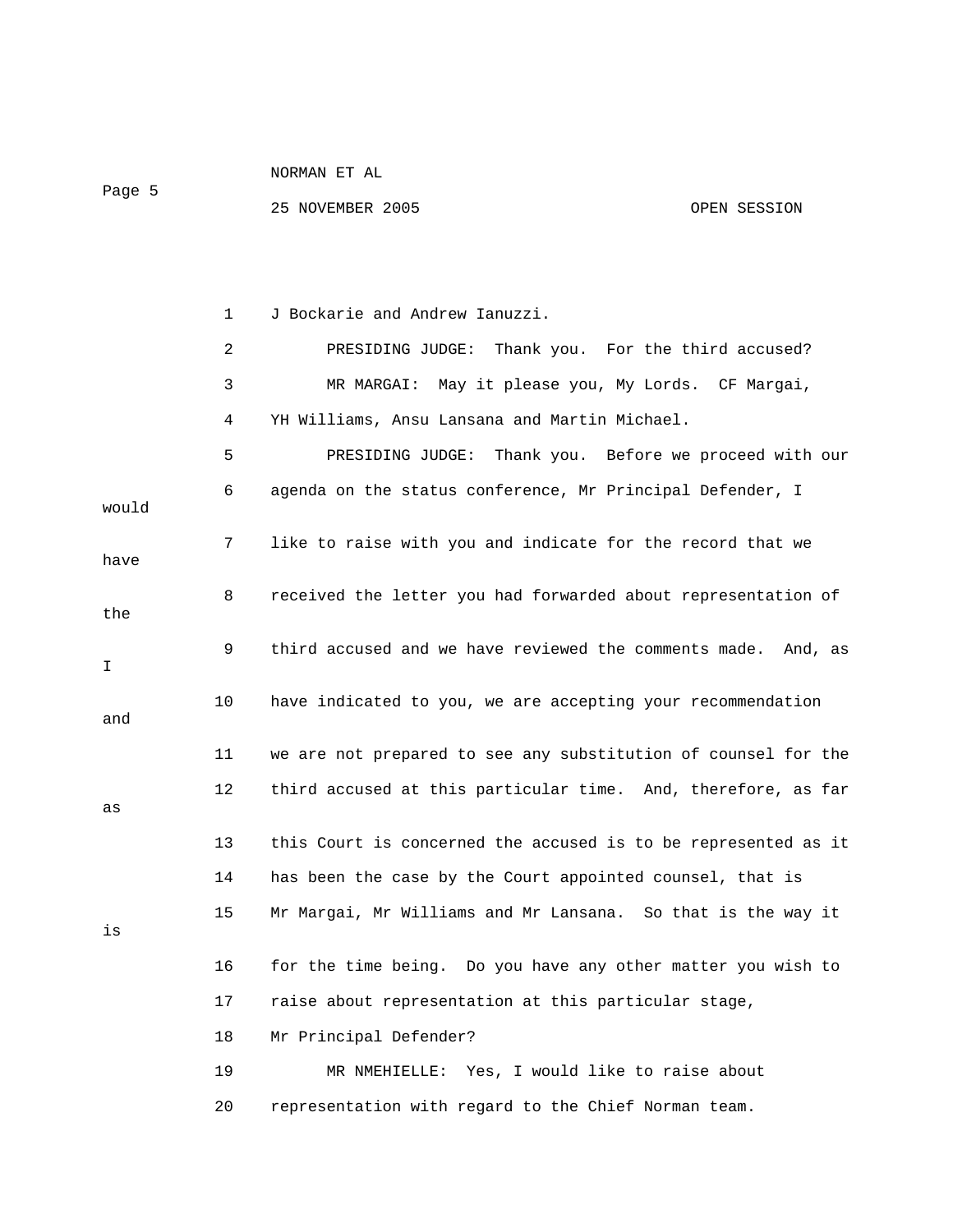21 PRESIDING JUDGE: Yes. 22 MR NMEHIELLE: Your Honour may be aware of a memo that I 23 wrote some time ago informing the Court that Ibrahim Yillah who 24 is associate legal counsel in my office and who also doubled as 25 duty counsel for the Norman team had resigned and I needed to 26 resolidify and fortify the team with additional counsel. And, of 27 course, also to make sure that my duty counsel are not 28 necessarily deeply involved in the day-to-day defence, which was 29 not the intention of why the position was created. So in that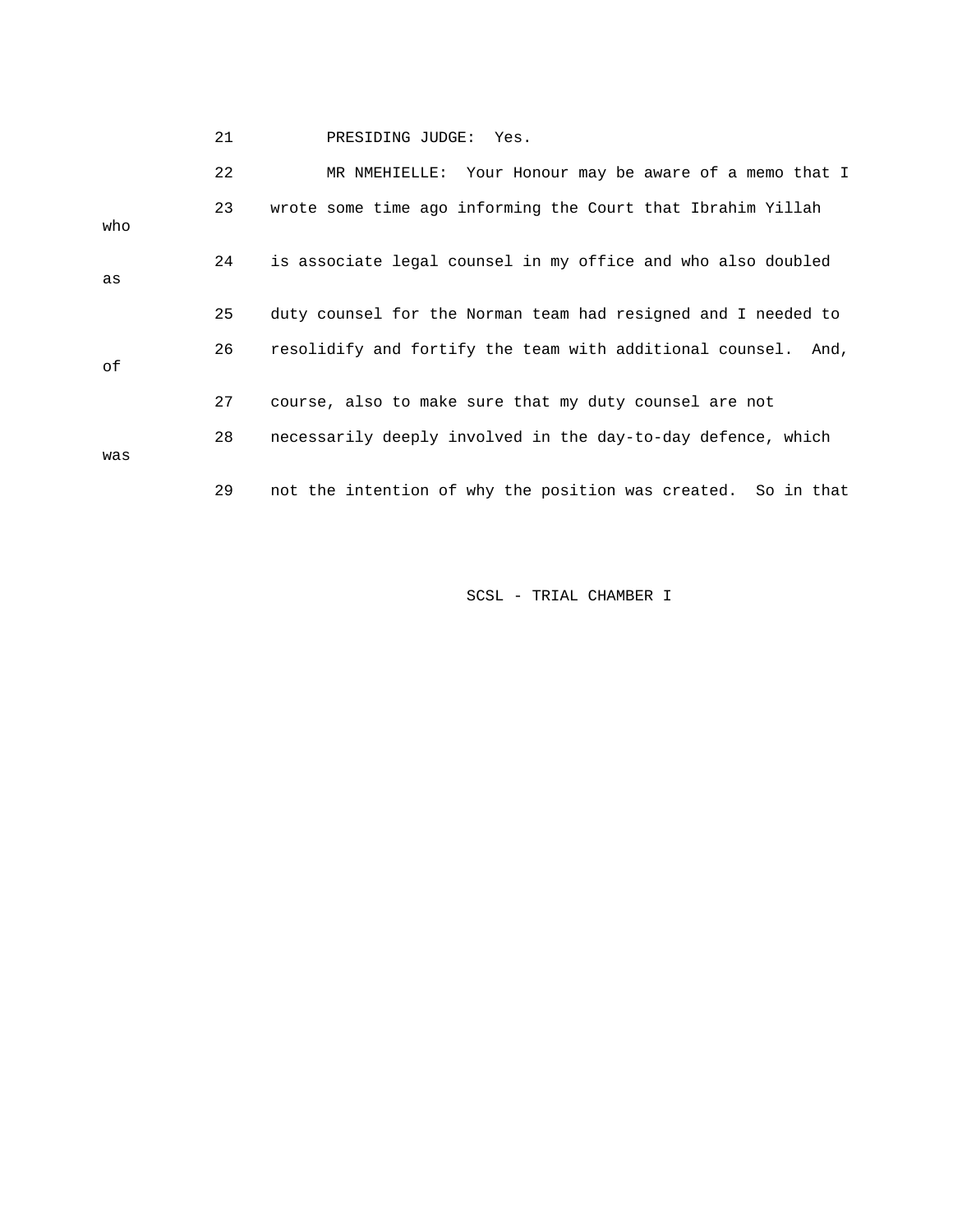Page 6

|           | 1  | regard I sought the cooperation of the senior or the co-lead   |
|-----------|----|----------------------------------------------------------------|
|           | 2  | counsel, Mr John Hall and Dr Jabbi, to facilitate this even    |
| they      | 3  | though I could do it on my own. It took quite a while, but     |
|           | 4  | had separately nominated two individuals to me and for me to   |
| Hall      | 5  | consider.<br>The two individuals they separately nominated, Mr |
|           | 6  | thinks that the legal assistant Claire da Silva should fill in |
| а         | 7  | the position, while Dr Jabbi thinks otherwise and thinks that  |
|           | 8  | more senior lawyer who will be on the ground to participate in |
| were      | 9  | the process will be more feasible. Looking at both CVs that    |
| even      | 10 | submitted to me and looking at what the Rules provide for,     |
|           | 11 | though Dr Hall was asking that Claire da Silva who has about   |
| the       | 12 | three years' legal experience, quite below the requirement of  |
| because   | 13 | Rules, should be allowed under exceptional circumstances       |
|           | 14 | she has been hired as a legal assistant.                       |
| Allusine  | 15 | And on the other hand, Dr Jabbi provides for me Mr             |
| elaborate | 16 | Sani Sesay who has 13 years at the Bar and who has had         |
| two       | 17 | criminal law practice in Sierra Leone. And I look at these     |
| will      | 18 | in terms of what is required for me will mean somebody who     |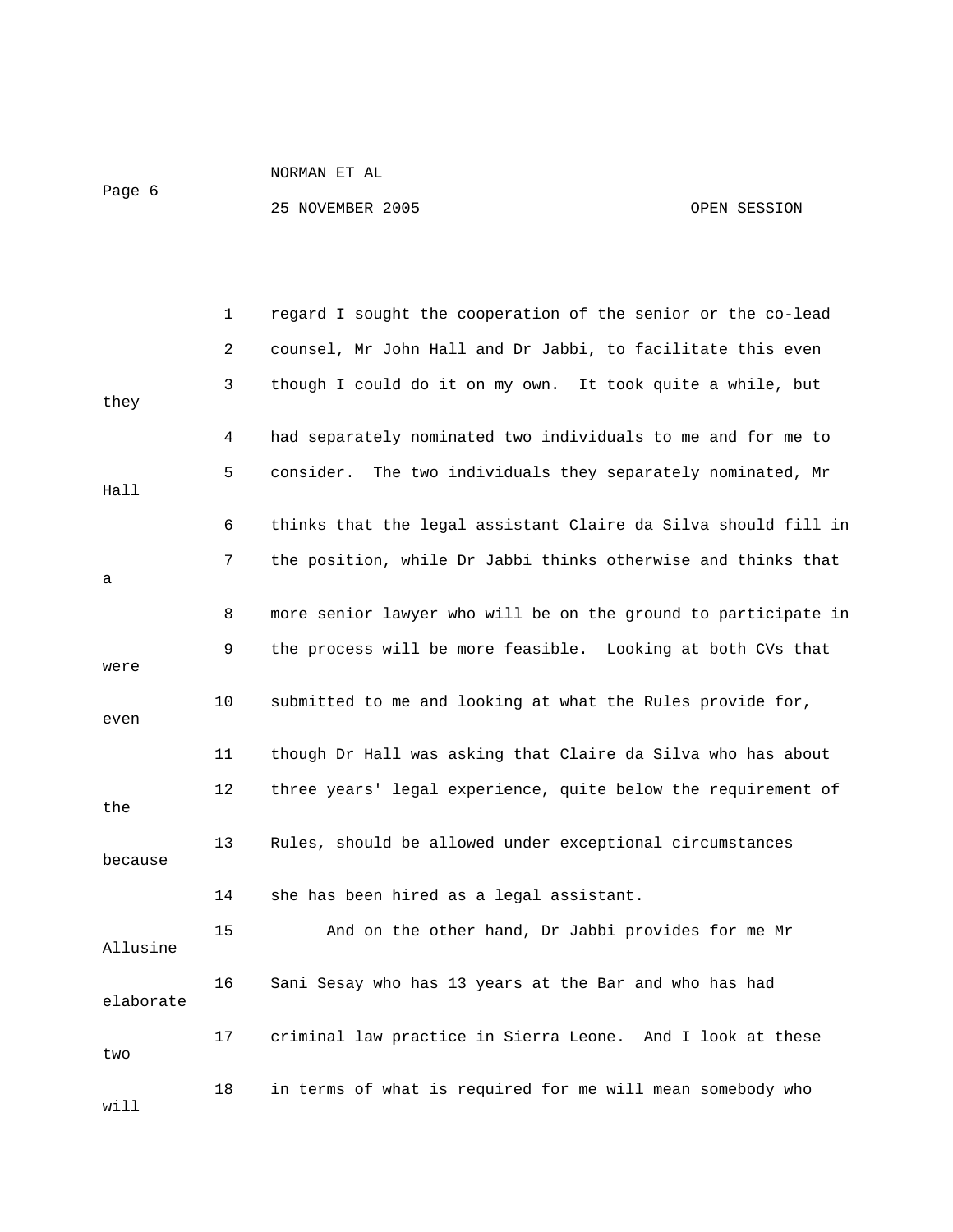|        | 19 | bring some co-ordination in the team, because it lacks         |
|--------|----|----------------------------------------------------------------|
| be     | 20 | co-ordination as far as I am concerned, and somebody who will  |
| Court. | 21 | there on a day to day to ensure effective advocacy in the      |
|        | 22 | I will let the Court make the decision, but my recommendation  |
| the    | 23 | will be for a senior lawyer and in that regard I would want    |
| feels  | 24 | Court to maybe consider my recommendation unless the Court     |
|        | 25 | otherwise that Mr Allusine Sesay be added as a court-appointed |
|        | 26 | counsel because I do not have the power to appoint, but I can  |
|        | 27 | recommend.                                                     |
|        | 28 | PRESIDING JUDGE: Mr Principal Defender, I thank you for        |
| is     | 29 | your comments and observations. What I would suggest to you    |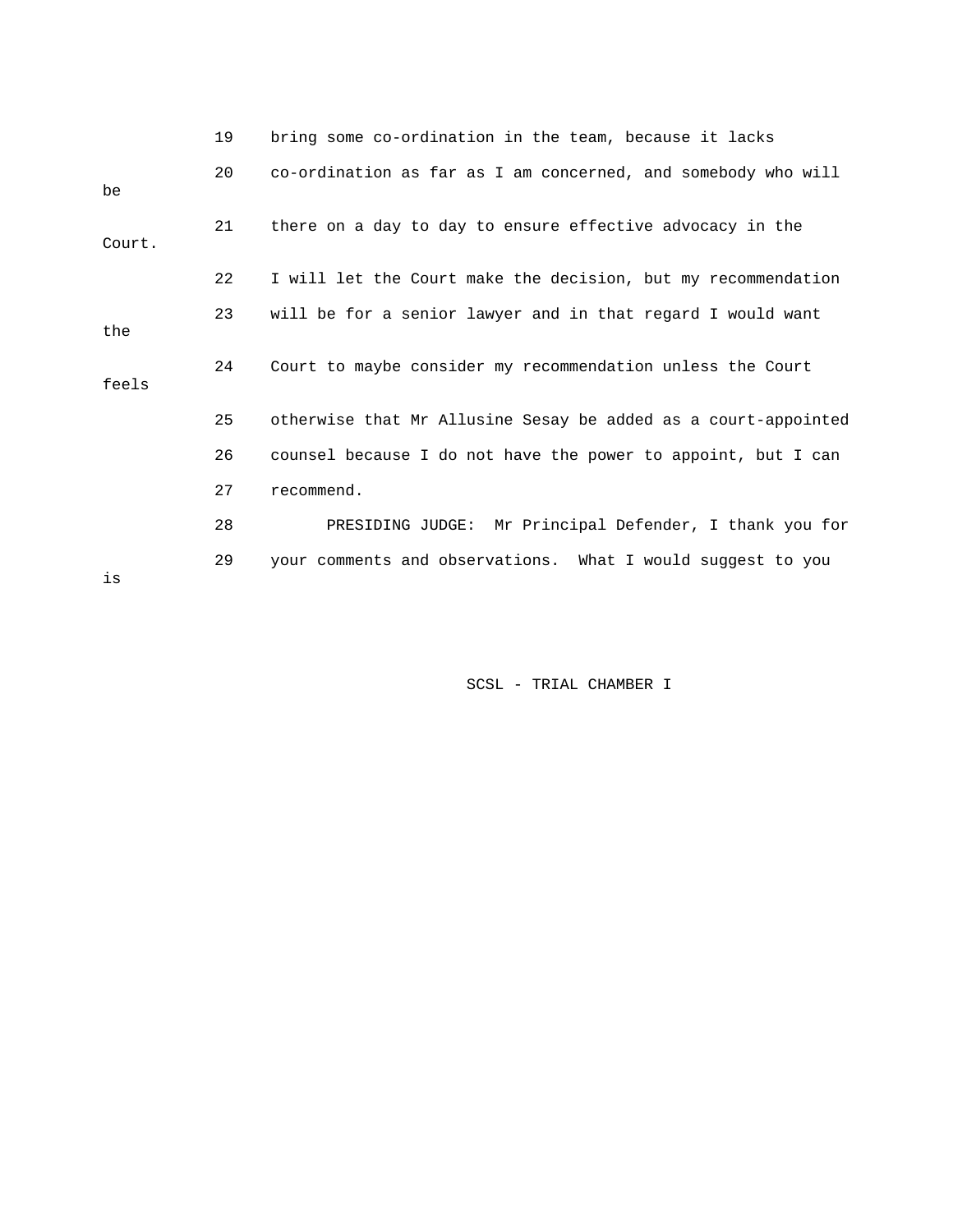Page 7

| give      | 1  | that you make the formal submission to the Chamber.<br>We will |
|-----------|----|----------------------------------------------------------------|
| will      | 2  | due consideration to your comments this morning and what you   |
|           | 3  | have in your submission, and certainly if it is filed that the |
|           | 4  | team for Mr Norman needs to be reinforced, we are certainly    |
| have      | 5  | prepared to assist in whatever way we can. But yes, as you     |
| who       | 6  | pointed out, it is for the Court to make the decision as to    |
| obviously | 7  | is to be appointed and we will give due consideration          |
|           | 8  | to your submission in this respect.                            |
| in        | 9  | MR NMEHIELLE: Thank you, Your Honour. One more issue           |
|           | 10 | relation to Mr Norman's team. It has come to my notice,        |
| in        | 11 | following some prompting by Mr Norman, that counsel are listed |
|           | 12 | the document as counsel for Mr Norman, rather than             |
|           | 13 | court-appointed counsel for Mr Norman. If possible we would    |
|           | 14 | prefer that they be termed court-appointed counsel for         |
| it        | 15 | Mr Norman -- for Chief Norman, rather than as counsel, so that |
|           | 16 | will reflect the correct position.                             |
|           | 17 | PRESIDING JUDGE:<br>It is true that the documents do say       |
| in        | 18 | counsel for, but it is also true that counsel for must be read |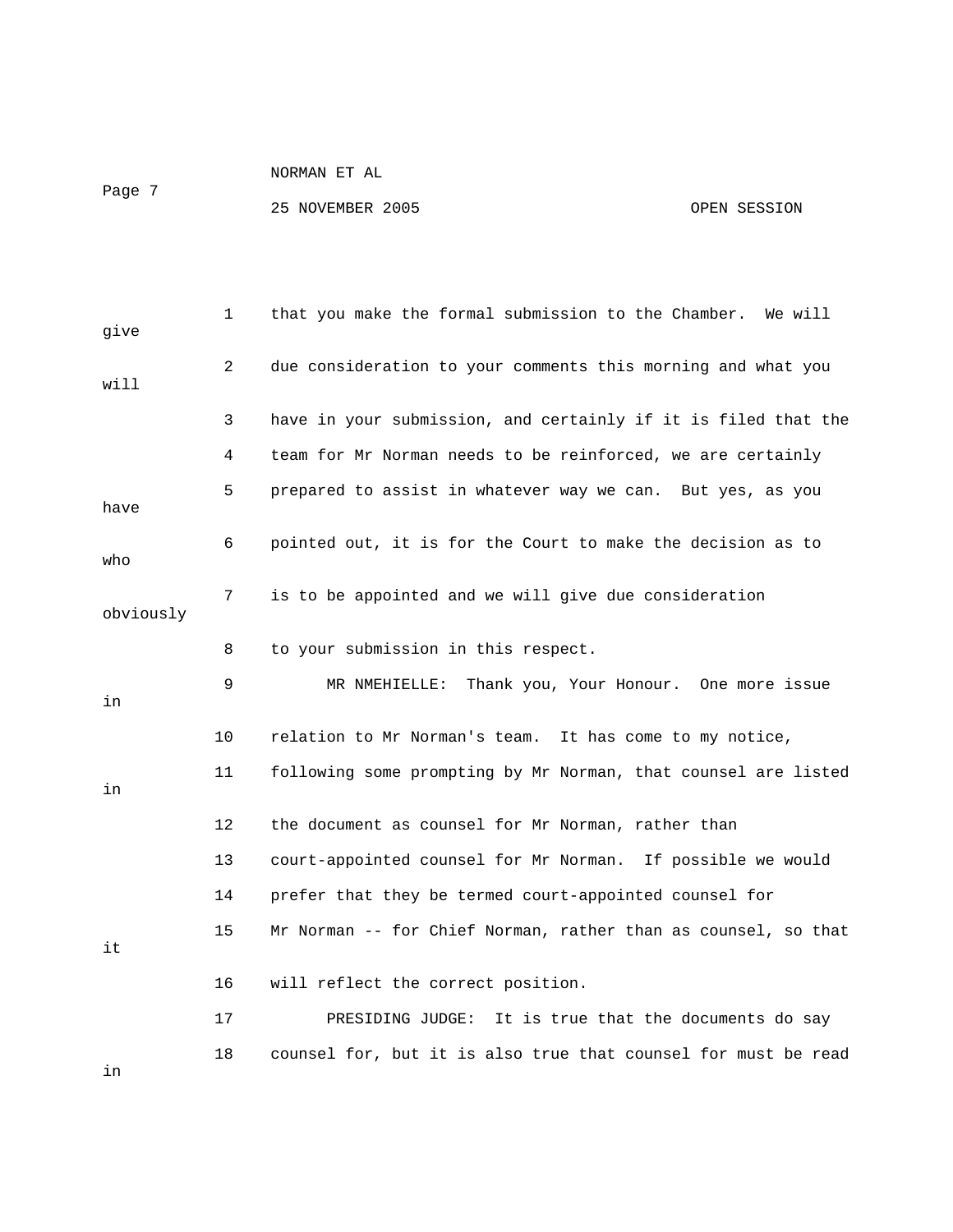| those             | 19 | light of all the decisions of the Court and counsel for in     |
|-------------------|----|----------------------------------------------------------------|
|                   | 20 | cases can only mean counsel appointed for. The same goes for   |
|                   | 21 | every single accused in this trial, because they all have      |
|                   | 22 | court-appointed counsel. But we will certainly look into that  |
| misunderstanding, | 23 | and if it is to clarify the issue and avoid any                |
| it                | 24 | this certainly can be corrected fairly quickly. But as I say,  |
|                   | 25 | doesn't to me cause any big concern because counsel in that    |
|                   | 26 | scenario can only mean court-appointed counsel.                |
| and               | 27 | I think out of an abundance of caution<br>JUDGE THOMPSON:      |
|                   | 28 | in the interest of consistency we should have one practice and |
| way               | 29 | court-appointed counsel for would seem to me to be the better  |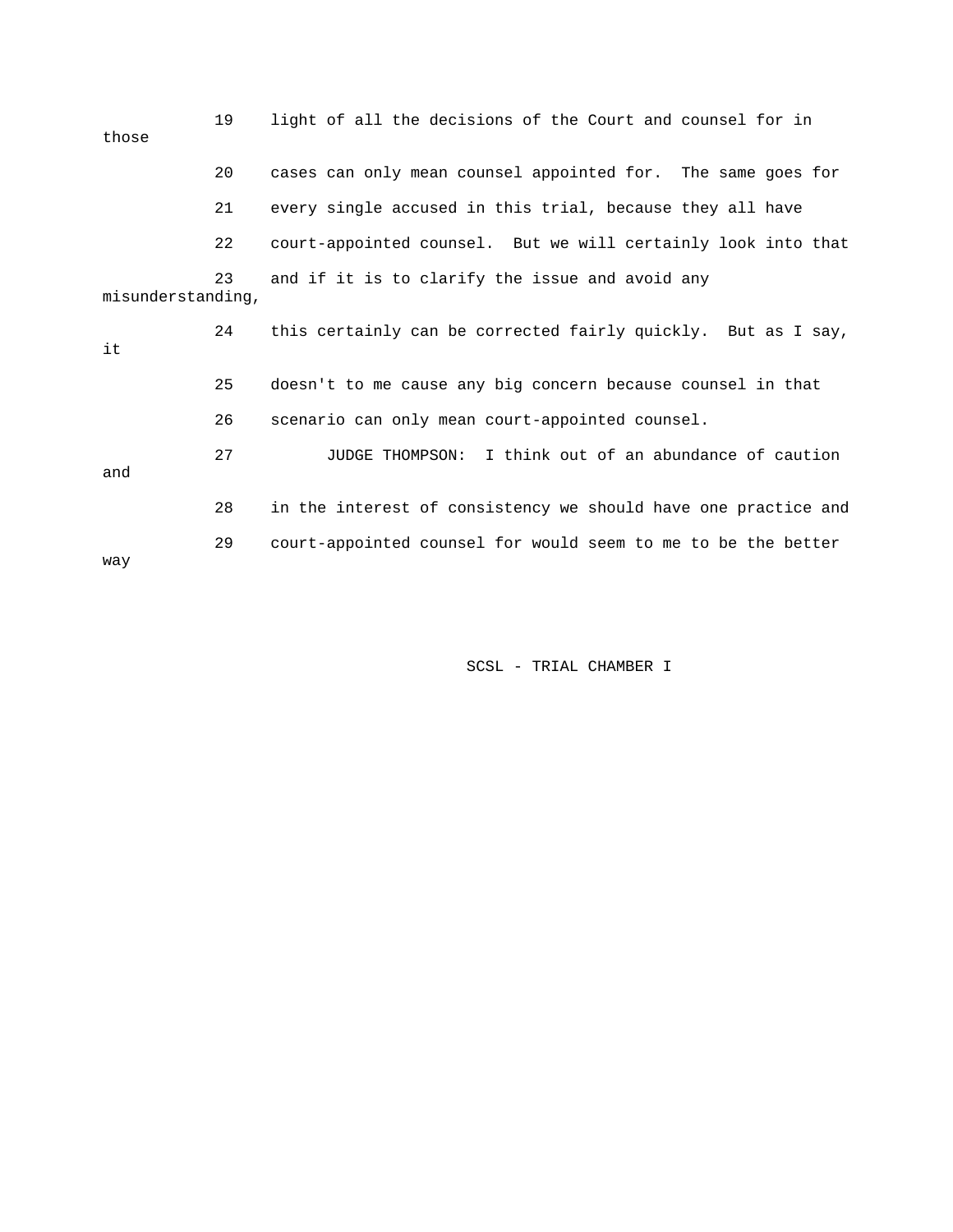| Page 8   |    | 25 NOVEMBER 2005                                              | OPEN SESSION |
|----------|----|---------------------------------------------------------------|--------------|
|          |    |                                                               |              |
|          | 1  | to proceed.                                                   |              |
|          | 2  | PRESIDING JUDGE: Yes, you had comments?                       |              |
|          | 3  | MR IANUZZI: Your Honours, yes, if I could seek leave to       |              |
|          | 4  | make a comment.                                               |              |
|          | 5  | PRESIDING JUDGE: As to?                                       |              |
|          | 6  | MR IANUZZI: As to court-appointed counsel.                    |              |
|          | 7  | JUDGE ITOE:<br>Let's have your name again.                    |              |
| enjoy    | 8  | MR IANUZZI: Andrew Ianuzzi for Mr Fofana. I do not            |              |
| years'   | 9  | a right of audience before the Court. I have less than 5      |              |
| York     | 10 | experience, but I am an admitted lawyer in the state of New   |              |
| to       | 11 | and I have been so for two and a half years and I just wanted |              |
|          | 12 | make some comments today. While we are on the topic of        |              |
| the      | 13 | court-appointed counsel, I wanted to remind the Chamber that  |              |
| status   | 14 | Fofana team submitted a motion for reconsideration of that    |              |
| and      | 15 | in March of this year, and that motion has not been decided   |              |
| update   | 16 | Mr Fofana is very anxious and would like to just have an      |              |
|          | 17 | as to the status of that motion.<br>Thank you.                |              |
| pending, | 18 | Status of that motion is still<br>PRESIDING JUDGE:            |              |
|          | 19 | as you know.                                                  |              |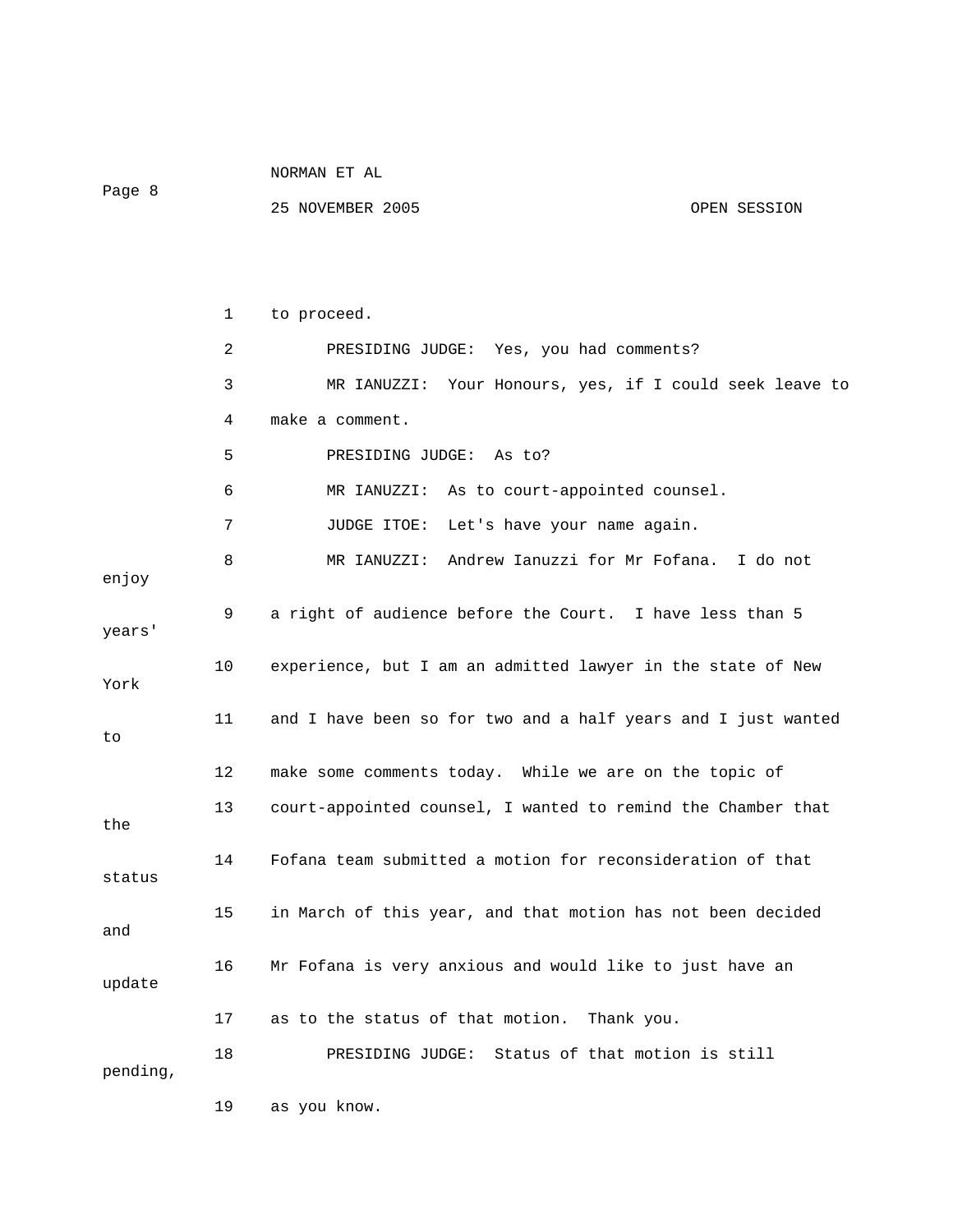20 MR IANUZZI: Could we expect a decision some time soon? 21 PRESIDING JUDGE: Yes, some time.

22 MR IANUZZI: Thank you.

 23 JUDGE ITOE: The application has wider ramifications and 24 fall-outs than you might expect. So we will just be patient.

25 is still in the pipeline.

 26 PRESIDING JUDGE: Coming back to the status conference 27 per se --

 28 MR JOHNSON: Excuse me, Your Honour, could I just make a 29 couple of observations about the comments by the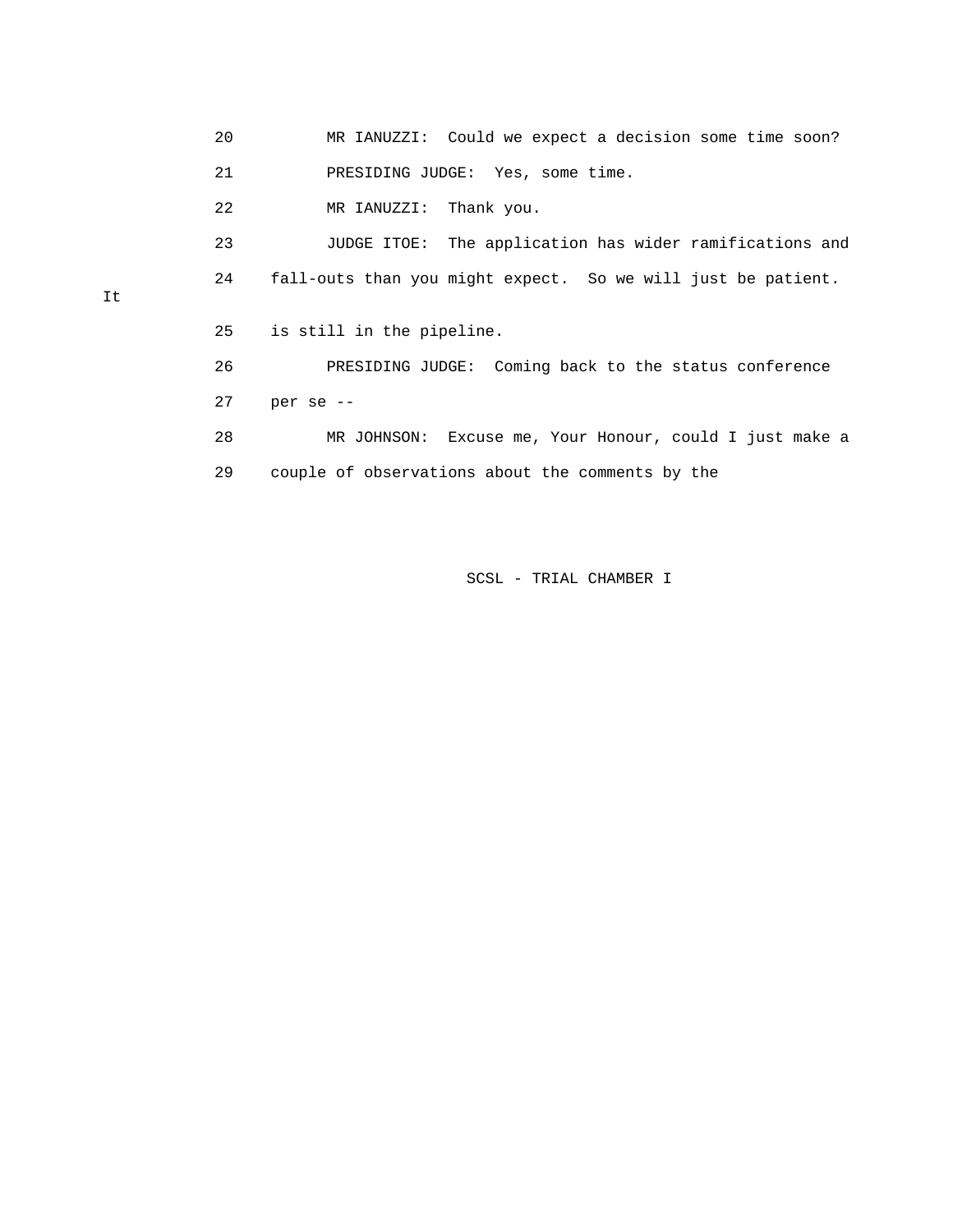Page 9

|         | 1              | Principal Defender.                                            |
|---------|----------------|----------------------------------------------------------------|
|         | $\overline{2}$ | PRESIDING JUDGE: As to what, Mr Johnson?                       |
| up      | 3              | The first one is the first issue he brought<br>MR JOHNSON:     |
|         | 4              | that you denied on release of counsel for the third accused.   |
|         | 5              | Just if we could be forwarded copies of some of that           |
|         | 6              | correspondence so that we can look at it. We have not been     |
|         | 7              | involved or seen any of that. The second issue deals with      |
|         | 8              | Mr Ibrahim Yillah and how he had resigned from the             |
| believe | 9              | Principal Defender's office. I am not aware, because I         |
|         | 10             | that he also fell in as a court-appointed counsel, although he |
| a       | 11             | was a member of the Principal Defender's office. I guess I am  |
|         | 12             | little unsure about did he have the status of court-appointed  |
|         | 13             | counsel and if he did, was he released from that appointment.  |
|         | 14             | PRESIDING JUDGE: To answer your question, to my own            |
|         | 15             | recollection I remember looking at that when I was informed by |
|         | 16             | the Principal Defender. He was not court-appointed. He was     |
| request | 17             | assigned by the Principal Defender to essentially at the       |
|         | 18             | of the Court to assist essentially only the Defence team of    |
|         | 19             | Norman and not every team of the CDF. But was never            |
|         | 20             | court-appointed as we have appointed other counsel for the     |
|         | 21             | Defence team. Mr Principal Defender?                           |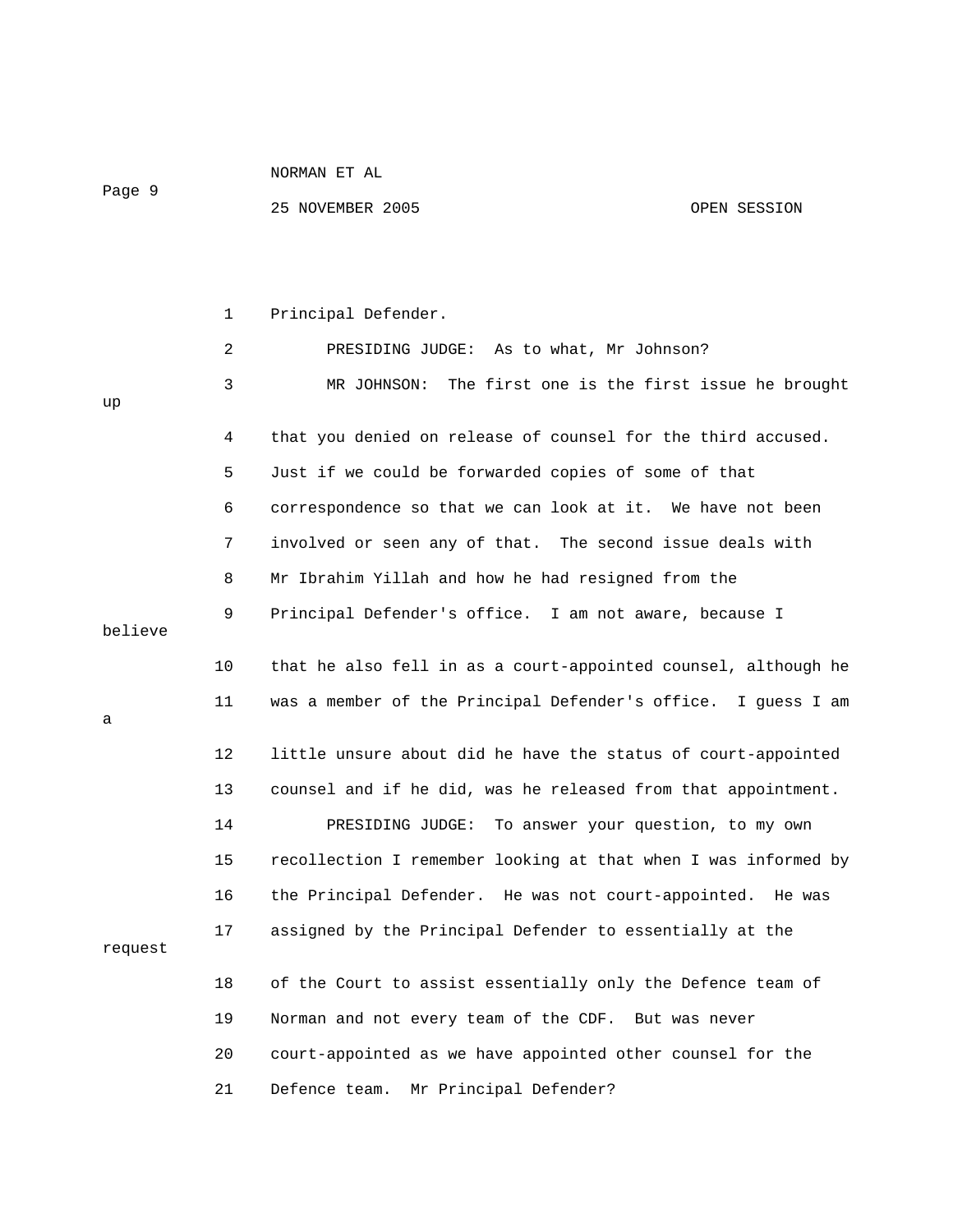|            | 22 | MR NMEHIELLE: Your Honour, you're absolutely correct; I       |
|------------|----|---------------------------------------------------------------|
| configured | 23 | couldn't agree with you more. The team as currently           |
| Yillah     | 24 | is court appointed and not Ibrahim Yillah. Before Ibrahim     |
| the        | 25 | was released, they had to give an opinion to the Registrar of |
|            | 26 | Court. I came to the determination based on the order that he |
| had        | 27 | was not court appointed, rather, the team members were. He    |
| as         | 28 | to step in as required because the team was not as fortified  |
| include    | 29 | one would have preferred. Therefore, the Court wanted to      |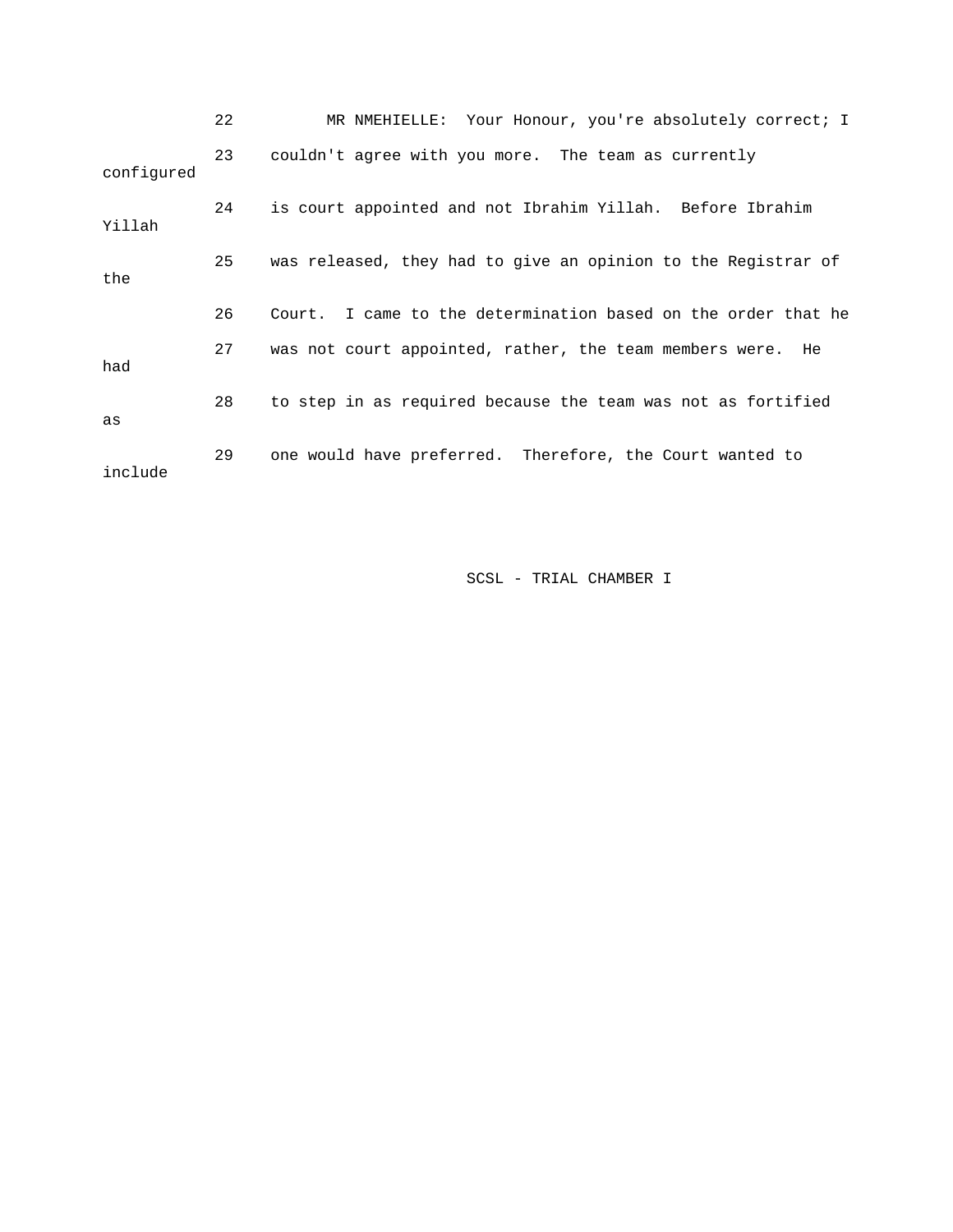Page 10

| because       | 1              | some participation and he fell into performing the role         |
|---------------|----------------|-----------------------------------------------------------------|
|               | $\overline{2}$ | he was duty counsel. Again, we must also try to avoid the       |
| one           | 3              | situation where a duty counsel to a trial is seized by just     |
|               | 4              | accused person. I wouldn't like that to happen on a regular     |
|               | 5              | It happened in his case because of the circumstances.<br>basis. |
| is            | 6              | So, the answer to your question, simple and short, is that he   |
|               | 7              | not court appointed.                                            |
|               | 8              | As to whether or not you needed to be apprised of the           |
| thought       | 9              | complaint by the third accused in relation to counsel, I        |
| since         | 10             | it was something about which I could approach the Chamber,      |
| would         | 11             | it was not anything that in a final determination, per se,      |
|               | 12             | affect you as Prosecution one way or the other. But, if the     |
| don't         | 13             | Court guides me in terms of getting the documents to you, I     |
| determination | 14             | know whether it is necessary to apprise you of this             |
|               | 15             | in the manner you want it.                                      |
|               | 16             | PRESIDING JUDGE: Mr Principal Defender, I can alleviate         |
| indicated     | 17             | your fears. If it had been the case we would have so            |
|               | 18             | to you. But we felt that, given the circumstances, it was not   |
|               | 19             | required that it be disclosed to the Prosecution at that time.  |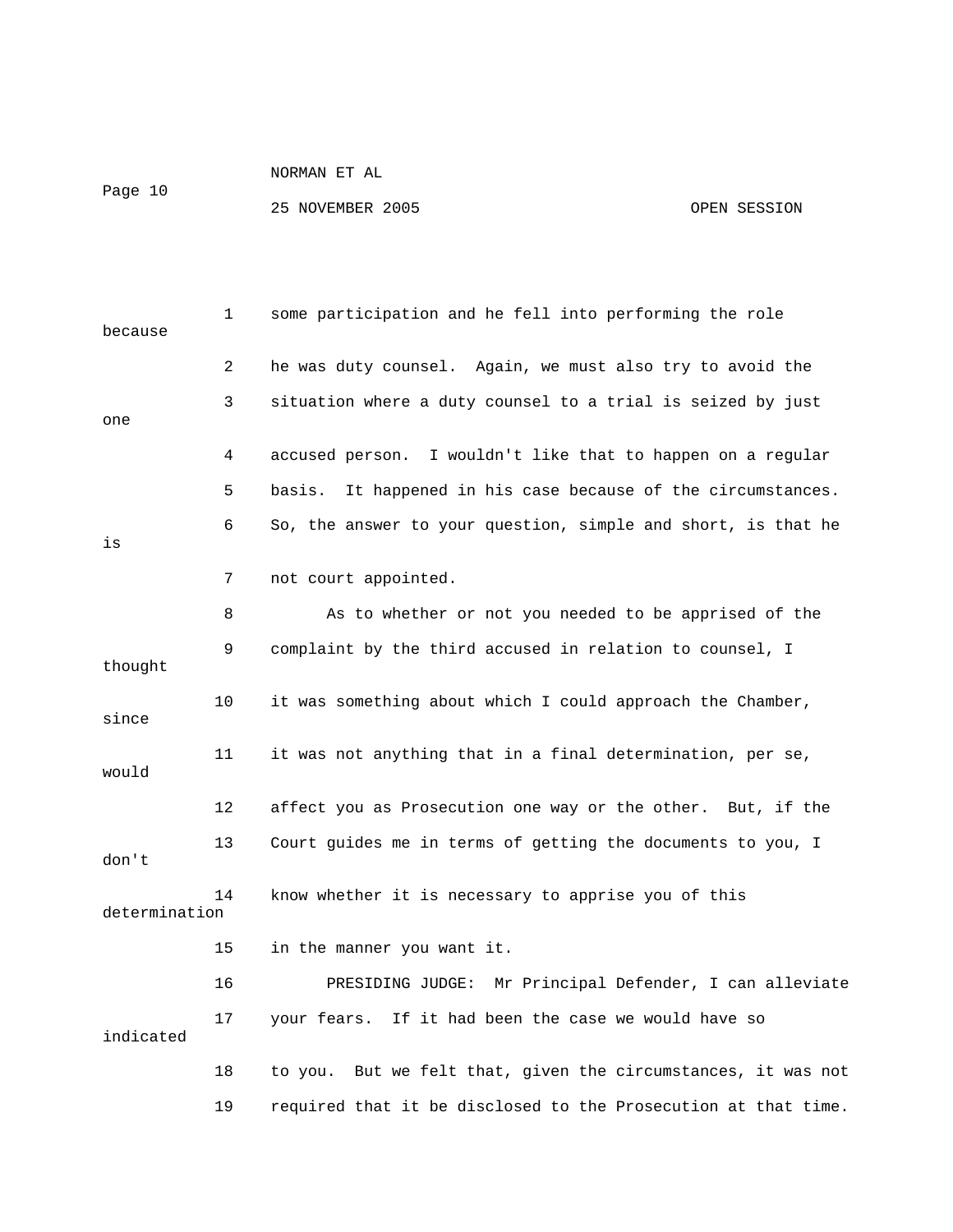|               | 20 | Rest assured, Mr Prosecutor, that if you feel you should be   |
|---------------|----|---------------------------------------------------------------|
|               | 21 | involved, we will order that it be done in all circumstances. |
|               | 22 | But, given those facts and the circumstances, there was no    |
|               | 23 | requirement to do that. We felt that it was better dealt with |
|               | 24 | that way. As I say, the discussions were held between the     |
| individually. | 25 | Chamber and the Principal Defender, not the counsel           |
|               | 26 | MR JOHNSON: Thank you, Your Honour.                           |
| questions.    | 27 | PRESIDING JUDGE: That should resolve your two                 |
|               | 28 | Thank you.                                                    |
|               | 29 | Regarding your comments, Mr Principal Defender, about         |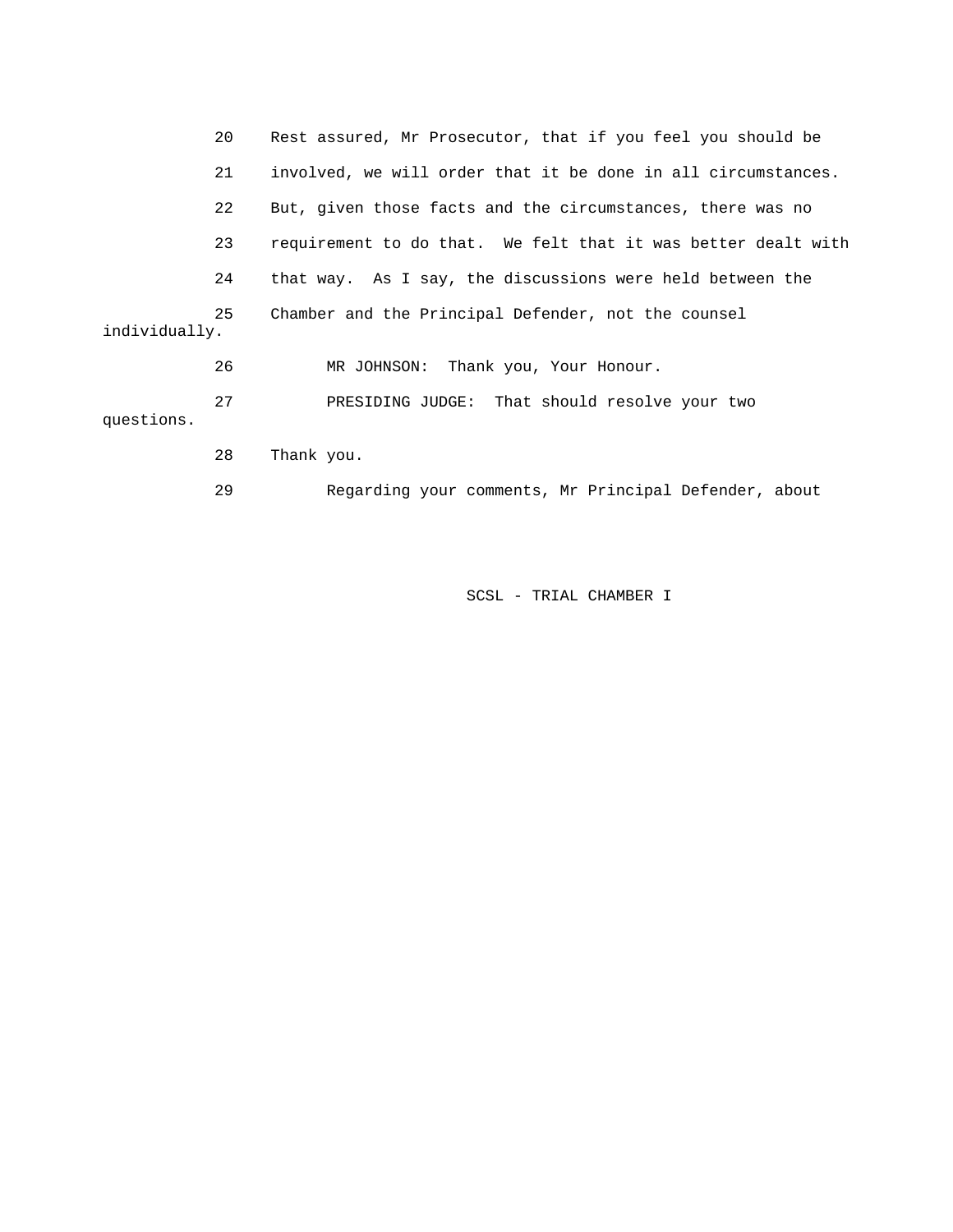Page 11

| itself, | 1  | court-appointed counsel and the documentation, the Court        |
|---------|----|-----------------------------------------------------------------|
| that.   | 2  | whenever it has issued decisions, has always complied with      |
| whoever | 3  | All of our documents indicate court-appointed counsel for       |
| defence | 4  | it may be. So the breach, if any, has been done by the          |
| last    | 5  | team and the Prosecution, not the Court. For example, the       |
| for".   | 6  | document filing joint defence material, just says "counsel      |
|         | 7  | So, if there is a breach, it is with counsel and not with the   |
|         | 8  | Court. But I would comply with --                               |
| require | 9  | MR NMEHIELLE: May I formally require the Court to               |
|         | 10 | counsel and the Prosecution to comply with such indication of   |
|         | 11 | identification of counsel?                                      |
| done.   | 12 | PRESIDING JUDGE: That is the only way it should be              |
|         | 13 | MR NMEHIELLE:<br>Thank you.                                     |
| have    | 14 | PRESIDING JUDGE: So, coming to the agenda itself, we            |
| there   | 15 | requested a status conference this morning because we feel      |
| order.  | 16 | has been, to put it mildly, a lack of compliance with our       |
|         | 17 | This order has been issued pursuant to rules that have full     |
|         | 18 | application to all participants of this Court.<br>The rules are |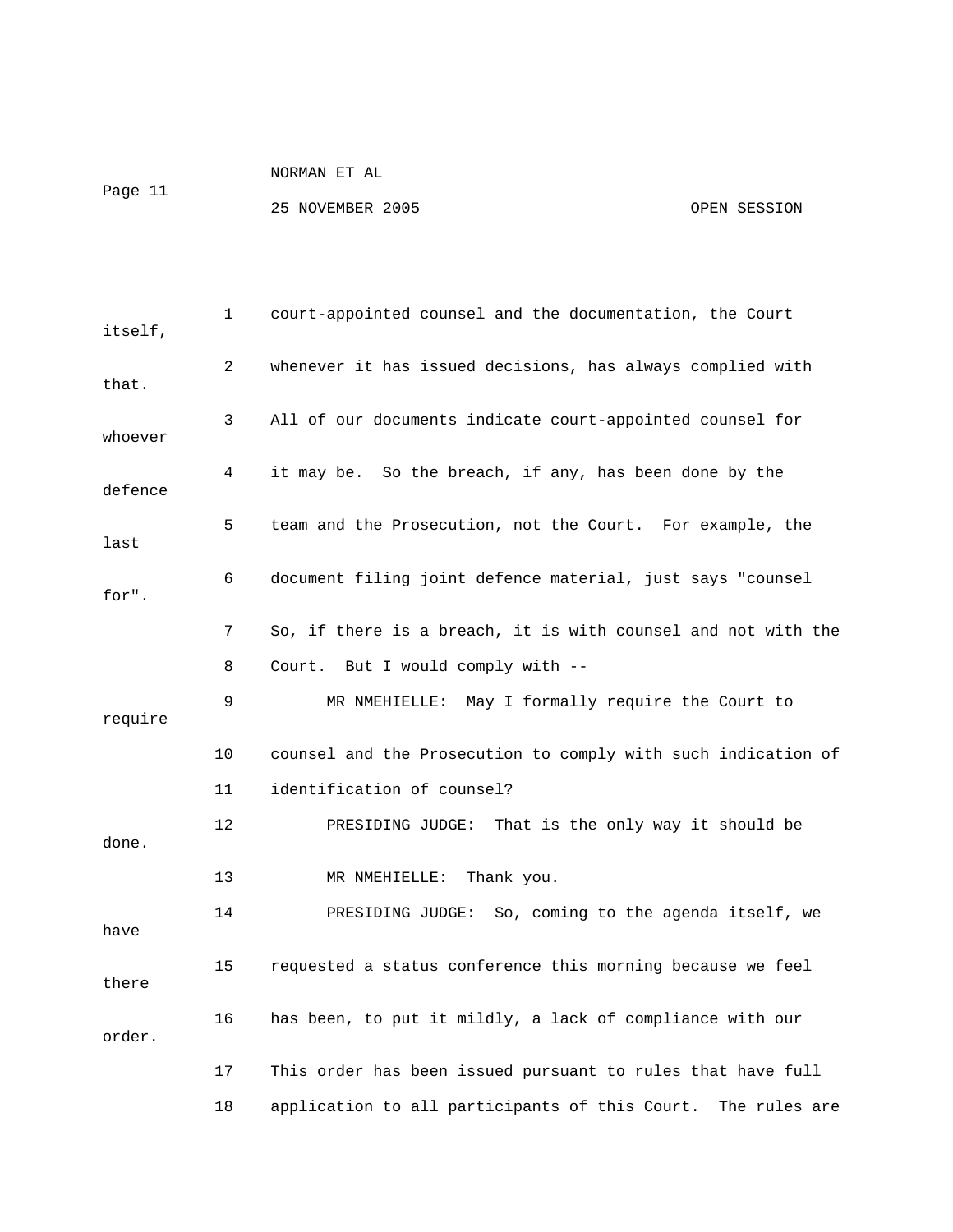|       | 19 | quite clear and explicit in this respect, and do not give any |
|-------|----|---------------------------------------------------------------|
| rules | 20 | leeway unless the Court so authorises. Prescription of the    |
|       | 21 | having to do with the disclosure material is the basis of the |
| with  | 22 | order that we had issued, and this order shall be complied    |
|       | 23 | entirely.                                                     |
| for   | 24 | In compliance with an order there is no rule, per se,         |
|       | 25 | objection. If objections are to be made, they must be made in |
| and   | 26 | the normal fashion by a motion or application to the Court,   |
| 21    | 27 | we will dispose of it in due course. This order was issued on |
|       | 28 | I will go through it paragraph by paragraph and<br>October.   |
|       | 29 | subparagraph by subparagraph because we have looked at the    |
|       |    |                                                               |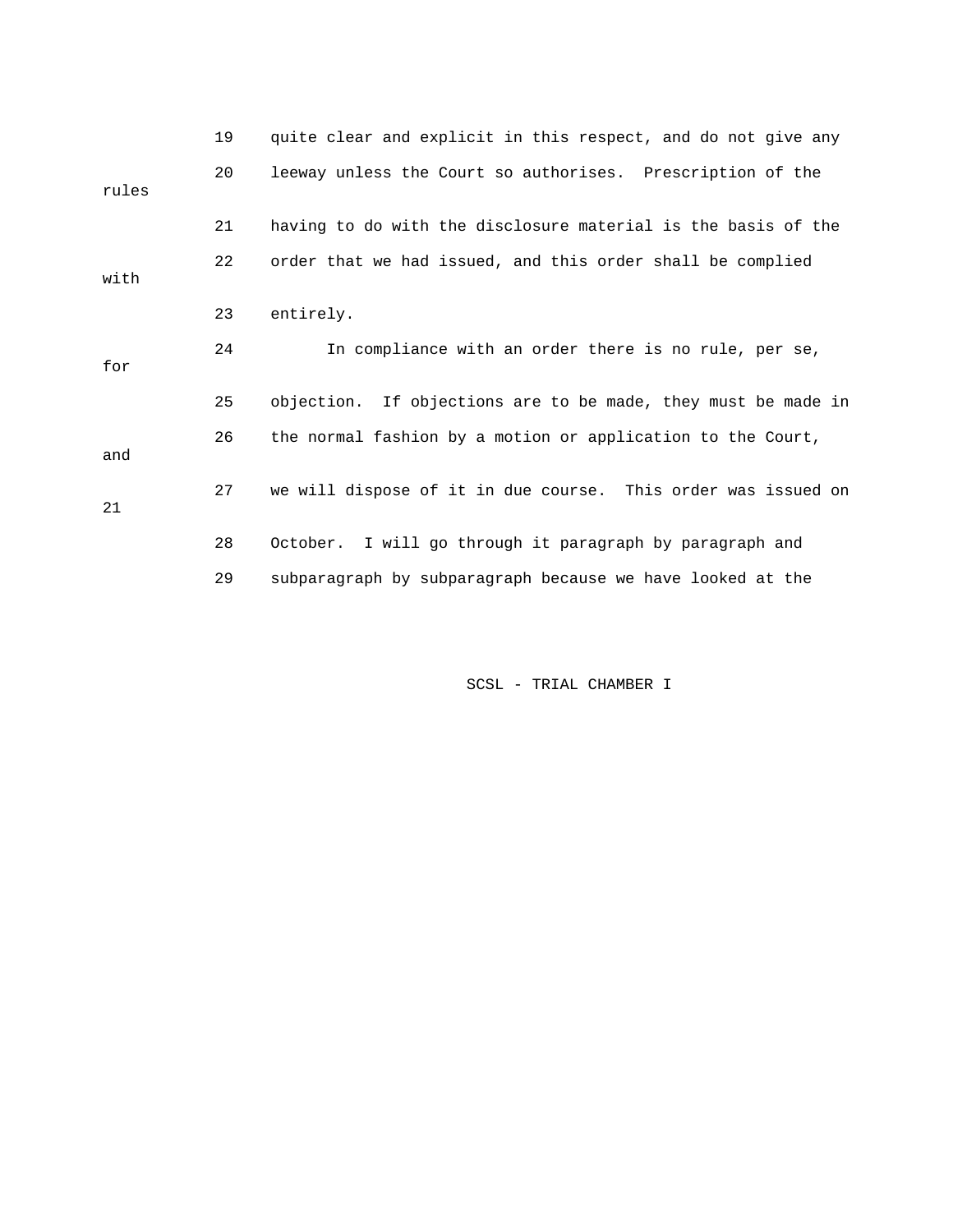Page 12

| with.  | 1  | material that has been filed and it has not been complied      |
|--------|----|----------------------------------------------------------------|
| status | 2  | I would like to reiterate what I have said: We have had a      |
| been   | 3  | conference; these problems, if they existed, ought to have     |
|        | 4  | raised at that time. Absolutely nothing of that nature was     |
| a11    | 5  | raised at that status conference. We do not understand why,    |
|        | 6  | of a sudden, we are faced with real noncompliance with a clear |
|        | 7  | direction to file.                                             |
|        | 8  | This is an international criminal tribunal and it has          |
| on     | 9  | special rules. The Rules of the Court are based in large part  |
| We     | 10 | common law, but this is not necessarily a common law court.    |
| is     | 11 | do follow many principles from common law countries, but this  |
| very   | 12 | not exclusive. In this Court we do expect - and this is a      |
|        | 13 | clear principle at the heart of all these proceedings - full   |
| that   | 14 | compliance with the presumption of innocence. But the fact     |
| view,  | 15 | there might be some obligation of disclosure is not, in our    |
|        | 16 | a failure to comply with or respect the principle of the       |
|        | 17 | presumption of innocence.                                      |
|        | 18 | Looking at paragraph 2(a)(i) of the order of 21 October        |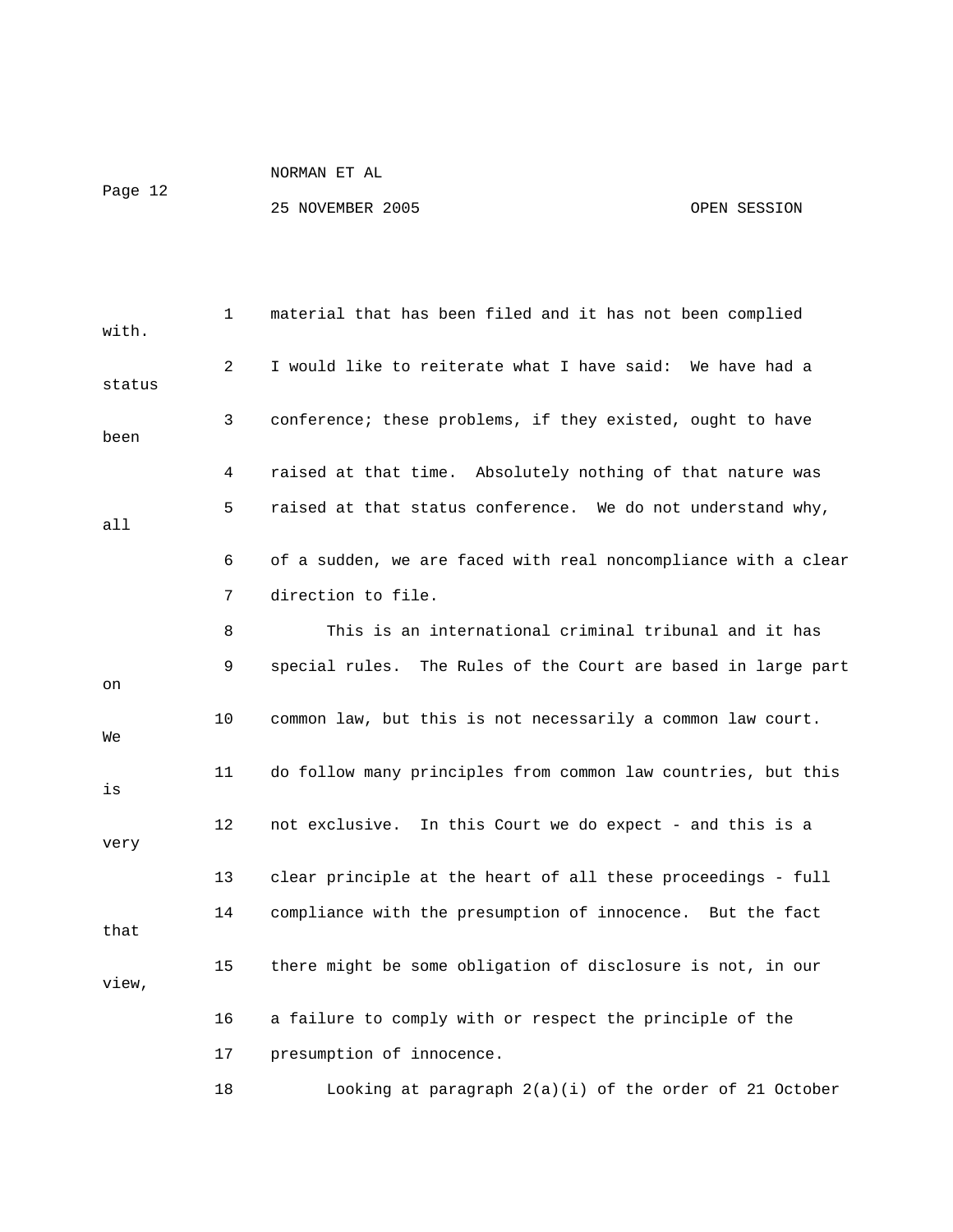| to     | 19 | 2005, the Chamber is of the view that the Defence have failed |
|--------|----|---------------------------------------------------------------|
| The    | 20 | comply with its order when presenting these joint filings.    |
|        | 21 | first act of noncompliance concerns paragraph 2(a)(i) of that |
| that   | 22 | order. The Defence have not submitted a list of witnesses     |
| the    | 23 | it intends to call containing the name of each witness. At    |
|        | 24 | previous status conference I remember asking each counsel for |
|        | 25 | each accused about this matter and whether you had any matter |
| issue. | 26 | which you wished to raise in relation to that particular      |
|        | 27 | There was no comment; nothing was raised. This order for the  |
| after  | 28 | Defence to provide such material was made some three months   |
|        | 29 | the case for the Prosecution closed on 14 July 2005. The date |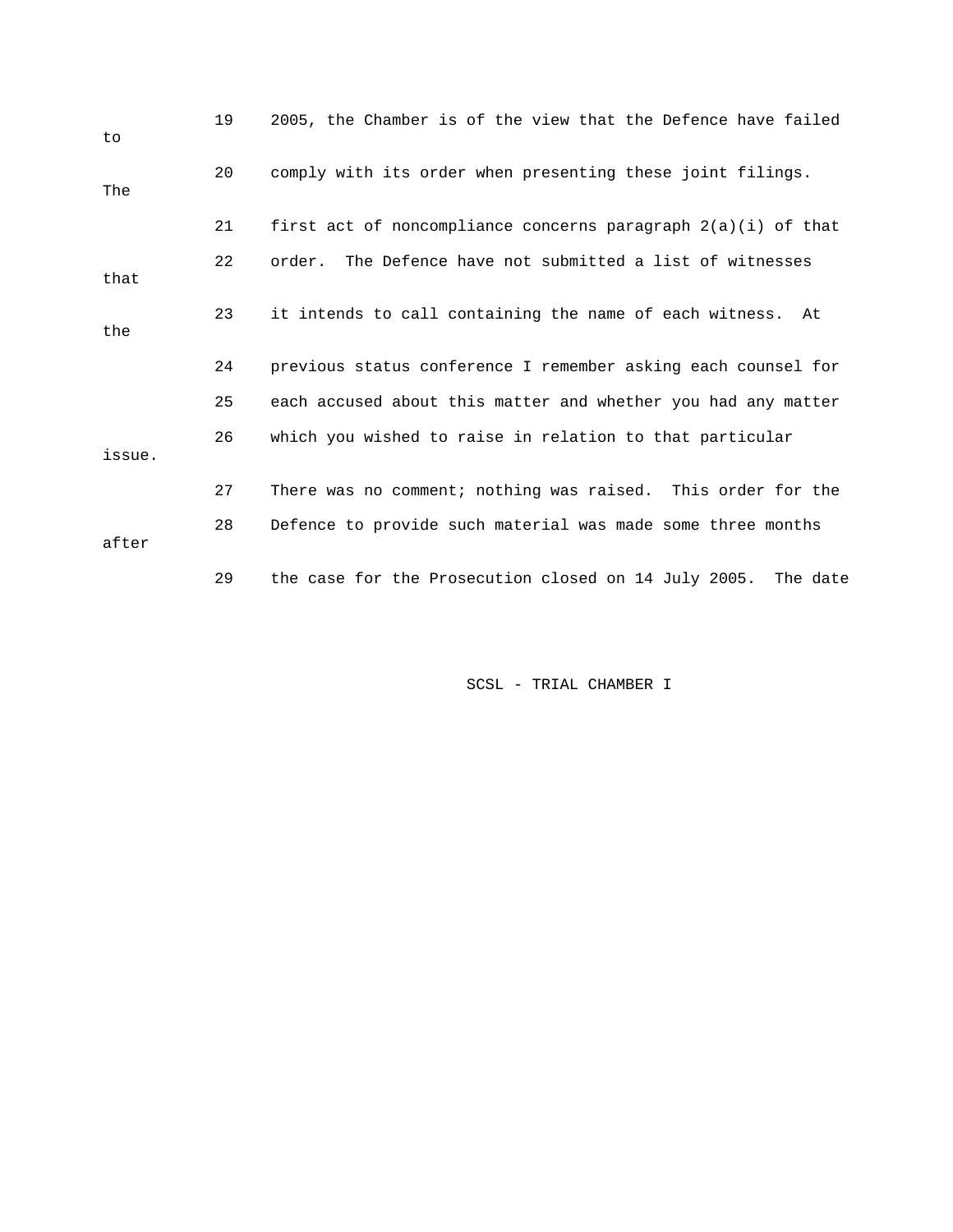Page 13

|            | 1  | for filing of such materials spans some four months since the  |
|------------|----|----------------------------------------------------------------|
| the        | 2  | close of the Prosecution case. There seems to be, based on     |
|            | 3  | material in front of us, some misunderstanding, not as to the  |
|            | 4  | order, as such, but as to what may or may not be disclosed     |
|            | 5  | concerning the protective measures. There should be no         |
| any        | 6  | confusion. If you are not asking for protective measures for   |
|            | 7  | particular witness, then there is no need to have pseudonyms.  |
| or         | 8  | Therefore, the full disclosure of the identity of that witness |
| protective | 9  | those witnesses shall be made. If you do wish to seek          |
|            | 10 | measures, you must comply with the provisions and you must     |
| material   | 11 | support an application in this respect with appropriate        |
|            | 12 | as to why protective measures are warranted in those           |
|            | 13 | circumstances.                                                 |
| Unit       | 14 | I see the representative from the Witness Protection           |
| Unit,      | 15 | present at this status conference. The Witness Protection      |
|            | 16 | headed Mr Vahidy, is there to assist anybody and everybody who |
|            | 17 | needs assistance for protected witnesses. This is not an       |
|            | 18 | organisation solely devoted to the Prosecution; it assists the |
|            | 19 | In this respect, it provides, will provide and shall<br>Court. |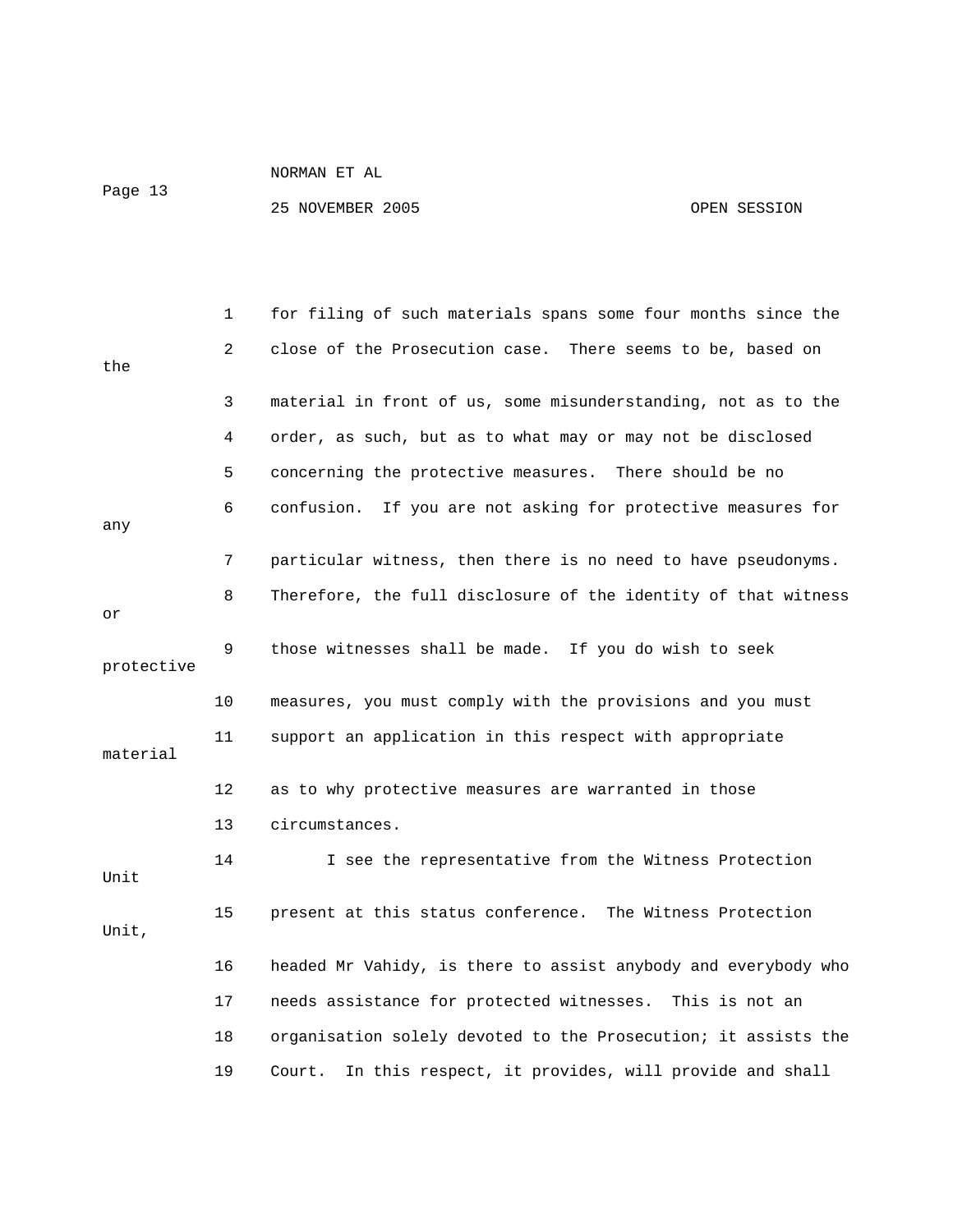| if        | 20 | provide assistance to the Defence, whoever they may be.<br>So. |
|-----------|----|----------------------------------------------------------------|
| with      | 21 | you need assistance to protect witness you shall be in touch   |
| duty      | 22 | Witness Protection Unit, because that is their duty. Their     |
| these     | 23 | includes the duty of confidence, if need be, to ensure that    |
|           | 24 | witnesses are not only protected but also given the confidence |
| to        | 25 | that they need if they have to appear in court. There needs    |
|           | 26 | be consultation between whoever is claiming protection for     |
| obviously | 27 | witnesses and the unit in question, otherwise we will          |
|           | 28 | have problems. Failure to request protective measures obliges  |
|           | 29 | you to provide, when ordered to do so, the full name of the    |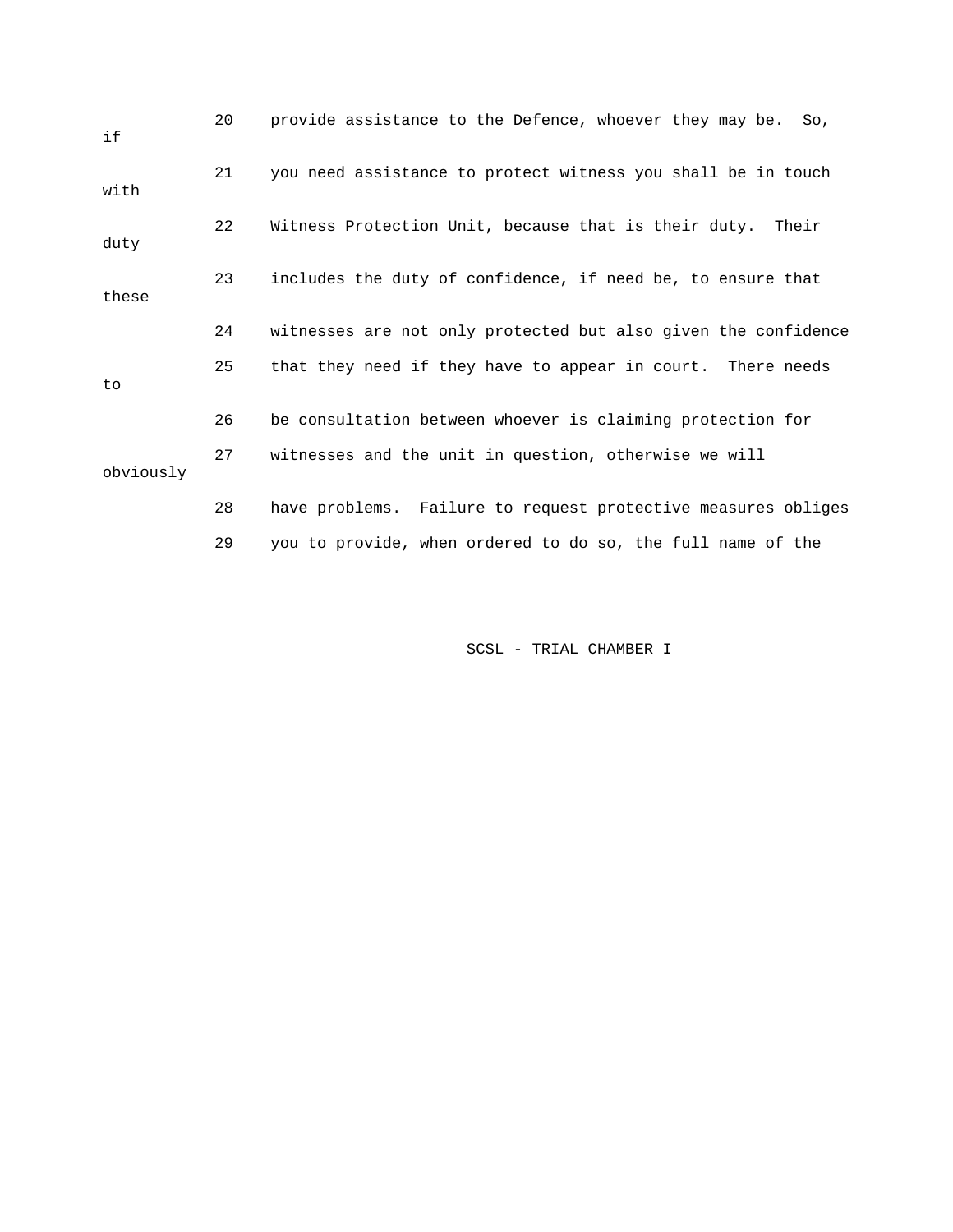Page 14

| it         | $\mathbf{1}$ | witnesses you are intending to call. When I say "full name",  |
|------------|--------------|---------------------------------------------------------------|
| specified  | 2            | is the name, place of birth, and whatever else we have        |
| not        | 3            | in our order. This is not a case of what you would like or    |
|            | 4            | like, you have to comply and you have to disclose that        |
|            | 5            | information.                                                  |
| witnesses, | 6            | MS EHRET: Your Honours, we also need a list of                |
|            | 7            | otherwise we cannot prepare ourselves.                        |
| but        | 8            | Thank you. I had not mentioned it,<br>PRESIDING JUDGE:        |
| Court      | 9            | obviously if we are to provide an adequate translation, the   |
| we         | 10           | needs to know what language will be used. As you know, when   |
|            | 11           | were doing the Prosecution case we asked all the time what    |
| needs      | $12 \,$      | language would be used by the witnesses. The Language Unit    |
|            | 13           | to know that ahead of time. To have an efficient process they |
|            | 14           | need to know that more than a few days before the Court is to |
| problems.  | 15           | hear these witnesses, otherwise it will cause serious         |
|            | 16           | Yes, if I may add, Your Honours, if it is a<br>MS EHRET:      |
| know       | 17           | language other than Krio, Limba, Mende or Temne, we need to   |
|            | 18           | much more in advance.                                         |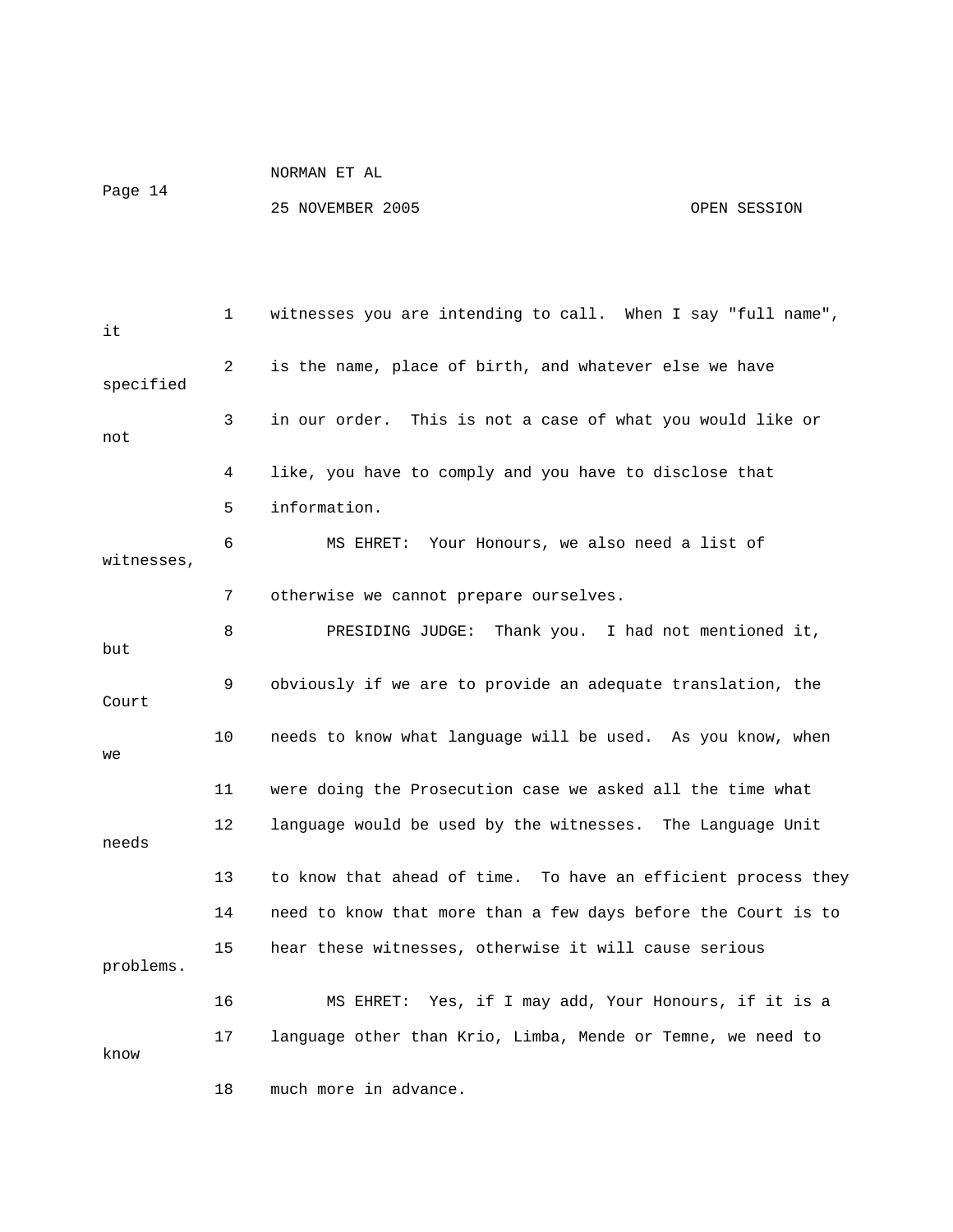|         | 19 | PRESIDING JUDGE: How much?                                    |
|---------|----|---------------------------------------------------------------|
| not     | 20 | MS EHRET: Several weeks in fact. These languages are          |
| outside | 21 | spoken by permanent staff. I have to recruit them from        |
|         | 22 | the Court. Thank you.                                         |
|         | 23 | PRESIDING JUDGE: Thank you. I ask the defence team to         |
| not     | 24 | take note of this. Again, it would be appreciated if we were  |
|         | 25 | in a situation where we cannot proceed simply because we have |
| with    | 26 | failed to get the proper interpreters on time. So it rests    |
|         | 27 | you to inform the unit in question of the language that       |
|         | 28 | witnesses, or prospective witnesses, will be using.           |
|         | 29 | MR IANUZZI: Your Honour, excuse me. Can I raise a             |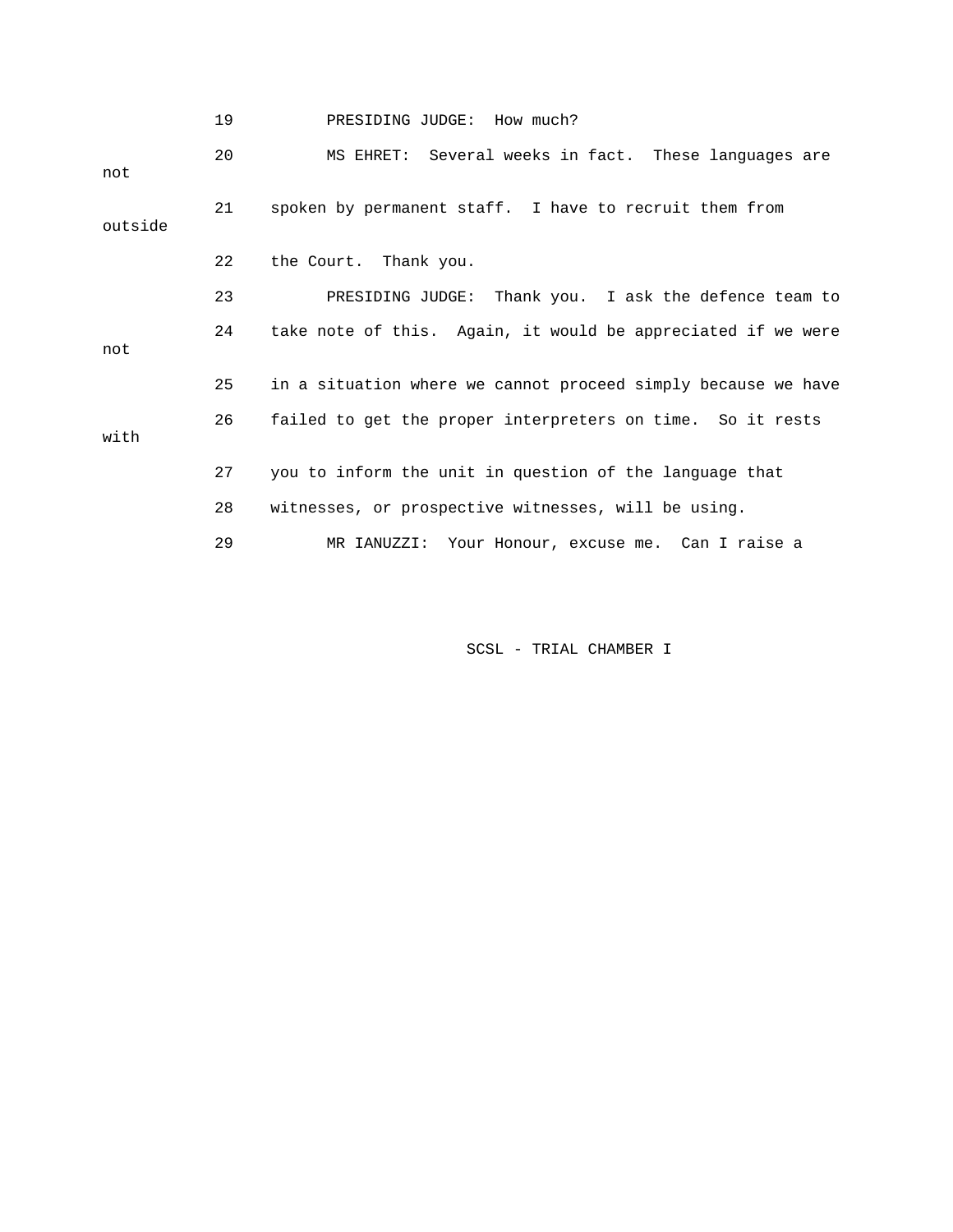|            |    | NORMAN ET AL                                                   |  |  |
|------------|----|----------------------------------------------------------------|--|--|
| Page 15    |    | 25 NOVEMBER 2005<br>OPEN SESSION                               |  |  |
|            |    |                                                                |  |  |
|            |    |                                                                |  |  |
|            | 1  | preliminary matter?                                            |  |  |
|            | 2  | PRESIDING JUDGE:<br>Yes.                                       |  |  |
| that       | 3  | I request on behalf of all defence teams<br>MR IANUZZI:        |  |  |
|            | 4  | the joint materials that were filed be deemed a motion, the    |  |  |
| response,  | 5  | response that was filed by the Prosecution be deemed a         |  |  |
| close      | 6  | and that we be given an opportunity to file a reply by the     |  |  |
|            | 7  | of business today.                                             |  |  |
|            | 8  | PRESIDING JUDGE: Just a moment. Before I respond to            |  |  |
| your<br>we | 9  | application, we will just break briefly to consult on this and |  |  |
|            | 10 | will come back.<br>The Court is adjourned.                     |  |  |
|            | 11 | [Break taken at 10.58 a.m.]                                    |  |  |
|            | 12 | [Upon resuming at 11.30 a.m.]                                  |  |  |
|            | 13 | [The accused not present]                                      |  |  |
| note       | 14 | Before we proceed, I would like to<br>PRESIDING JUDGE:         |  |  |
| court      | 15 | for the record that none of the accused is now present in      |  |  |
|            | 16 | for this status conference.                                    |  |  |
| he         | 17 | MR BOCKARIE: Yes, for the second accused, Your Honour,         |  |  |
|            | 18 | was complaining of back ache.                                  |  |  |
|            | 19 | We will ask Detention to review his<br>PRESIDING JUDGE:        |  |  |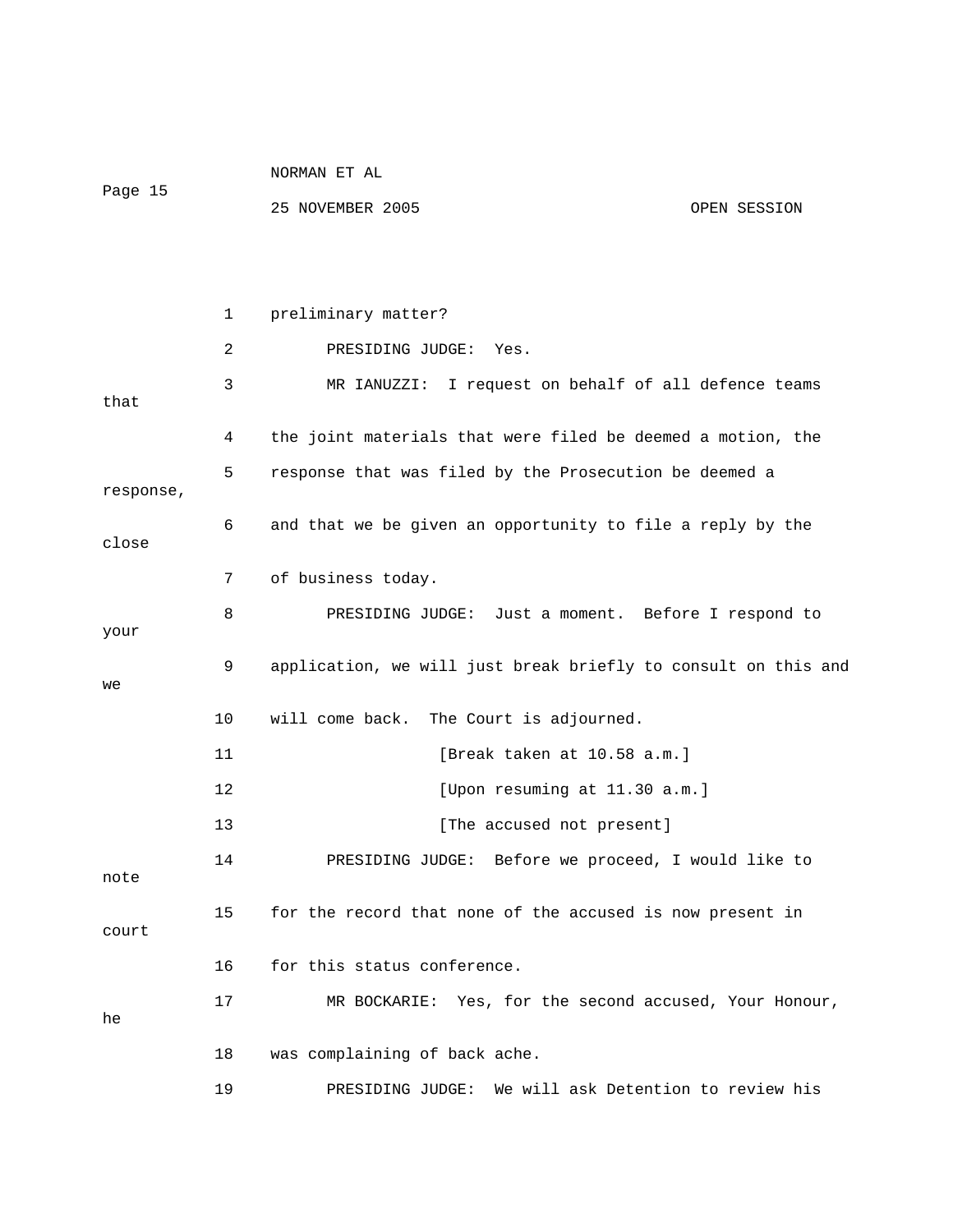|         | 20 | medical condition and report back to the Court if that is the |
|---------|----|---------------------------------------------------------------|
| record  | 21 | case. If that is the case, that will be noted through the     |
|         | 22 | of the Court. But for the time being we can only observe that |
|         | 23 | none of the accused is present in court, and we take your     |
|         | 24 | comments and accept that.                                     |
| accused | 25 | MR IANUZZI: Your Honour, if I might add that the              |
| that    | 26 | is free not to attend trial proceedings and we would request  |
|         | 27 | no adverse inferences be drawn from their absence in court.   |
| accused | 28 | JUDGE ITOE: What are you talking about? That an               |
|         | 29 | is not free to -- is not obliged to attend the Court?         |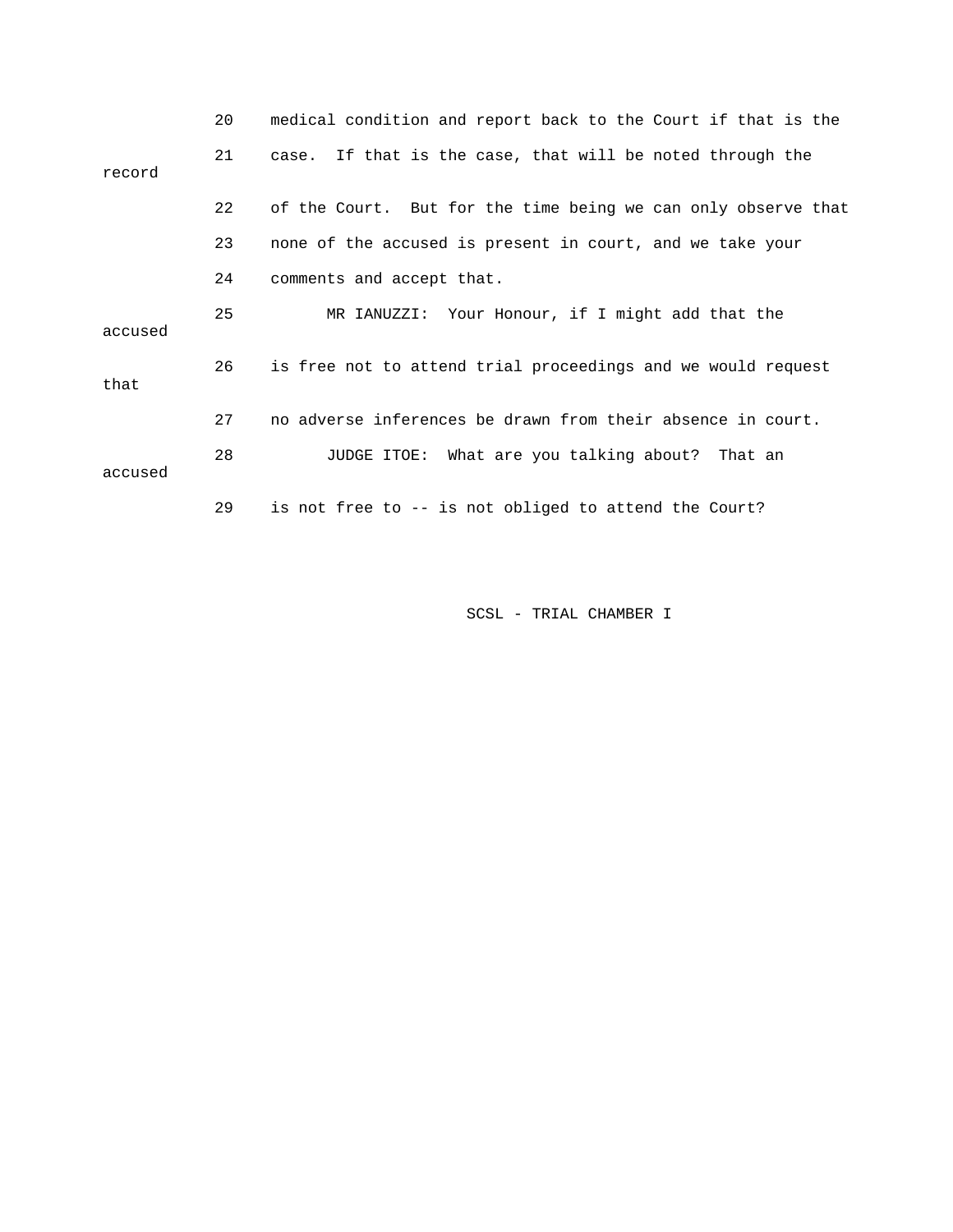|         |    | NORMAN ET AL                                                   |              |  |
|---------|----|----------------------------------------------------------------|--------------|--|
| Page 16 |    | 25 NOVEMBER 2005                                               | OPEN SESSION |  |
|         |    |                                                                |              |  |
|         |    |                                                                |              |  |
|         | 1  | MR IANUZZI: As I understand it.                                |              |  |
|         | 2  | JUDGE ITOE: As you understand it.                              |              |  |
| not     | 3  | MR IANUZZI: Principles of criminal law, accused need           |              |  |
|         | 4  | be present in court if he chooses.                             |              |  |
| in      | 5  | PRESIDING JUDGE: True and that is why we have proceeded        |              |  |
| and     | 6  | their absence. But we want to make it clear for the record     |              |  |
|         | 7  | there is no adverse inference.                                 |              |  |
|         | 8  | MR IANUZZI: Thank you.                                         |              |  |
|         | 9  | JUDGE ITOE: And we want to be sure, you know, that he          |              |  |
| is      |    |                                                                |              |  |
| it      | 10 | not absent because he is boycotting the proceedings because if |              |  |
|         | 11 | is a boycott then we would treat him as absenting -- we will   |              |  |
|         | 12 | treat him as -- we will go on with his case as if he is being  |              |  |
|         | 13 | tried in absentia.                                             |              |  |
|         | 14 | MR IANUZZI: Thank you.                                         |              |  |
|         | 15 | Your Honour, I would like to make an<br>MR NMEHIELLE:          |              |  |
|         | 16 | observation, please. Your Honour, Mr Ianuzzi, Andrew, who has  |              |  |
|         | 17 | just spoken is a legal assistant and not counsel and I will    |              |  |
|         | 18 | appreciate a situation whereby he will let counsel make        |              |  |
| Court   | 19 | presentations to the Court. And if he seeks leave of the       |              |  |
| issue,  | 20 | to speak and the Court grants him a leave for a particular     |              |  |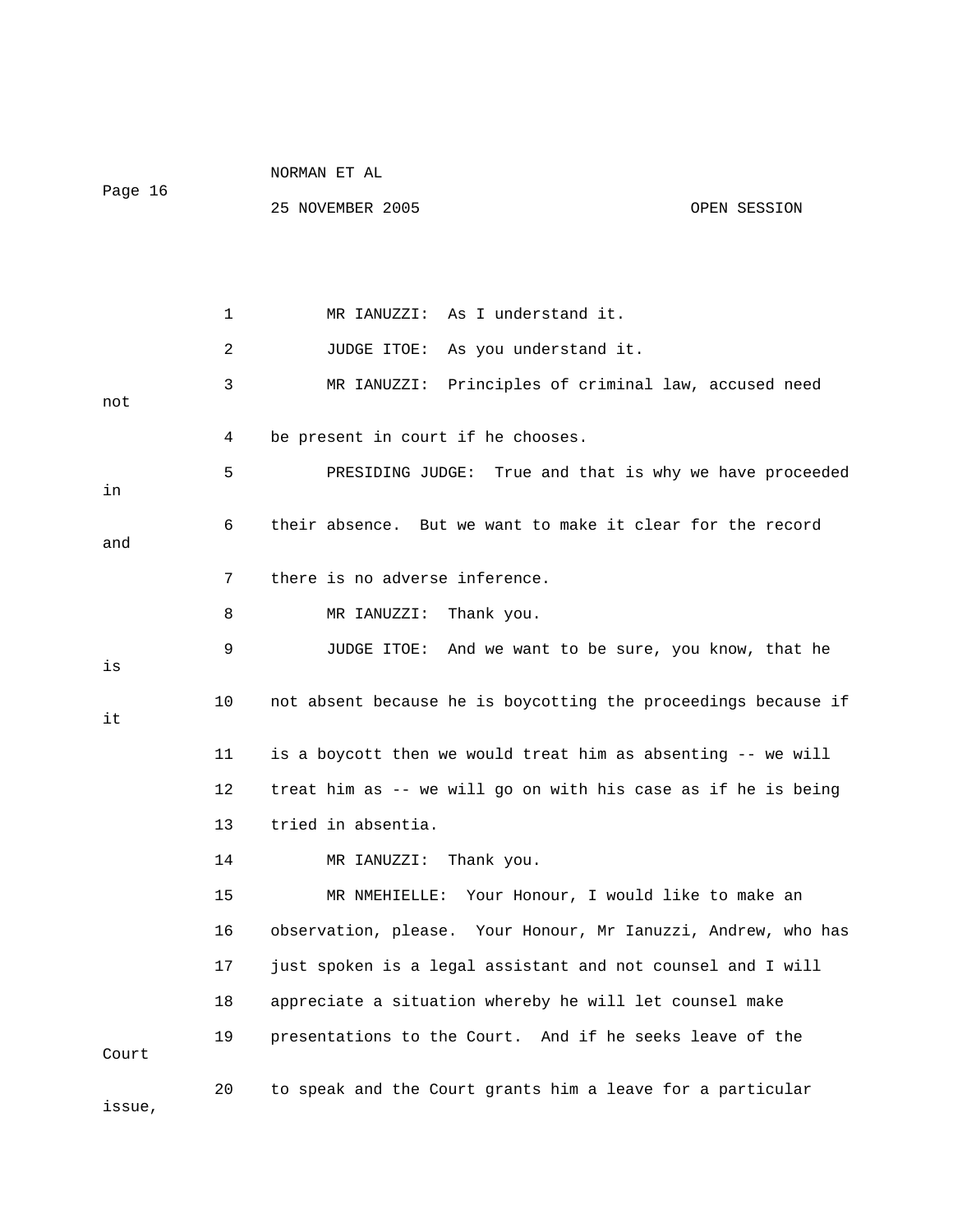| that        | 21 | which he did in the beginning, I will do appreciate the fact   |
|-------------|----|----------------------------------------------------------------|
|             | 22 | the Court had granted him leave. But to make substantive       |
| prefer      | 23 | submissions to the Court, like he has just done, I would       |
| no          | 24 | that if he has any reason to make such, as a counsel who has   |
| exceptional | 25 | right and who, under the Rules, has not been granted           |
|             | 26 | circumstances grounds to represent counsel, particularly where |
| to          | 27 | counsel are court-appointed, that he clears whatever he wants  |
|             | 28 | speak with the co-counsel or the lead counsel who is there and |
|             | 29 | possibly whisper to him. I have tried to bring this to         |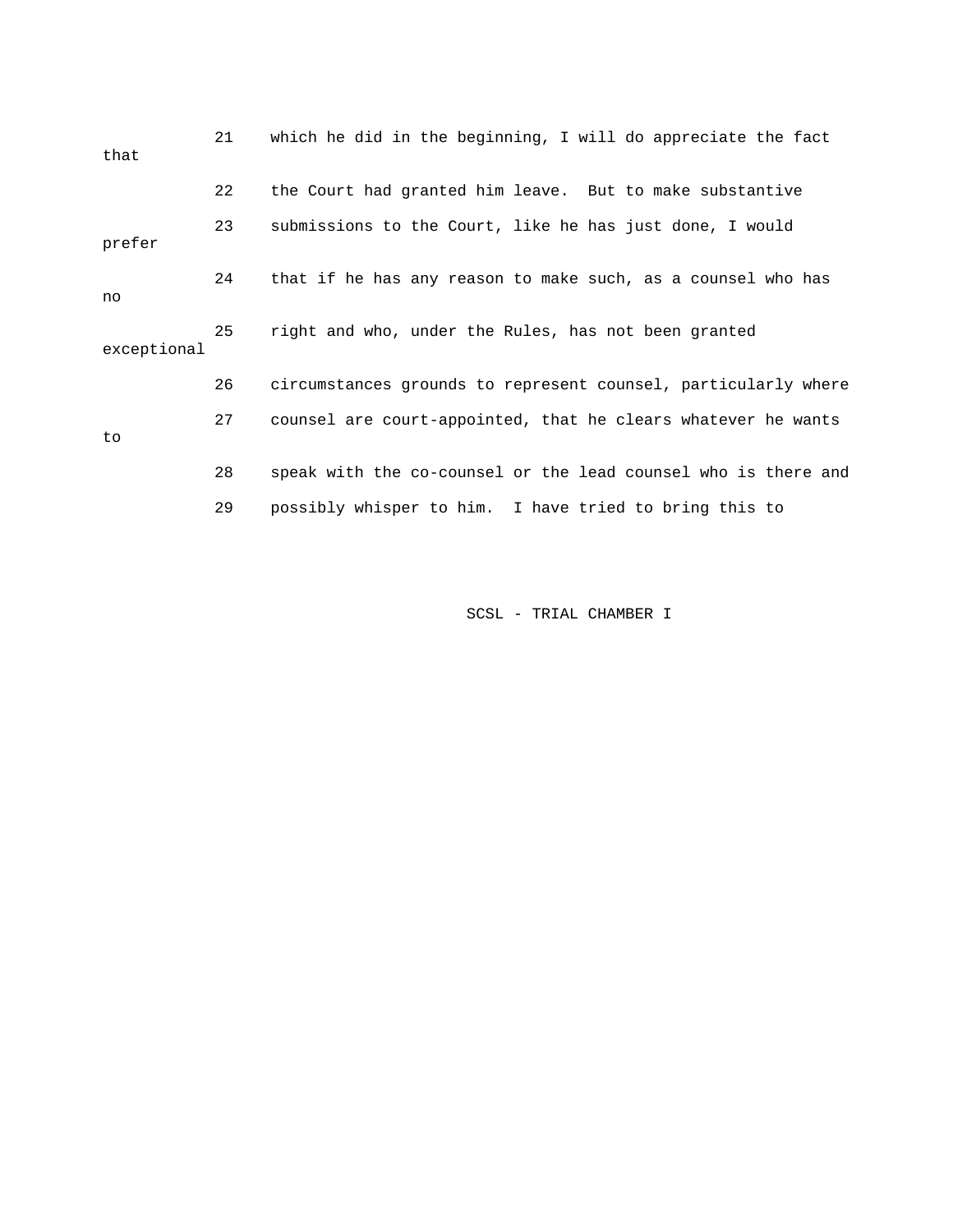Page 17

|          | 1  | Mr Ianuzzi's notice as Principal Defender. He thinks he has a  |  |  |
|----------|----|----------------------------------------------------------------|--|--|
| other    | 2  | right to speak in court, particularly if he clears it with     |  |  |
| he       | 3  | teams, and I want to urge the Court to remind Mr Ianuzzi that  |  |  |
| οf       | 4  | is not counsel, he is a legal assistant, does not have a right |  |  |
| the      | 5  | audience in court and cannot make substantive submissions to   |  |  |
|          | 6  | Court unless the Court deems it necessary under the Rules to   |  |  |
|          | 7  | provide an exceptional circumstances ground to enable him to   |  |  |
|          | 8  | operate as counsel. That is my observation.                    |  |  |
| kinds    | 9  | PRESIDING JUDGE: I would have preferred that these             |  |  |
|          | 10 | of issues be resolved between you and counsel as such, not as  |  |  |
|          |    |                                                                |  |  |
| had      | 11 | part of the status conference. But as you have indicated, I    |  |  |
| it       | 12 | granted Mr Ianuzzi the right to speak earlier. Whether or not  |  |  |
| him      | 13 | extended to this last part I thought that when I was granting  |  |  |
| clear    | 14 | leave to speak it included that, but obviously it was not      |  |  |
|          | 15 | to you as well. But, as I say, if there is any difficulty of   |  |  |
| informed | 16 | that nature in the future, I would appreciate that we be       |  |  |
|          | 17 | of it before. And furthermore, I thought that Mr Ianuzzi was   |  |  |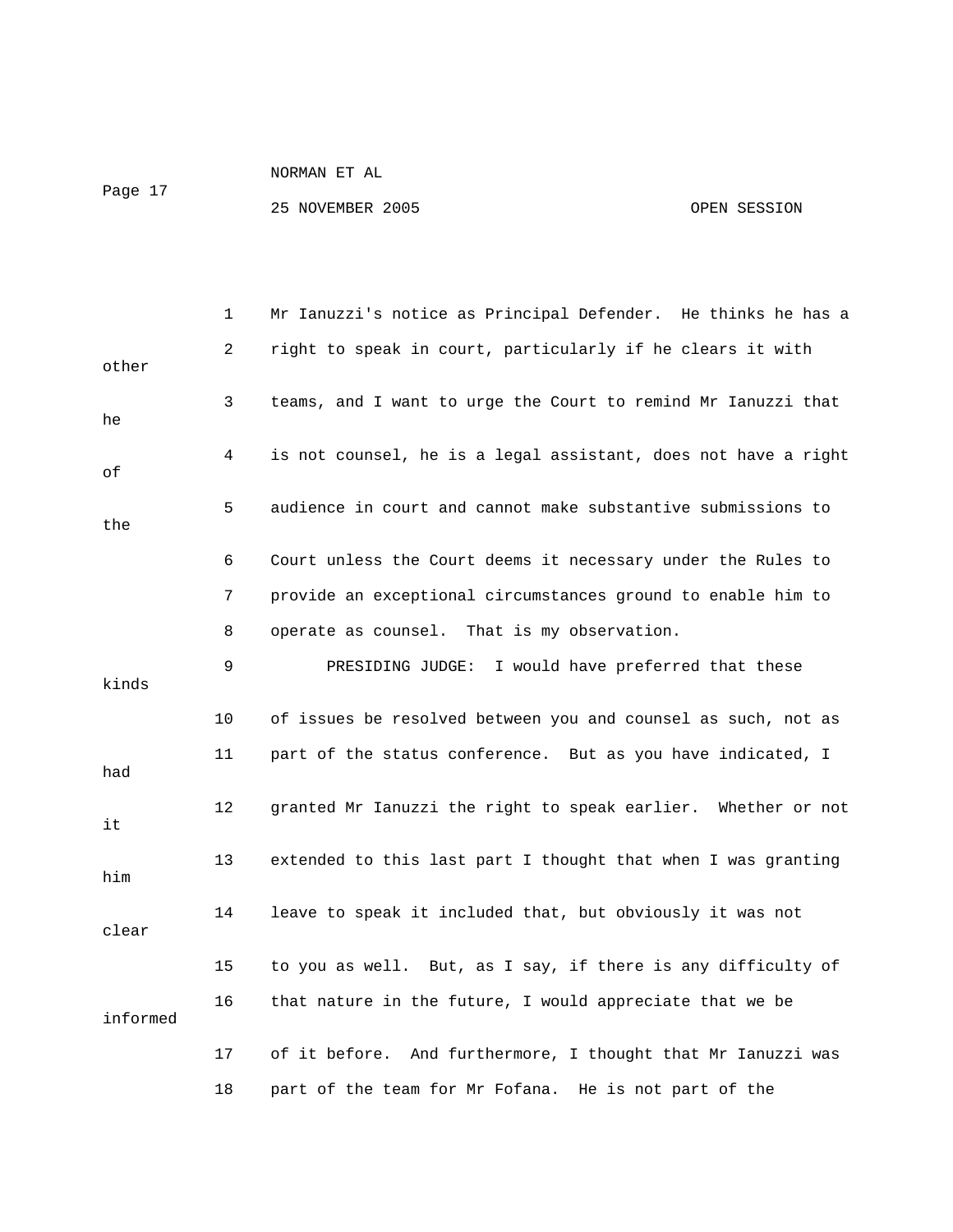|         | 19 | Court-appointed counsel, is that what you are saying?          |  |  |
|---------|----|----------------------------------------------------------------|--|--|
|         | 20 | MR NMEHIELLE: No, he's not. He's a legal assistant.            |  |  |
|         | 21 | PRESIDING JUDGE: So the court-appointed counsel are            |  |  |
|         | 22 | Mr Koppe, Bockarie and Pestman?                                |  |  |
| clarity | 23 | MR NMEHIELLE: That's right. And, Your Honour, for              |  |  |
| because | 24 | of purposes too, I would want it indicated in documents,       |  |  |
|         | 25 | I see documents whereby legal assistants are listed as counsel |  |  |
|         | 26 | for the accused persons. I know it is not the fault of the     |  |  |
| issues  | 27 | Court, but as part of the status conference correcting the     |  |  |
|         | 28 | on documentation, I would urge counsel to ensure that legal    |  |  |
|         | 29 | assistants are so listed as legal assistants rather than as    |  |  |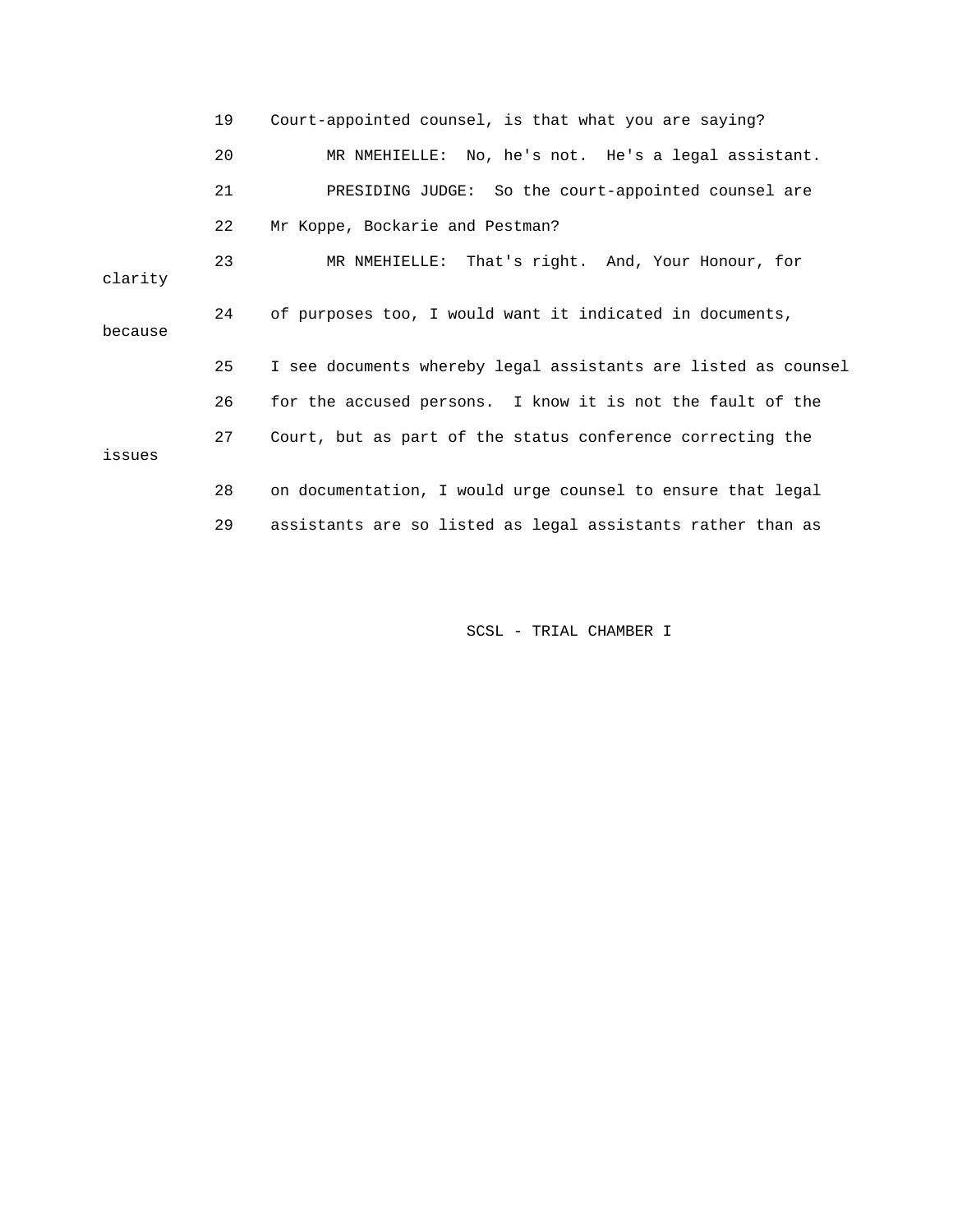|         |    | NORMAN ET AL                                                  |              |
|---------|----|---------------------------------------------------------------|--------------|
| Page 18 |    | 25 NOVEMBER 2005                                              | OPEN SESSION |
|         |    |                                                               |              |
|         |    |                                                               |              |
|         | 1  | counsel of the accused persons.                               |              |
| to      | 2  | PRESIDING JUDGE:<br>Thank you. So we adjourned at a time      |              |
|         | 3  | consult on the application that was made and I ask Justice    |              |
|         | 4  | Thompson to speak about it and to give our decision.          |              |
|         | 5  | [Ruling]                                                      |              |
|         | 6  | This is the brief ruling of the Bench<br>JUDGE THOMPSON:      |              |
| on      |    |                                                               |              |
|         | 7  | the Defence request.                                          |              |
|         | 8  | After deliberating on the Defence request for converting      |              |
| а       | 9  | their written joint submissions dated 17th November 2005 into |              |
| said    | 10 | motion, the Bench is strongly disinclined to accede to the    |              |
| amounts | 11 | request on two grounds. Namely, one, that the document        |              |
| and     | 12 | to a contravention of the Court's order of 21st October 2005; |              |
|         | 13 | two, that there is no legal or statutory basis for such a     |              |
|         | 14 | request.                                                      |              |
| having  | 15 | Further, the Bench strongly opines that the Defence,          |              |
|         | 16 | failed to comply with the Court's order, cannot now seek to   |              |
| must    | 17 | benefit from such noncompliance. Orders issued by the Court   |              |
|         | 18 | be complied with. A consequential scheduling order will       |              |
|         | 19 | accordingly be issued in this regard.                         |              |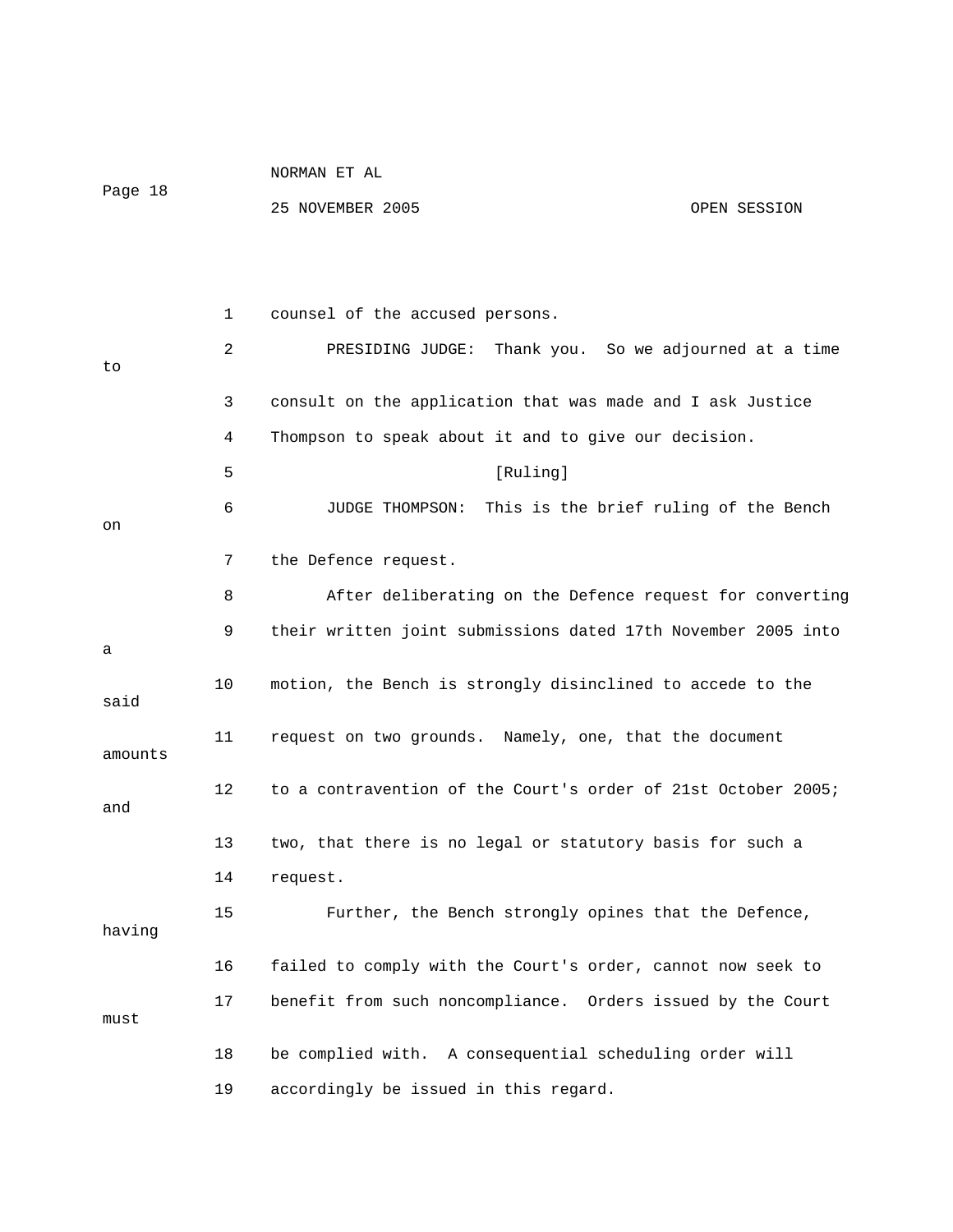20 PRESIDING JUDGE: Thank you.

 21 MR WILLIAMS: May I be heard, My Lords? My Lords, it 22 appears that on the issue of noncompliance, all three accused 23 persons are being treated equally. I mean, we -- our position 24 fundamentally different from that of the two other accused 25 persons. At the last status conference we indicated to this 26 Bench that we would be filing -- 27 JUDGE ITOE: Mr Williams, I don't want to cut you short, 28 but I think -- we didn't go into details about this because we 29 were not expected to go into real details. But I think that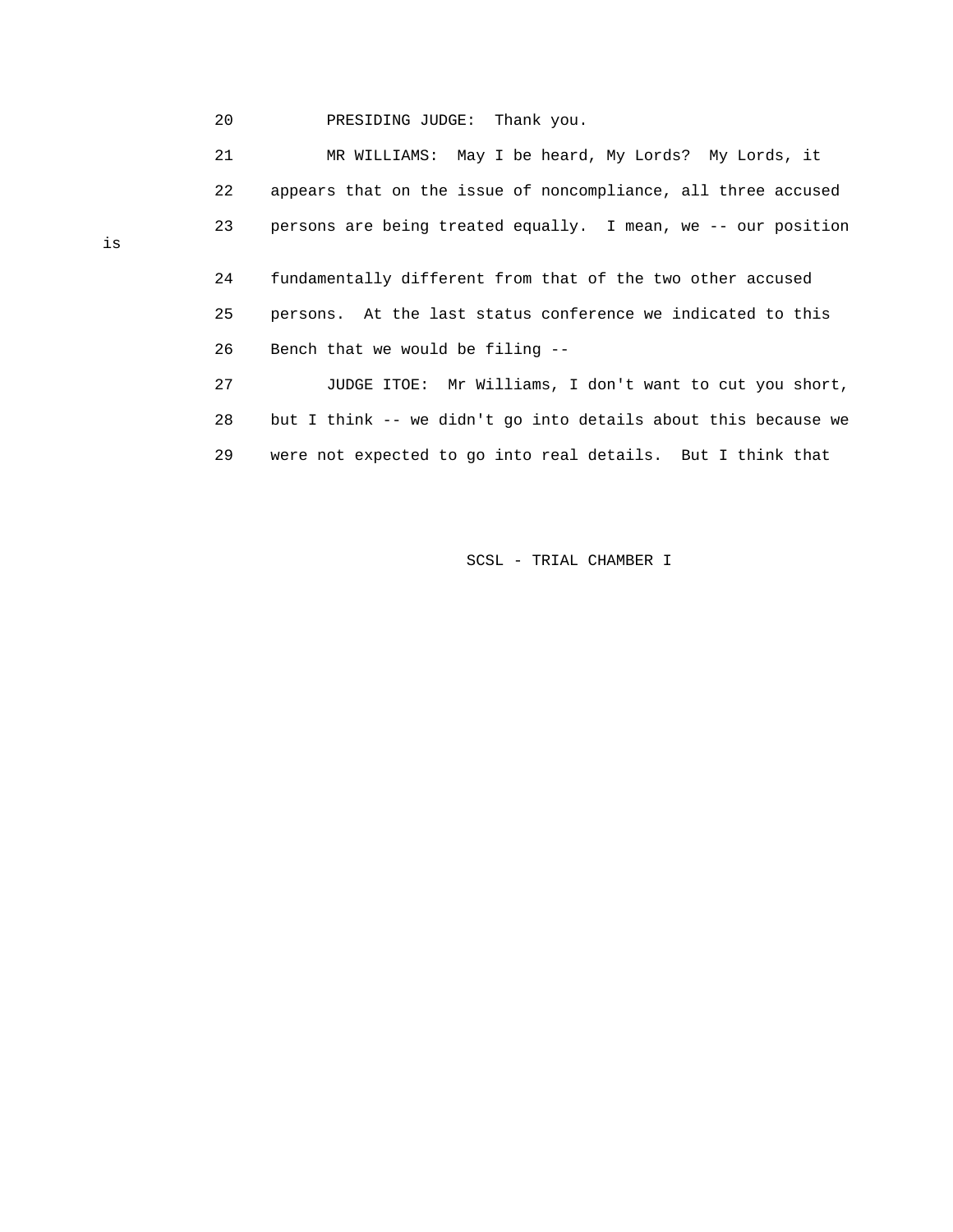Page 19

| to       | 1  | there is some effort by the Defence team of the third accused  |
|----------|----|----------------------------------------------------------------|
|          | 2  | comply, but the compliance has not risen to the level that the |
|          | 3  | Court would have expected.                                     |
| But      | 4  | MR WILLIAMS: Yes, My Lord, I take the cue, My Lord.            |
|          | 5  | furthermore, My Lord --                                        |
|          | 6  | JUDGE ITOE: We are not saying that -- somehow you              |
|          | 7  | complied, but it didn't rise up to that level.                 |
|          | 8  | MR WILLIAMS: Yes, My Lord, and there are justifiable           |
| morning. | 9  | reasons for that, My Lord, which has not come out this         |
|          | 10 | We actually filed a motion for protective measures so we could |
|          | 11 | not have --                                                    |
|          | 12 | PRESIDING JUDGE: We know.<br>We know.                          |
|          | 13 | MR WILLIAMS: Yes. I just wanted to make the --                 |
| in       | 14 | PRESIDING JUDGE: We are not there yet. We are talking          |
| it.      | 15 | general terms, but we are going to go through every aspect of  |
| motion   | 16 | And yes, we acknowledge that the third accused has filed a     |
|          | 17 | for protective measures --                                     |
|          | 18 | MR WILLIAMS: Most grateful, Your Honour.                       |
|          | 19 | PRESIDING JUDGE: -- for some witnesses.                        |
|          | 20 | MR WILLIAMS: For all of the witnesses, My Lord.                |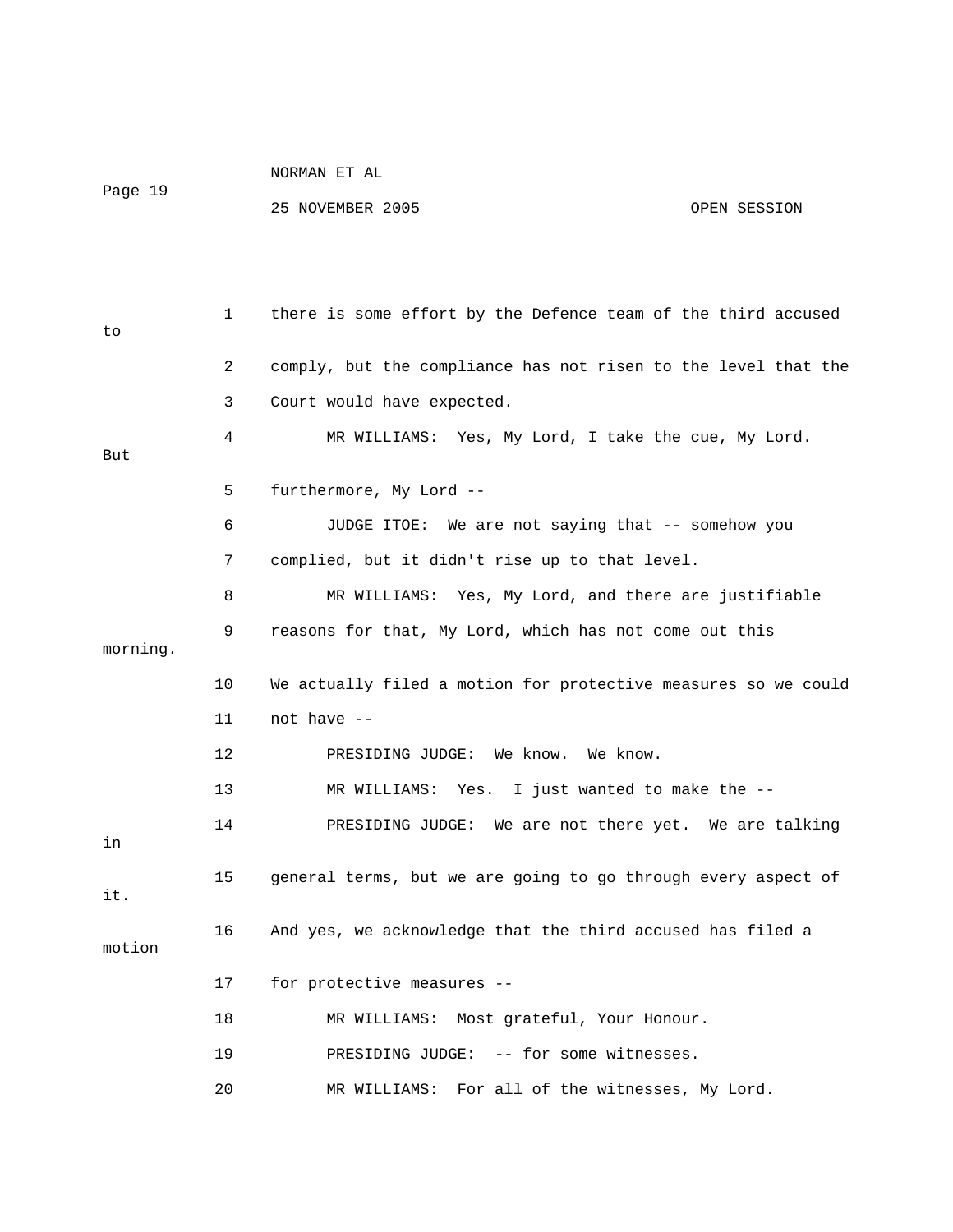|     | 21 | PRESIDING JUDGE: We will get there.                            |
|-----|----|----------------------------------------------------------------|
|     | 22 | MR WILLIAMS: I am grateful.                                    |
|     | 23 | PRESIDING JUDGE: Justice Thompson.                             |
| was | 24 | I just wanted to say that clearly it<br>JUDGE THOMPSON:        |
|     | 25 | very difficult to lift the veil of the document entitled joint |
| if  | 26 | defence material file pursuant. And the presumption is that    |
|     | 27 | you have a document entitled joint defence material filed by   |
|     | 28 | the -- pursuant to, et cetera, that in fact all of the Defence |
|     | 29 | all lawyers defending the accused persons have indeed more or  |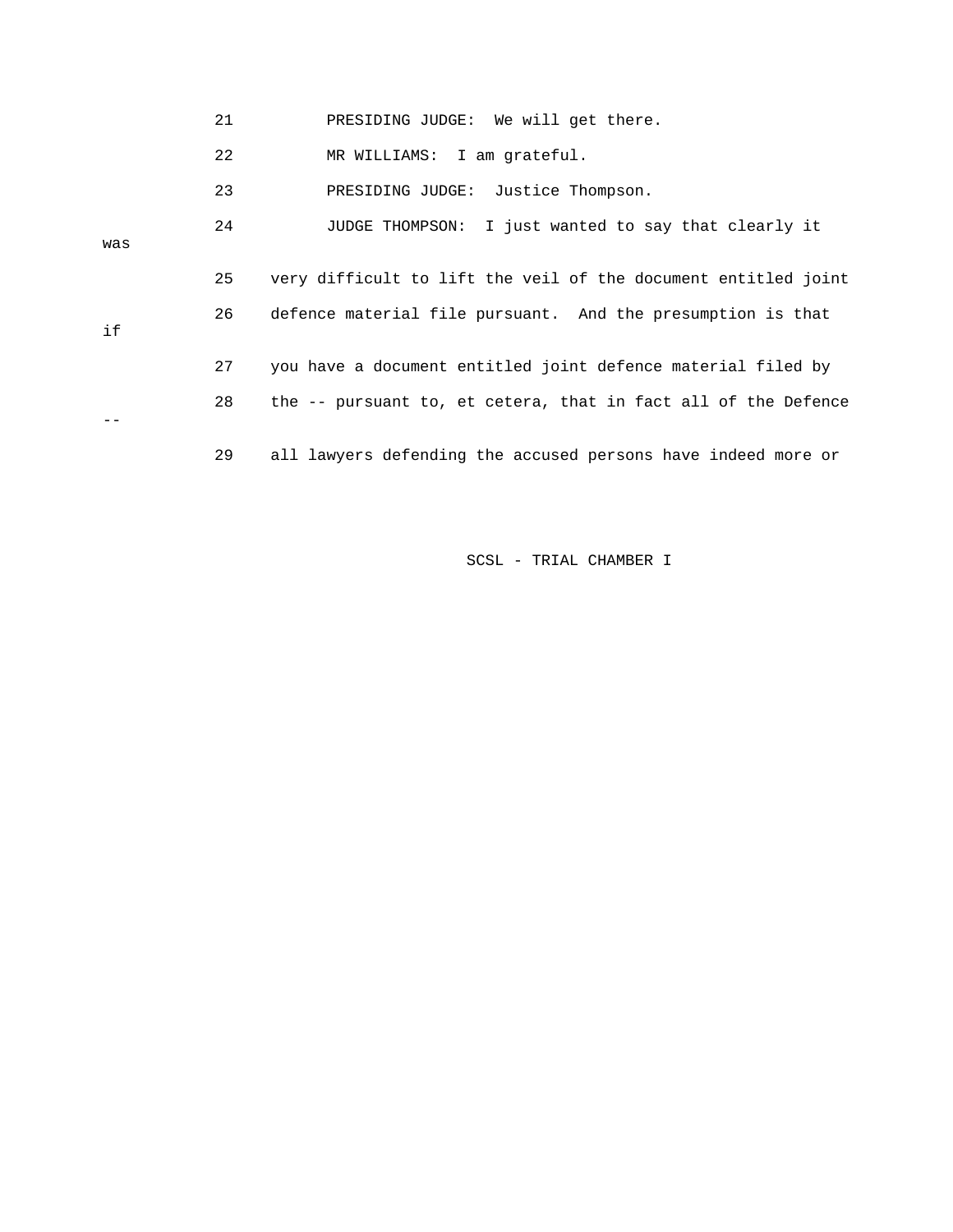# Page 20

NORMAN ET AL

|                | 1  | less filed this document and asking the Court to treat it as a |
|----------------|----|----------------------------------------------------------------|
| that           | 2  | joint endeavour and what you have now said seems to suggest    |
|                | 3  | perhaps the concept of noncompliance should not be applied to  |
| accused.       | 4  | your client or to you as defence counsel for the third         |
| are            | 5  | But I find it difficult to see why this should be so when we   |
| and            | 6  | confronted with a document called a joint defence materials    |
|                | 7  | it describes the order in certain parts as objectionable.      |
|                | 8  | PRESIDING JUDGE: And signed by counsel for [overlapping        |
|                | 9  | speakers].                                                     |
|                | 10 | JUDGE THOMPSON: For all of -- yes, quite right.<br>So it       |
|                | 11 | would seem to me in a sense disingenuous to suggest that there |
| οf             | 12 | has been compliance, when in fact this seems to be a product   |
|                | 13 | all three defence teams. Except I am misreading something.     |
| $\mathsf{C}$ . | 14 | MR WILLIAMS: My Lord, we filed a separate annex, annex         |
|                | 15 | PRESIDING JUDGE:<br>We know.                                   |
| their          | 16 | MR WILLIAMS: Yes, and the other defence teams filed            |
| as             | 17 | own annexes, My Lord. And we are saying that, I mean, as far   |
| arguments,     | 18 | the arguments are concerned, I mean it applies -- the          |
|                | 19 | sorry, apply to all three accused persons but the annexes are  |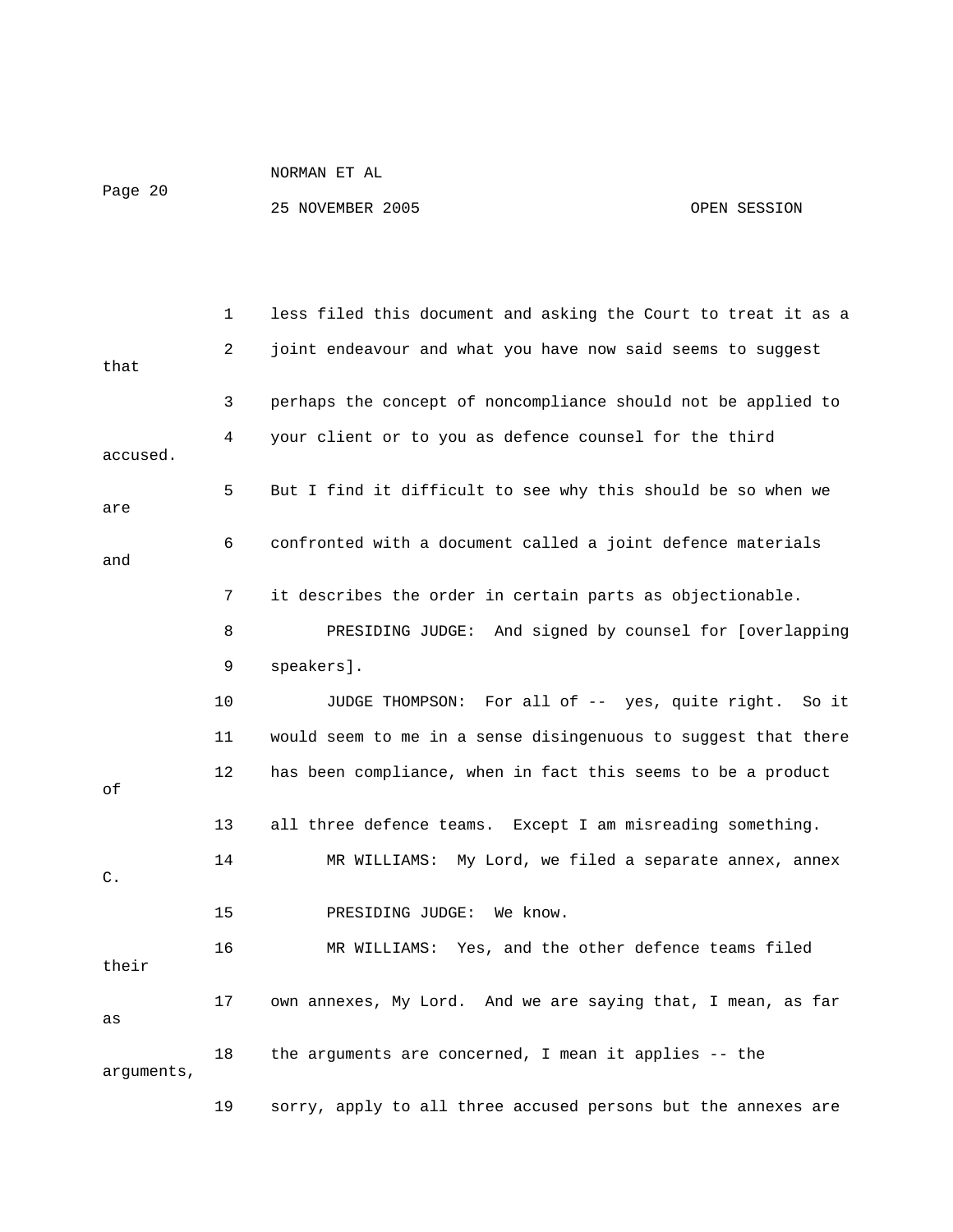20 completely different -- it is a complete different matter, 21 My Lord.

 22 JUDGE THOMPSON: Yes, but in fact, I would have thought 23 that the main part of the document is what is really of critical 24 importance and it is from that aspect that I am drawing the 25 conclusion that this is a joint product unless you are now 26 disowning any kind of ownership of that. 27 MR WILLIAMS: It is, My Lord. It is, My Lord, it's a 28 joint -- the document was jointly filed. But what I am saying is 29 that our situation is different because we filed a document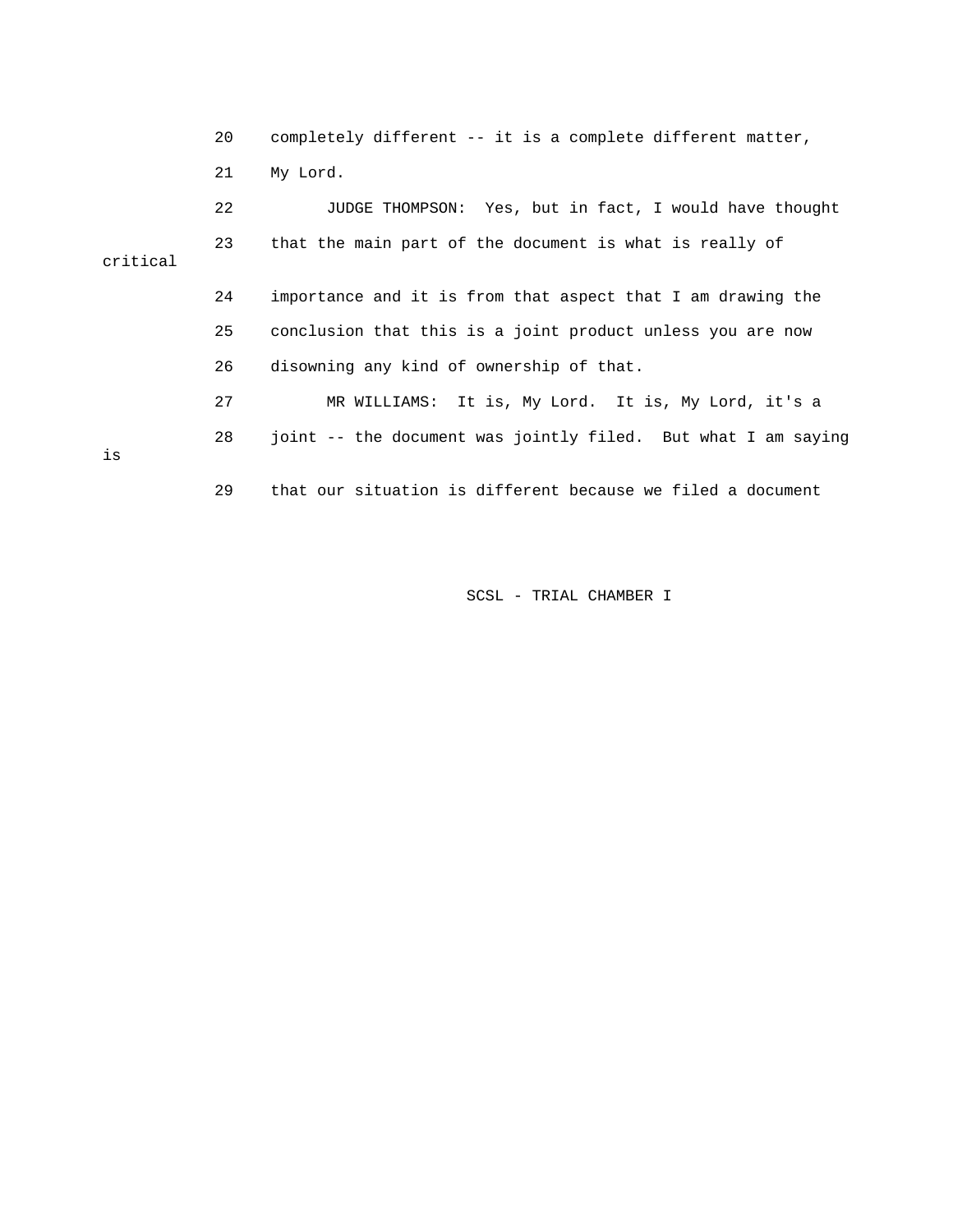Page 21

NORMAN ET AL

25 NOVEMBER 2005 OPEN SESSION

| for   | 1  | preceding the joint document and we separately filed a motion |
|-------|----|---------------------------------------------------------------|
| for   | 2  | protective measures which could have given our justifications |
|       | 3  | the way and manner in which we presented the chart.           |
| party | 4  | So, in other words, you were not a<br>JUDGE THOMPSON:         |
|       | 5  | to the submission of partial noncompliance?                   |
|       | 6  | MR WILLIAMS: Sorry, My Lord?                                  |
|       | 7  | In other words, you were not a party to<br>JUDGE THOMPSON:    |
| the   | 8  | the submission complaining that certain parts of the order of |
|       | 9  | court were so burdensome?                                     |
|       | 10 | MR WILLIAMS: Yes, My Lord, we actually complained but -       |
|       | 11 | But it could not be complied with?<br>JUDGE THOMPSON:         |
| were  | 12 | MR WILLIAMS: We actually complained that some aspects         |
| to    | 13 | burdensome, but we still went ahead and did as best as we can |
| which | 14 | comply. But again, justification for the way and manner in    |
| we    | 15 | we presented the chart, My Lord, could be found in the motion |
|       | 16 | filed -- the motion that preceded the joint submissions.      |
|       | 17 | Let the matter rest. It is just that I<br>JUDGE THOMPSON:     |
|       | 18 | didn't think we were out of place in complaining that there   |

has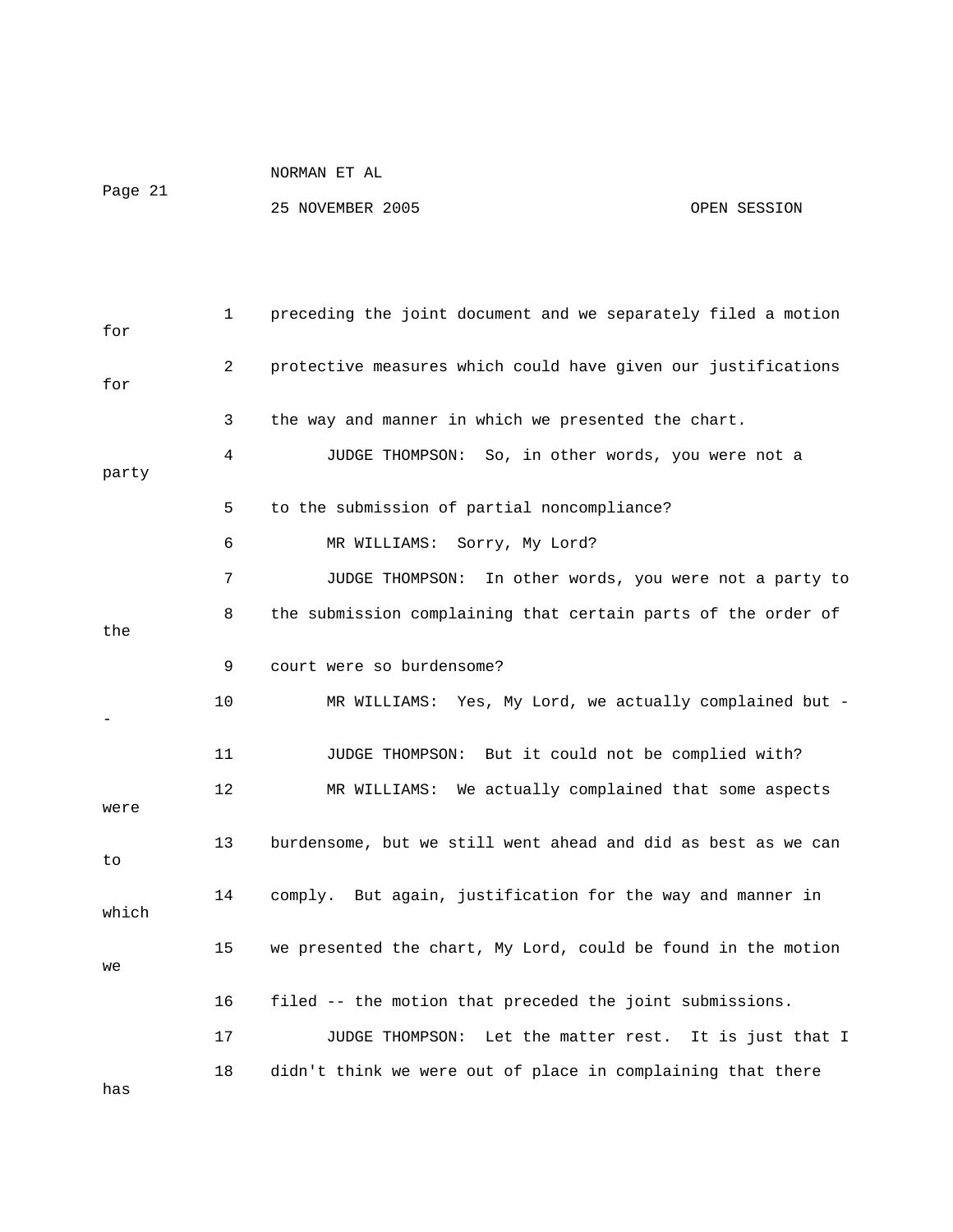|               | 19 | been noncompliance by the Defence as a group.                    |
|---------------|----|------------------------------------------------------------------|
| more          | 20 | JUDGE ITOE: You would agree, Mr Williams, that this              |
|               | 21 | than re-emphasises the necessity for separate filings, because   |
|               | 22 | this confusion would not arise if it had been done the way we    |
|               | 23 | expected that it be done. Right.                                 |
| noncompliance | 24 | PRESIDING JUDGE: What I had mentioned in the                     |
| ordered       | 25 | was that none of the teams had complied with what we had         |
|               | 26 | under $2(a)$ a list of witnesses of each defence team intends to |
| complied.     | 27 | call, including the name of each witness. You have not           |
|               | 28 | You are saying now you have applied subsequently to have         |
| there         | 29 | protected witness and filed a motion. I acknowledge that         |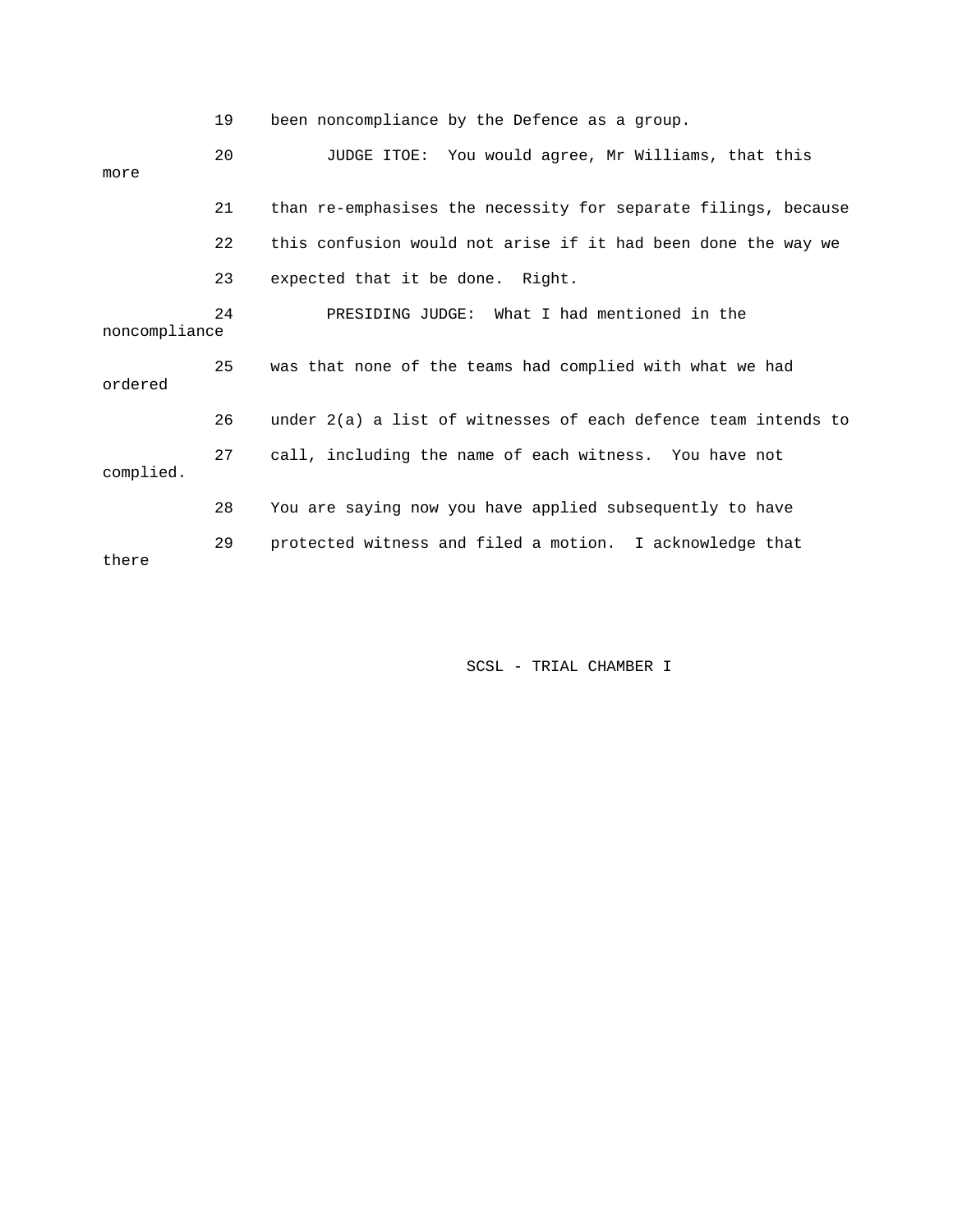Page 22

| status   | 1  | is a motion pending of that for seeking protected witness     |
|----------|----|---------------------------------------------------------------|
|          | 2  | for all the witnesses you intend to call. I do not -- I know  |
|          | 3  | this, but I said at the time that we ordered that you had not |
|          | 4  | filed any such thing and what you filed, it now is not        |
|          | 5  | necessarily -- we have not disposed of your motion yet, so we |
|          | 6  | will see how we deal with that.                               |
|          | 7  | MR WILLIAMS: My Lord, the motion preceded the --              |
|          | 8  | PRESIDING JUDGE: But, Mr Williams, we have heard your         |
|          | 9  | comments, we know what you say. Let that suffice.             |
|          | 10 | MR IANUZZI: Mr Presiding Justice, could I seek leave to       |
|          | 11 | make two brief comments?                                      |
|          | 12 | PRESIDING JUDGE: No, we have dealt with that and we are       |
| disposed | 13 | not prepared to entertain any more comments. So we have       |
|          | 14 | of it.                                                        |
| The      | 15 | We were dealing with paragraph $2(a)(i)$ of our order.        |
|          | 16 | Chamber is further of the opinion that the Defence have --    |
| you      | 17 | MR NMEHIELLE: Your Honour, I wanted to seek leave of          |
|          | 18 | to leave the Court to attend to some personal issues in the   |
|          | 19 | office. If you don't mind.                                    |
|          | 20 | PRESIDING JUDGE: Yes, yes, please.                            |
|          | 21 | MR NMEHIELLE:<br>Thank you very much.                         |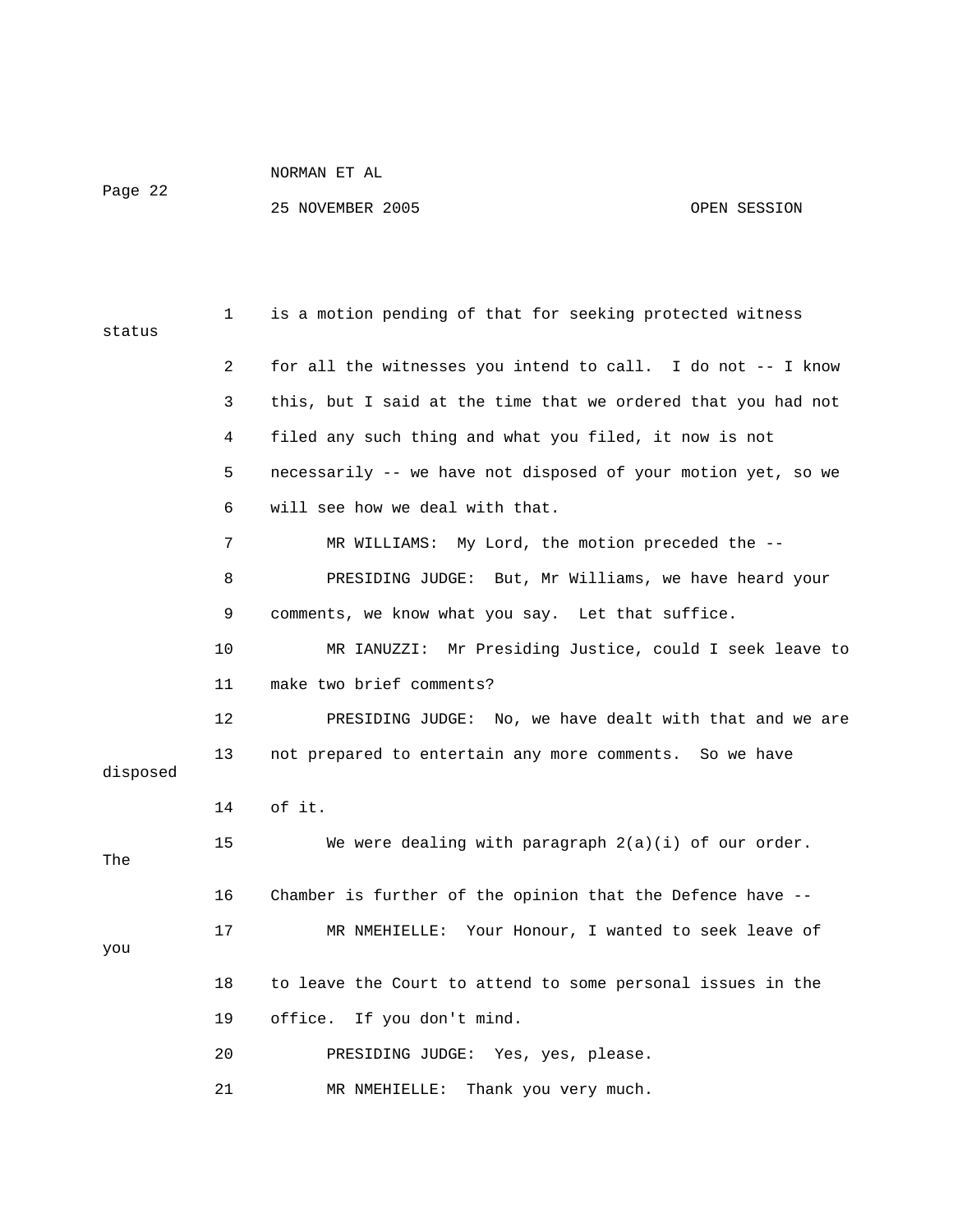| оf      | 22 | PRESIDING JUDGE: As to paragraph $2(a)(ii)$ of the order       |
|---------|----|----------------------------------------------------------------|
| list    | 23 | 21 October, our order, the summaries provided in the annex     |
| with    | 24 | of witnesses does not comply with the Chamber's order, nor     |
| October | 25 | its specific explanation at the status conference of 27        |
|         | 26 | 2005. At the status conference the Chamber explained that      |
| the     | 27 | summaries that provided solely a topical index of the issues   |
|         | 28 | witness would cover in his or her evidence was not acceptable. |
| Chamber | 29 | Rather, the summary should be descriptive enough for the       |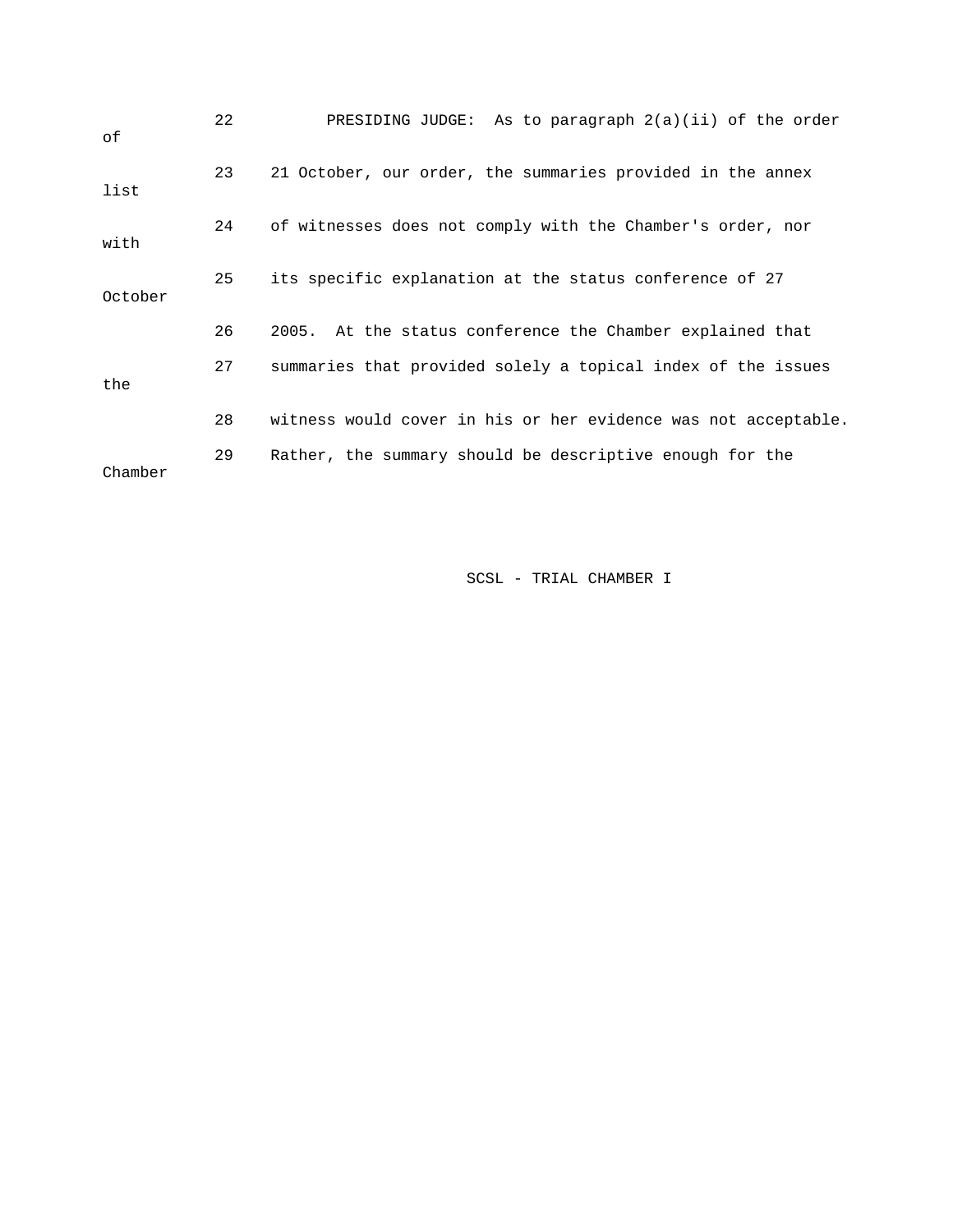Page 23

|         | 1  | to understand the testimony, including the nature of their     |
|---------|----|----------------------------------------------------------------|
| what    | 2  | evidence, and not just the area of their testimony.<br>This is |
|         | 3  | we said at the status conference.                              |
|         | 4  | The annex list of Kondewa's witnesses is closer - closer       |
|         | 5  | to fulfilling this requirement, but none of the defence teams  |
| found.  | 6  | have complied with this requirement. This is what we have      |
|         | 7  | So we acknowledge there has been an effort by the defence team |
| to      | 8  | We make those differences. That is why I said<br>for Kondewa.  |
|         | 9  | you, Mr Williams, wait, we are coming to you.                  |
| for     | 10 | The Chamber further stresses that this should not be,          |
|         | 11 | example, a three line summary, but a description of events for |
|         | 12 | each witness.<br>The Prosecution must be in a position to      |
|         | 13 | cross-examine the witnesses and the Court must be able to      |
| Defence | 14 | understand what the witness will be talking about.<br>The      |
| but     | 15 | may choose to provide Prosecution with a witness statement,    |
| SO      | 16 | it is at this stage not bound to do so. You may choose to do   |
| provide | 17 | rather than provide the whole description, but you must        |
| moment. | 18 | more information than the one you have at this particular      |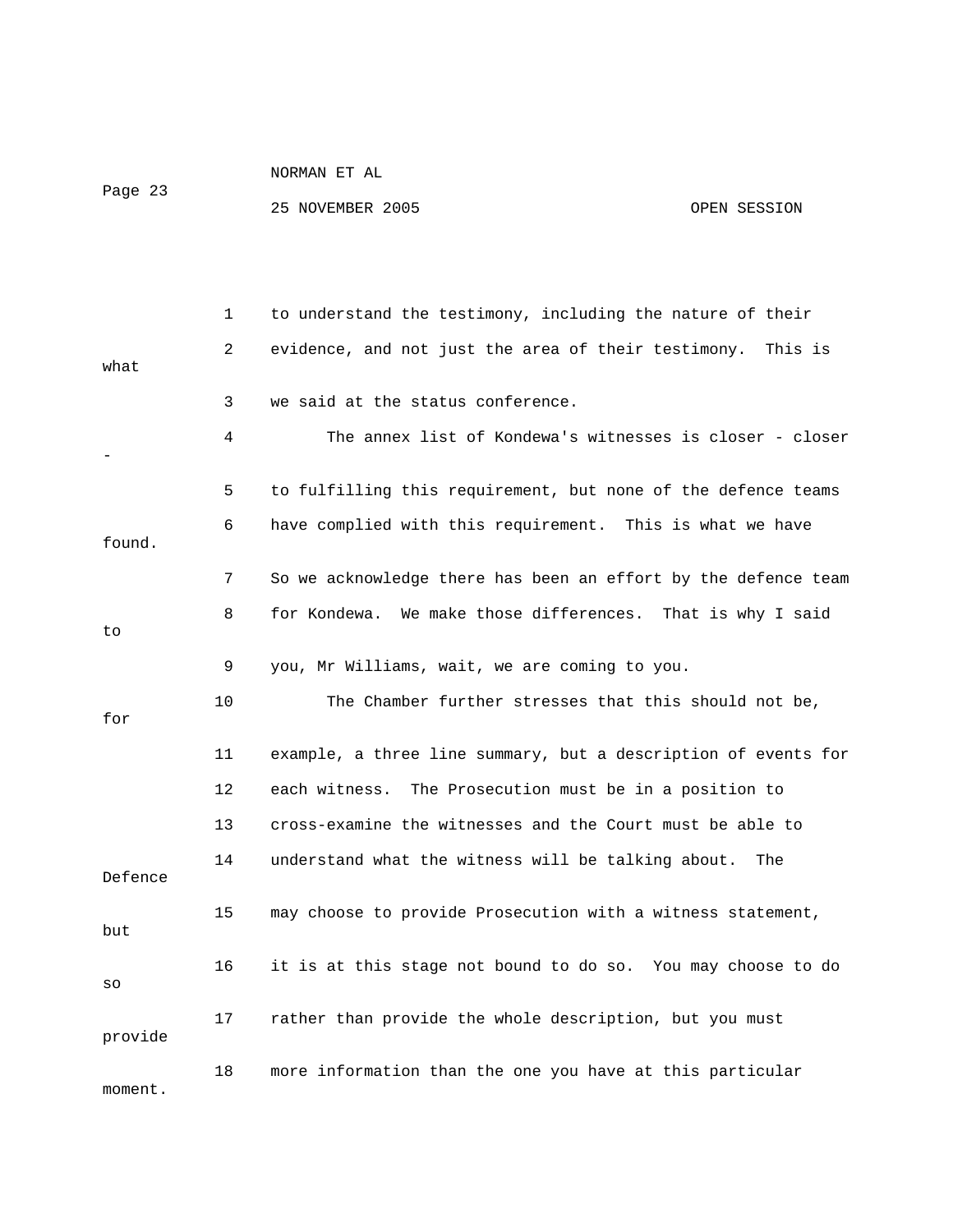| a       | 19 | We would just like to indicate that we have not ordered         |
|---------|----|-----------------------------------------------------------------|
| to      | 20 | statement be produced by the Defence and that it be provided    |
| yet.    | 21 | the Prosecution. We have not so ordered. I am reminded not      |
|         | 22 | We may get there, but we have not yet so ordered.               |
| this    | 23 | Mr Jabbi, do you have any comments on my comments on            |
|         | 24 | noncompliance with $2(a)(ii)$ , which has to do with summary of |
| that    | 25 | respective testimony? As I say, we have concluded clearly       |
|         | 26 | there has been no compliance at this stage.                     |
| the     | 27 | MR JABBI: My Lords, we do appreciate the observations           |
|         | 28 | Court is making on these various items under the orders.        |
| certain | 29 | My Lord, the Norman team in particular is labouring under       |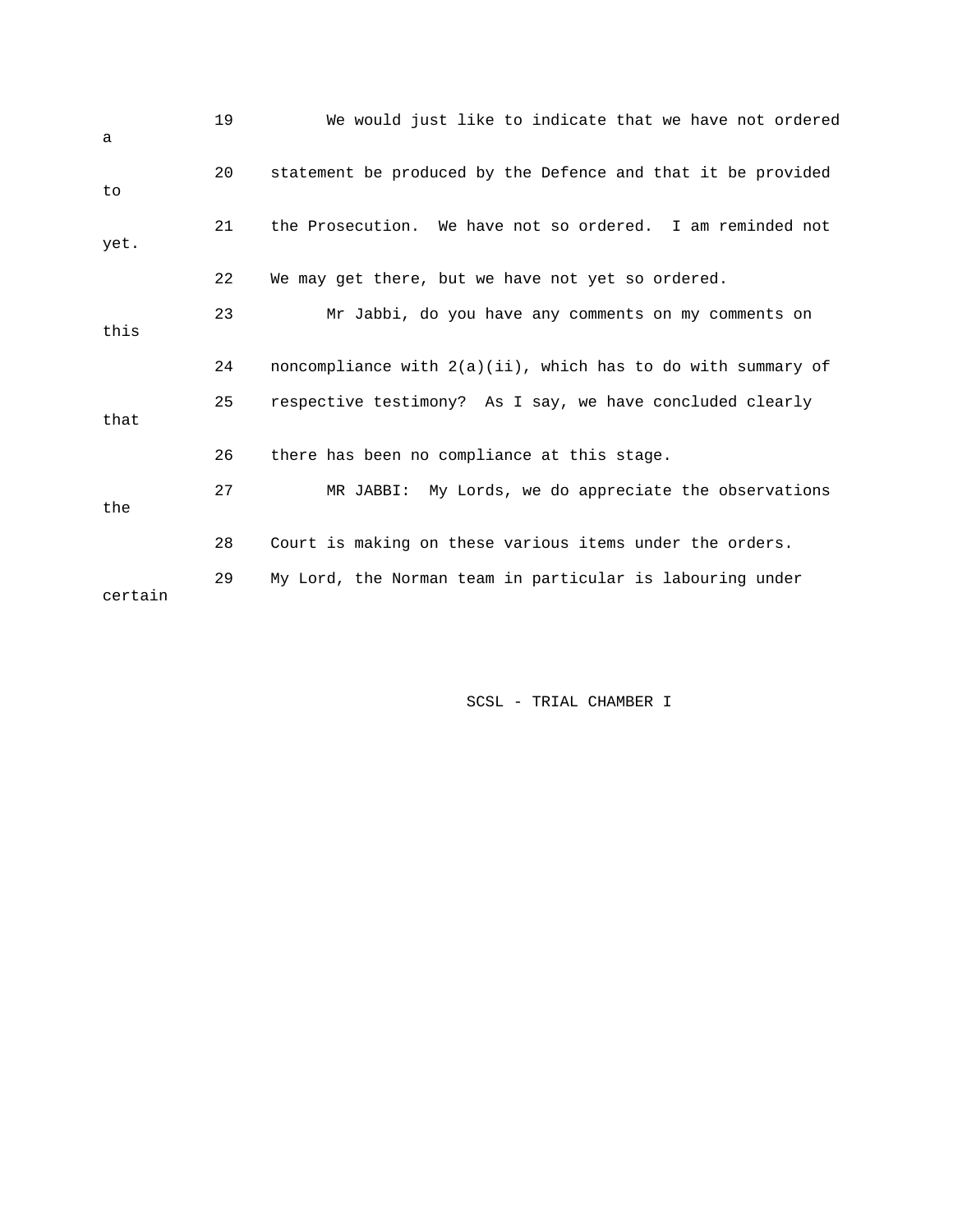Page 24

|            | 1  | problems, relating both to the attitude of our client and also |
|------------|----|----------------------------------------------------------------|
| work       | 2  | the availability of time and resources to do the amount of     |
|            | 3  | required. We have endeavoured --                               |
|            | 4  | PRESIDING JUDGE: Mr Jabbi, I will not accept comments          |
|            | 5  | about time available. I mean, there has been a huge amount of  |
| close      | 6  | time made available to all of the defence teams since the      |
| two        | 7  | of the Prosecution's case. It is not something that happened   |
|            | 8  | It happened in July. We are now in November.<br>weeks ago.     |
| look       | 9  | JUDGE ITOE: And Mr Jabbi, we have taken our time to            |
| sister     | 10 | across the frontiers to practices and what has happened in     |
| the        | 11 | tribunals. I think that we have been more than generous on     |
| the        | 12 | time accorded to the Defence after the close of the case for   |
|            | 13 | Prosecution on 25th July 2005. We are at the sixth month, and  |
| elsewhere. | 14 | that is very, very long compared to what has happened          |
| Judge,     | 15 | So I think I will join my voice to that of the Presiding       |
| defence    | 16 | to say that we do not think that it is reasonable for the      |
|            | 17 | teams to complain about time at this point in time.            |
|            | 18 | That you do not have enough resources,<br>PRESIDING JUDGE:     |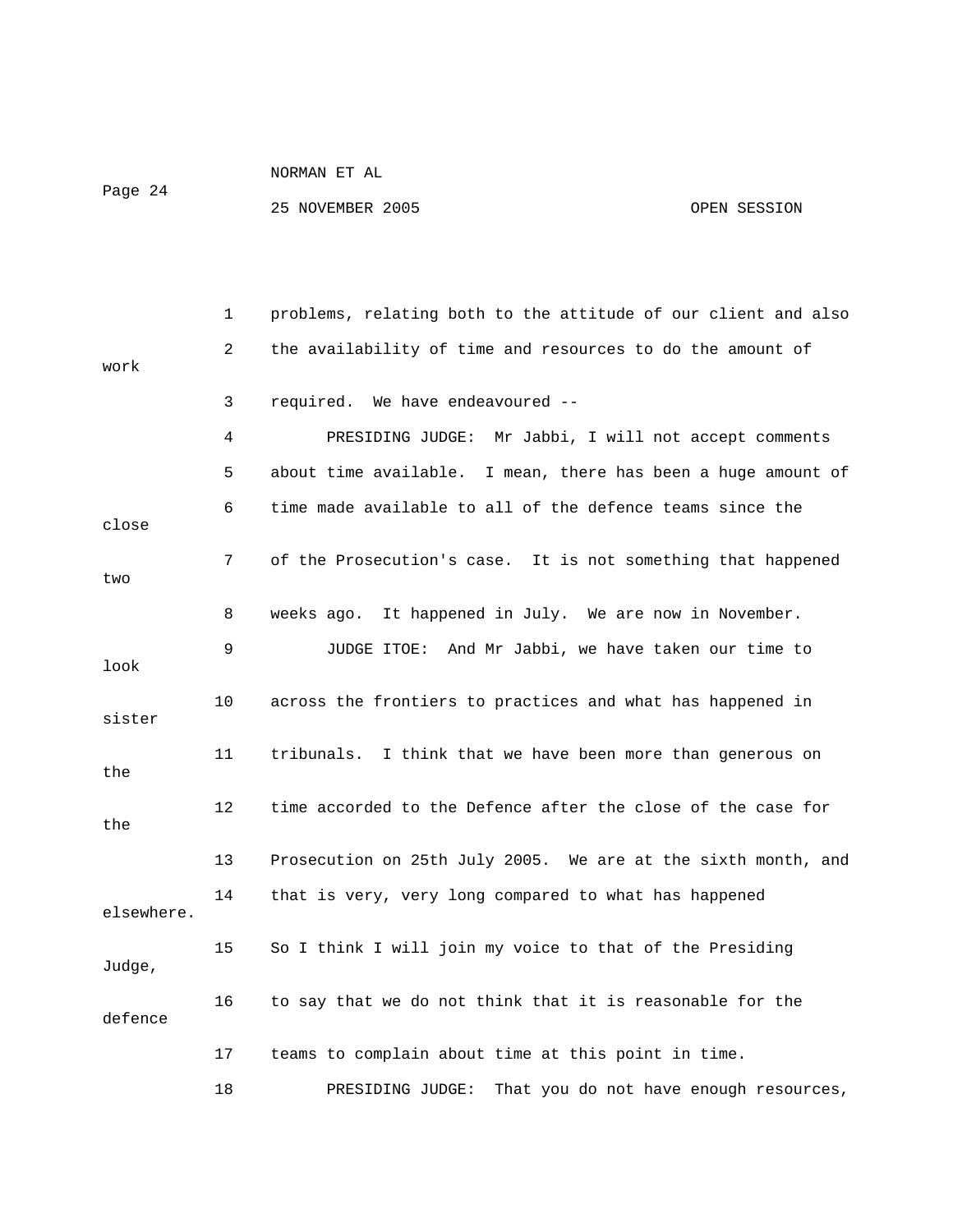| Ιf    | 19 | the Principal Defender has made observations in this respect.  |
|-------|----|----------------------------------------------------------------|
| that  | 20 | that were the case, Mr Jabbi, I would have expected from you   |
| you   | 21 | you move forward and make such application months ago.<br>What |
|       | 22 | are describing to me should not be news that just happened     |
|       | 23 | yesterday. If that is the case and you don't have enough       |
| say,  | 24 | resources, if this is what you are complaining about, as I     |
| time. | 25 | the case for the Prosecution has been closed a long, long      |
| the   | 26 | You had ample opportunity to raise these issues with us, with  |
|       | 27 | Principal Defender, with whoever. We are now at the eve of     |
|       | 28 | starting the Defence case and you are raising this kind of     |
|       | 29 | matter.                                                        |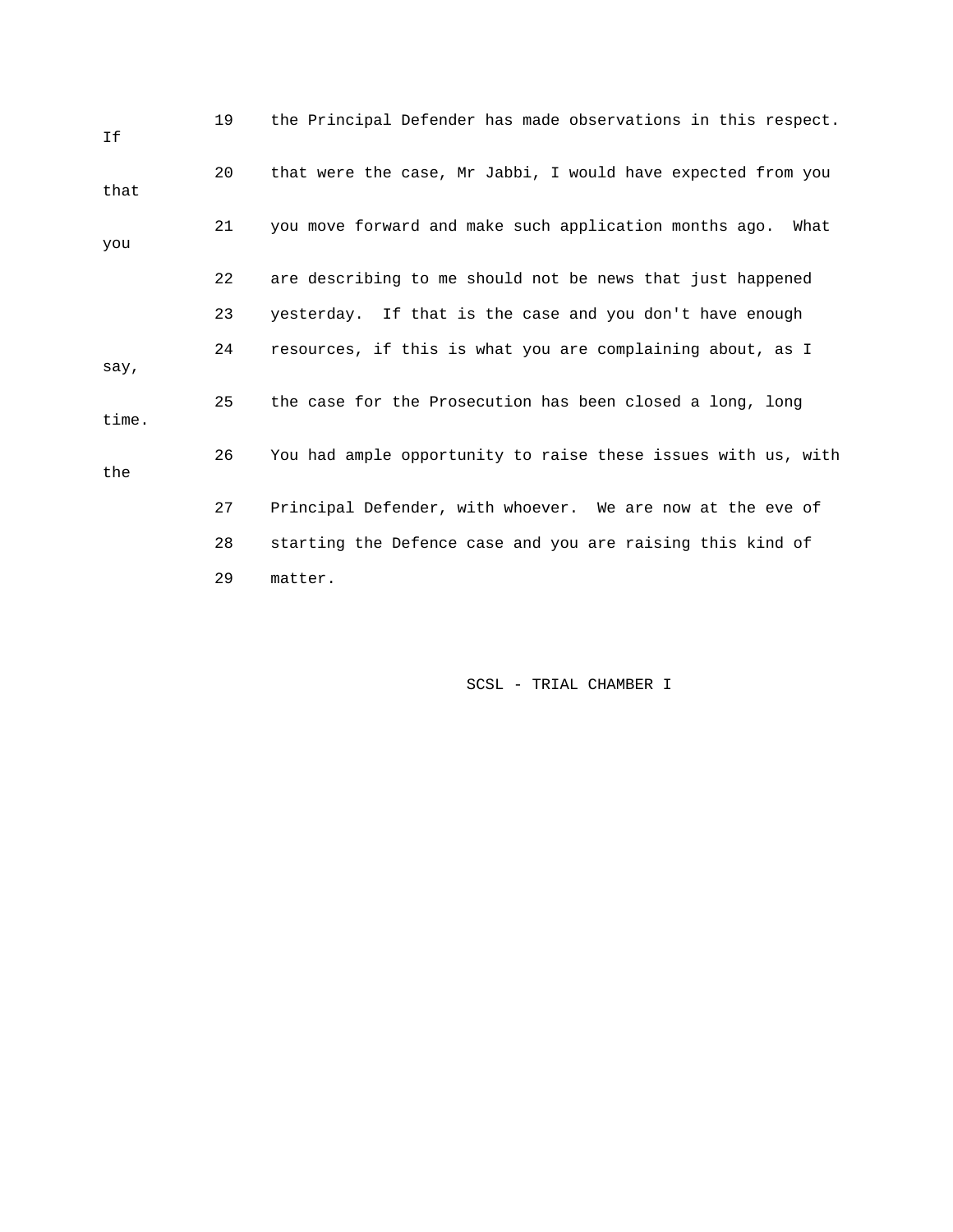Page 25

| defence   | 1    | As I say, I took it that all the members from all              |
|-----------|------|----------------------------------------------------------------|
| possible. | 2    | teams in the CDF were eager to move as expeditiously as        |
|           | 3    | That has been what I have heard right from day one in the CDF. |
|           | 4    | And now we are about to move into the Defence case and now I   |
| ready     | 5    | sense there is this ambiguity. We are ready but we are not     |
| have      | 6    | And this is the concern I have and that is why we<br>because.  |
|           | 7    | the status conference this morning to see where we are.        |
| we        | 8    | I said to the Principal Defender in your presence that         |
| submit    | 9    | are quite prepared to review and see what it is he had to      |
| are       | 10   | and if you need additional resources and it is justified, we   |
| moment    | 11   | quite prepared to do this. But I will not accept at this       |
|           | $12$ | that you do not have enough time. The time that has been       |
|           | 13   | accorded and afforded is more than ample to prepare defence in |
| Justice   | 14   | these kinds of cases. If you compare, as my dear brother       |
|           | 15   | Itoe just said, the time that has been allowed for the defence |
| ever      | 16   | team to get ready is much more than any other tribunal has     |
|           | 17   | granted in these kind of circumstances. Much more.             |
|           | 18   | My Lord, as far as time per se is concerned,<br>MR JABBI:      |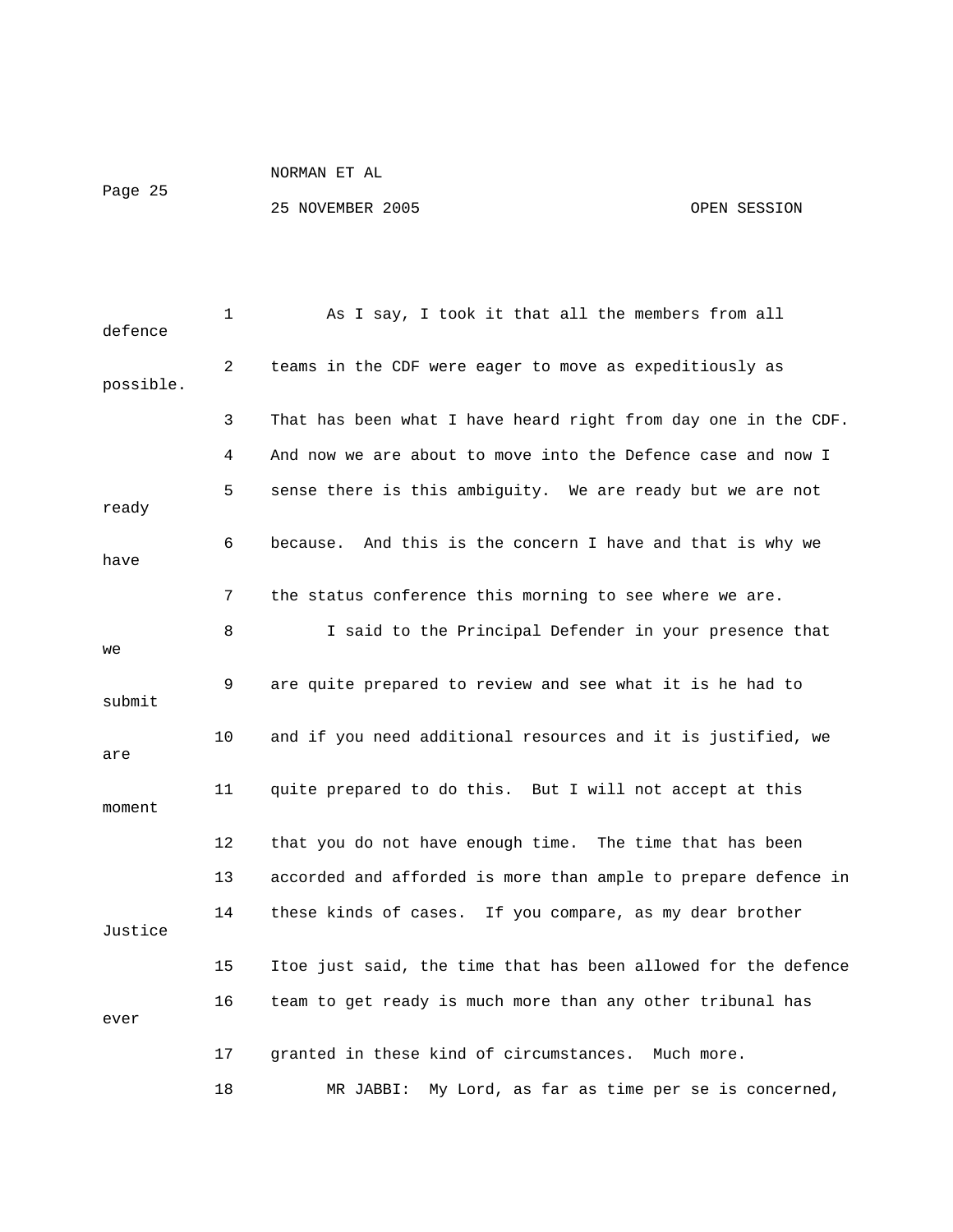| is   | 19 | those observations are very much in place. But obviously that  |
|------|----|----------------------------------------------------------------|
| have | 20 | affected by the nature of the resources available. And we      |
|      | 21 | not been availed as much resources as we thought we needed in  |
|      | 22 | order to complete the job in that time available. That is all  |
| to   | 23 | that I was saying. But we are making the best possible effort  |
| we   | 24 | ensure that we in fact comply with all these requests, just as |
| to   | 25 | have recorded in the aspects of the joint materials referring  |
|      | 26 | us.                                                            |
|      | 27 | PRESIDING JUDGE: Thank you, Mr Jabbi. Mr Bockarie?             |
|      | 28 | MR IANUZZI: With leave, Your Honour.                           |
|      | 29 | PRESIDING JUDGE: Yes. As to these --                           |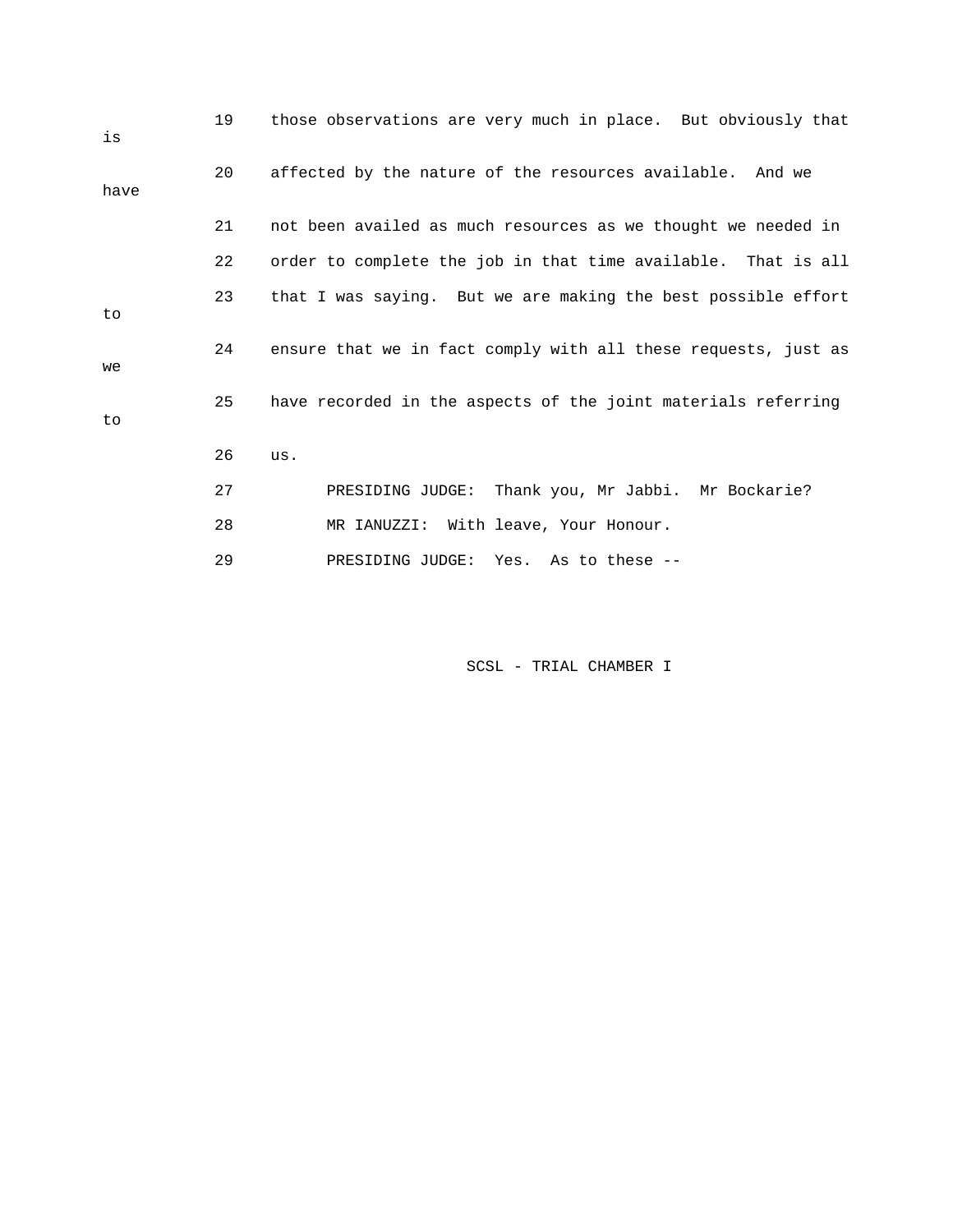|            |                 | NORMAN ET AL                                                 |              |
|------------|-----------------|--------------------------------------------------------------|--------------|
| Page 26    |                 | 25 NOVEMBER 2005                                             | OPEN SESSION |
|            |                 |                                                              |              |
|            |                 |                                                              |              |
|            | 1               | MR IANUZZI: As to this point only.                           |              |
|            | 2               | PRESIDING JUDGE:<br>Yes.                                     |              |
|            | 3               | MR IANUZZI: We took as a guide Your Honours' comment at      |              |
| through    | 4               | the 27 October 2005 status conference on page 18, lines 2    |              |
|            | 5               | 6 when preparing our response to paragraph $2(a)(i)$ :       |              |
|            | 6               | "I indicate here that a summary should be descriptive        |              |
|            | 7               | enough so that the Chamber understands the nature of the     |              |
|            | 8               | evidence of that particular witness. Not only that the       |              |
|            | 9               | witness will talk about Moyamba District; it should          |              |
| contain    |                 |                                                              |              |
|            | 10              | a little more detail than that kind of summary               |              |
|            | 11              | description."                                                |              |
| accordance | 12              | It is our submission that our summaries are in               |              |
|            | 13              | with that directive.                                         |              |
|            | 14              | PRESIDING JUDGE: Well, we have just told you that it is      |              |
| be         | 15 <sub>1</sub> | not. If you read it that way, I am saying to you that should |              |
| the        | 16              | more expansive. What has been provided is not sufficient for |              |
| you        | 17              | purpose that this is to be provided for. I understand what   |              |
|            | 18              | are saying.                                                  |              |
|            | 19              | Thank you.<br>MR IANUZZI:                                    |              |
|            | 20              | You have attempted to comply, it was<br>PRESIDING JUDGE:     |              |
| your       |                 |                                                              |              |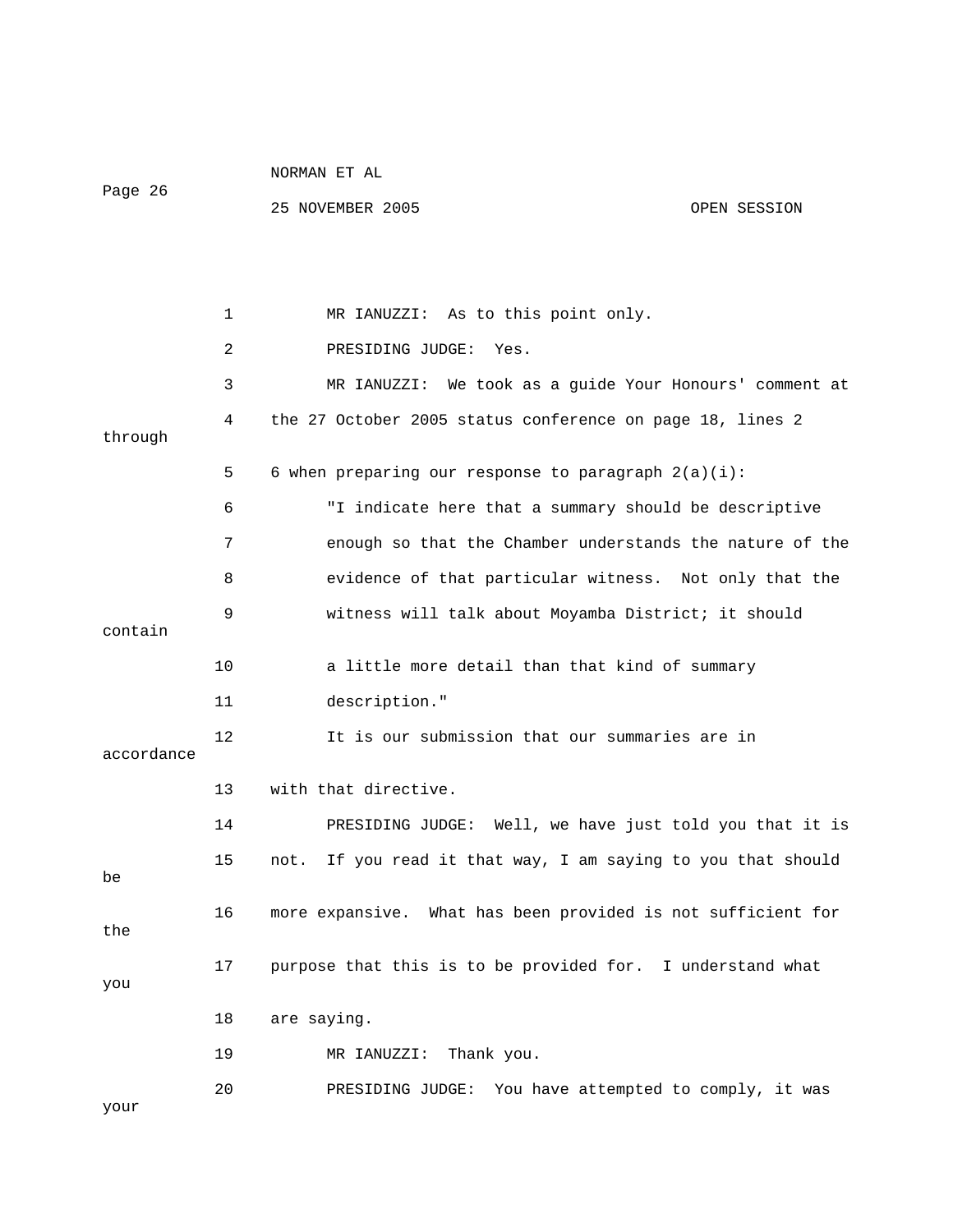| we     | 21 | understanding this was in compliance. I understand that, but |
|--------|----|--------------------------------------------------------------|
| expect | 22 | are saying to you this morning it is not and therefore we    |
|        | 23 | more.                                                        |
|        | 24 | MR IANUZZI: And we note our exception for the record.        |
|        | 25 | PRESIDING JUDGE: Thank you.                                  |
|        | 26 | MR IANUZZI: Thank you.                                       |
|        | 27 | PRESIDING JUDGE: Mr Margai?                                  |
|        | 28 | MR MARGAI: My Lords, I apologise for the lapses.             |
|        | 29 | PRESIDING JUDGE: And as I said in the case of Kondewa,       |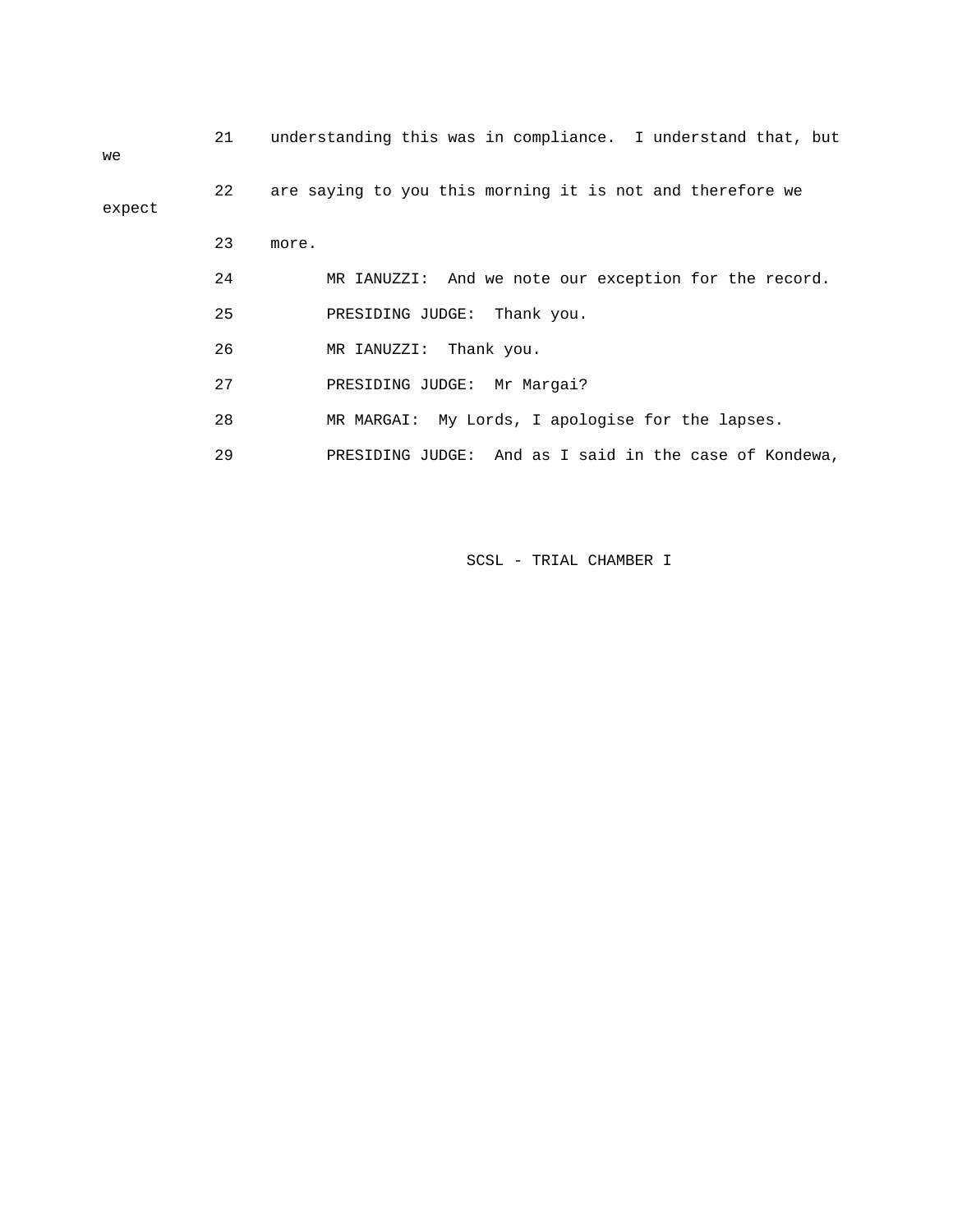| $\sim$ |  |
|--------|--|
|--------|--|

|        | 1  | Mr Margai, we said it is almost compliant.                    |
|--------|----|---------------------------------------------------------------|
|        | 2  | MR MARGAI:<br>I know, My Lord, and I believe what has         |
|        | 3  | happened is as a result of the joint enterprise. Surely if we |
|        | 4  | had done things individually we probably would not be in the  |
| we     | 5  | position in which we are. I can only give an undertaking that |
|        | 6  | shall endeavour to comply fully with the order of this Court. |
|        | 7  | Thank you, Mr Margai.<br>PRESIDING JUDGE:                     |
|        | 8  | MR MARGAI:<br>Thank you.                                      |
| speaks | 9  | PRESIDING JUDGE:<br>Mr Prosecutor?<br>I am not sure who       |
| on     | 10 | for the Prosecutor. Mr Johnson, do you wish to say anything   |
|        | 11 | this now?                                                     |
|        | 12 | MR JOHNSON:<br>No.                                            |
| оf     | 13 | PRESIDING JUDGE:<br>Thank you. Looking at paragraph $2(c)$    |
|        | 14 | the order, which is the other aspect, in our view the Defence |
|        | 15 | have failed to comply with that paragraph. The Defence state  |
|        | 16 | they are in possession of documents upon which it may wish to |
|        | 17 | rely at trial, however, final decisions in respect of these   |
| has    | 18 | documents have not been taken. So this is essentially what    |
| the    | 19 | been the position of the Defence as we understand it. Given   |
|        | 20 | time that has already been made available to the Defence for  |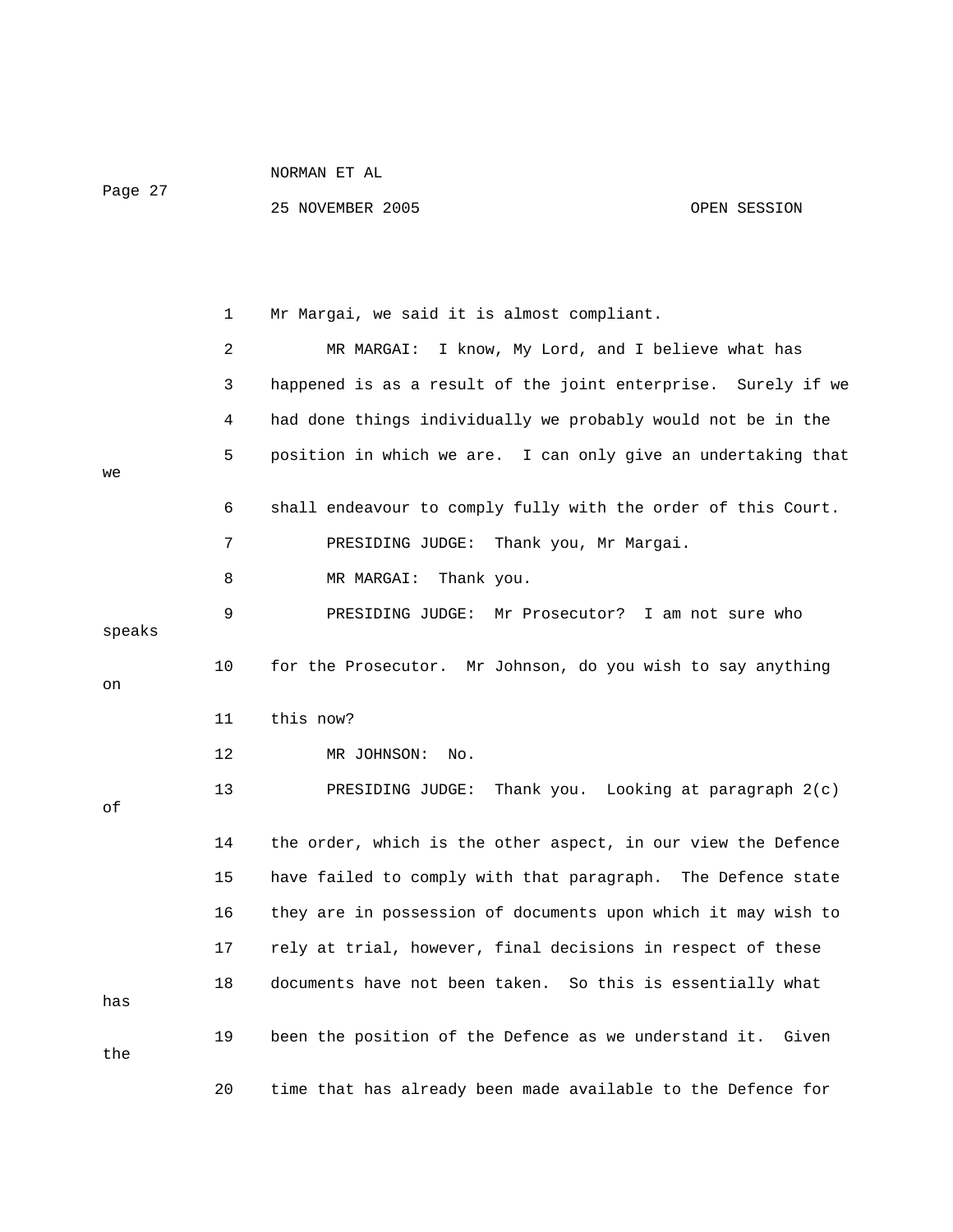| exhibit    | 21 | their preparation, the Chamber considers that the Defence      |
|------------|----|----------------------------------------------------------------|
|            | 22 | either a lack of preparedness for their case or a lack of      |
|            | 23 | co-operation, and they shall provide that information now.     |
| today      | 24 | We will not accept any delay in providing in compliance        |
|            | 25 | with $2(c)$ . As I said, we will issue a consequential order   |
|            |    |                                                                |
|            | 26 | in which we will expect compliance in a very short time frame. |
|            | 27 | MR IANUZZI: Your Honour, with leave.                           |
|            | 28 | PRESIDING JUDGE: No specific comments have been made by        |
| conference | 29 | the Defence on this issue during the previous status           |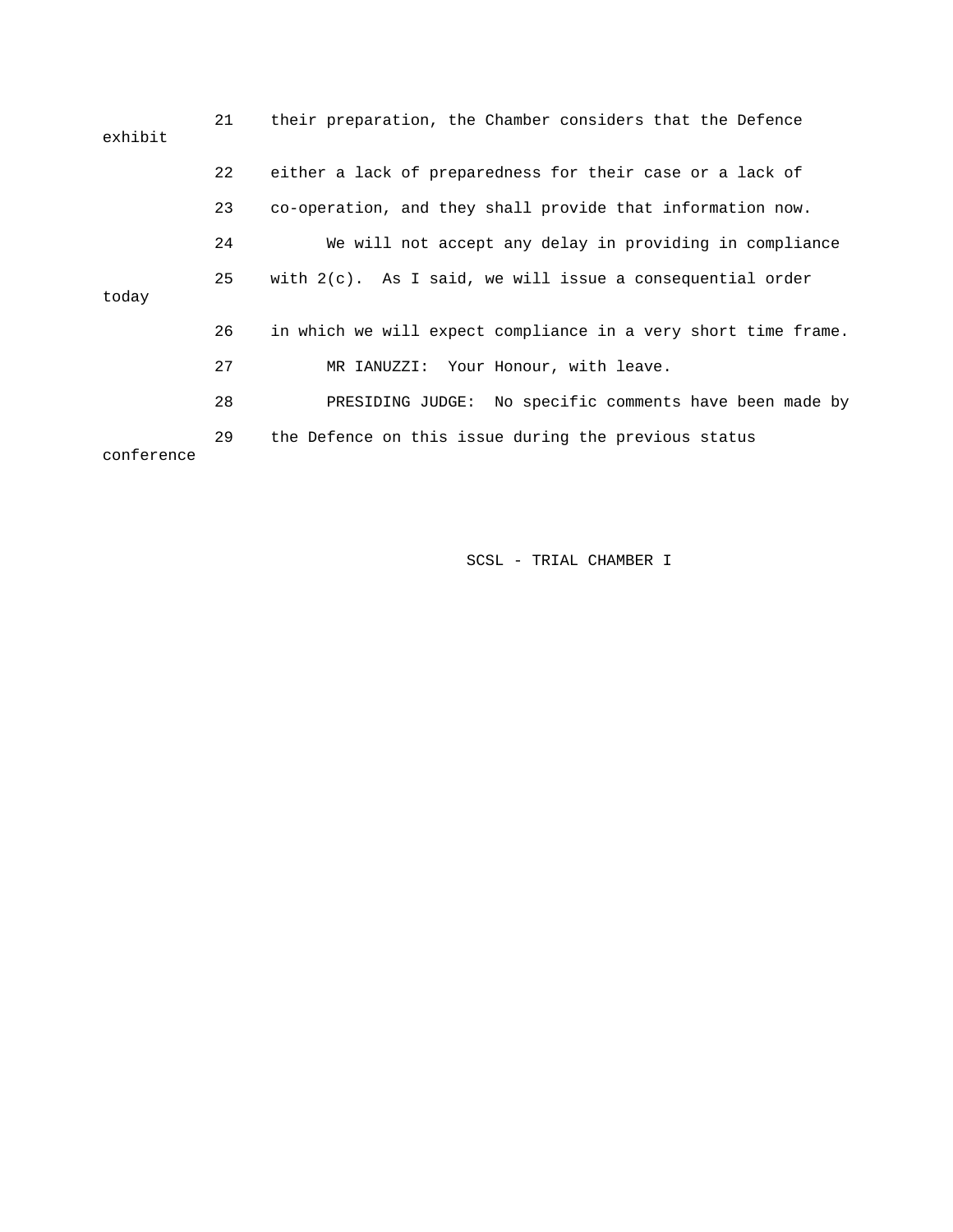Page 28

|           | 1  | even though we spoke about it. Yes, Mr Ianuzzi?                 |
|-----------|----|-----------------------------------------------------------------|
|           | 2  | Thank you. Just for the record, when<br>MR IANUZZI:             |
| the       | 3  | preparing our response to paragraph (c), we were focusing on    |
| had       | 4  | word "intends", and at the point we made our submissions we     |
| decisions | 5  | not intended to file anything. We had not made final            |
|           | 6  | and we are still in the process of vetting our documents.<br>We |
|           | 7  | will certainly be in a position to provide a list of the        |
| your      | 8  | documents we intend to use at trial before the recess.<br>With  |
| for       | 9  | leave we could provide some jurisprudence possibly as support   |
|           | 10 | this interpretation of the word "intends".                      |
|           | 11 | PRESIDING JUDGE: We obviously do not share your                 |
| you       | 12 | interpretation of that. Because if this is a document that      |
|           | 13 | intend to file, you should provide a list at this particular    |
|           | 14 | That is what we are saying.<br>moment.                          |
|           | 15 | MR IANUZZI: Okay. Our exception is noted, please.               |
|           | 16 | PRESIDING JUDGE:<br>Thank you.                                  |
|           | 17 | MR IANUZZI:<br>Thank you.                                       |
|           | 18 | PRESIDING JUDGE: Paragraph -- sorry.                            |
| reviewed  | 19 | My Lord, with regard to (c), we have<br>MR MARGAI:              |
|           | 20 | the position regarding exhibits and we will not be filing any   |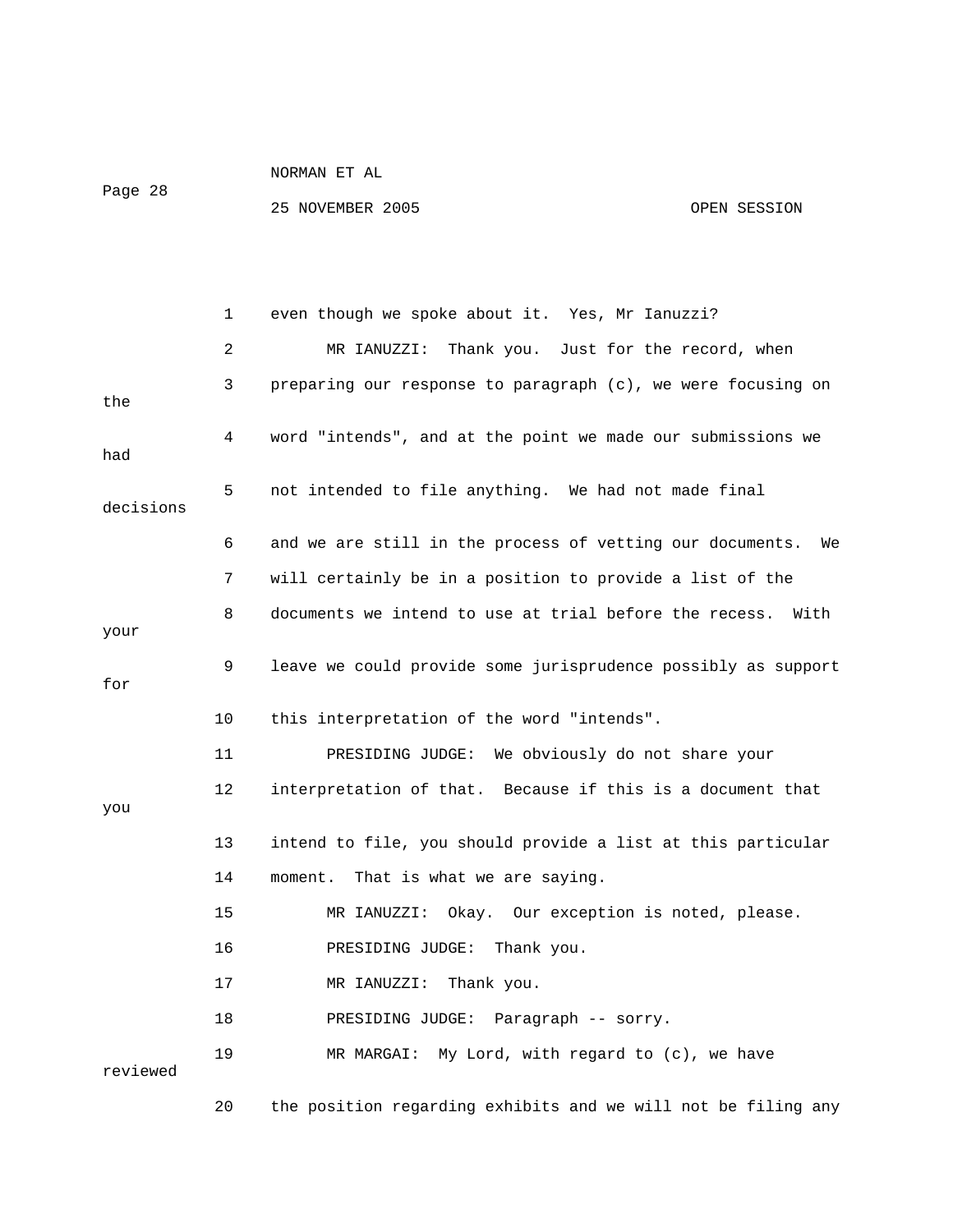21 exhibits subject -- we have none to file and should the need 22 arise as the trial proceeds, we shall seek leave. 23 PRESIDING JUDGE: That is different. That is what I mean 24 by "intends". If at this time you intend to -- 25 MR MARGAI: No, we don't. Thank you. 26 PRESIDING JUDGE: Fine. And as I say, we will issue a 27 consequential order, hopefully today, and we take it that your 28 response will be that you have none to file. 29 MR MARGAI: As My Lord please.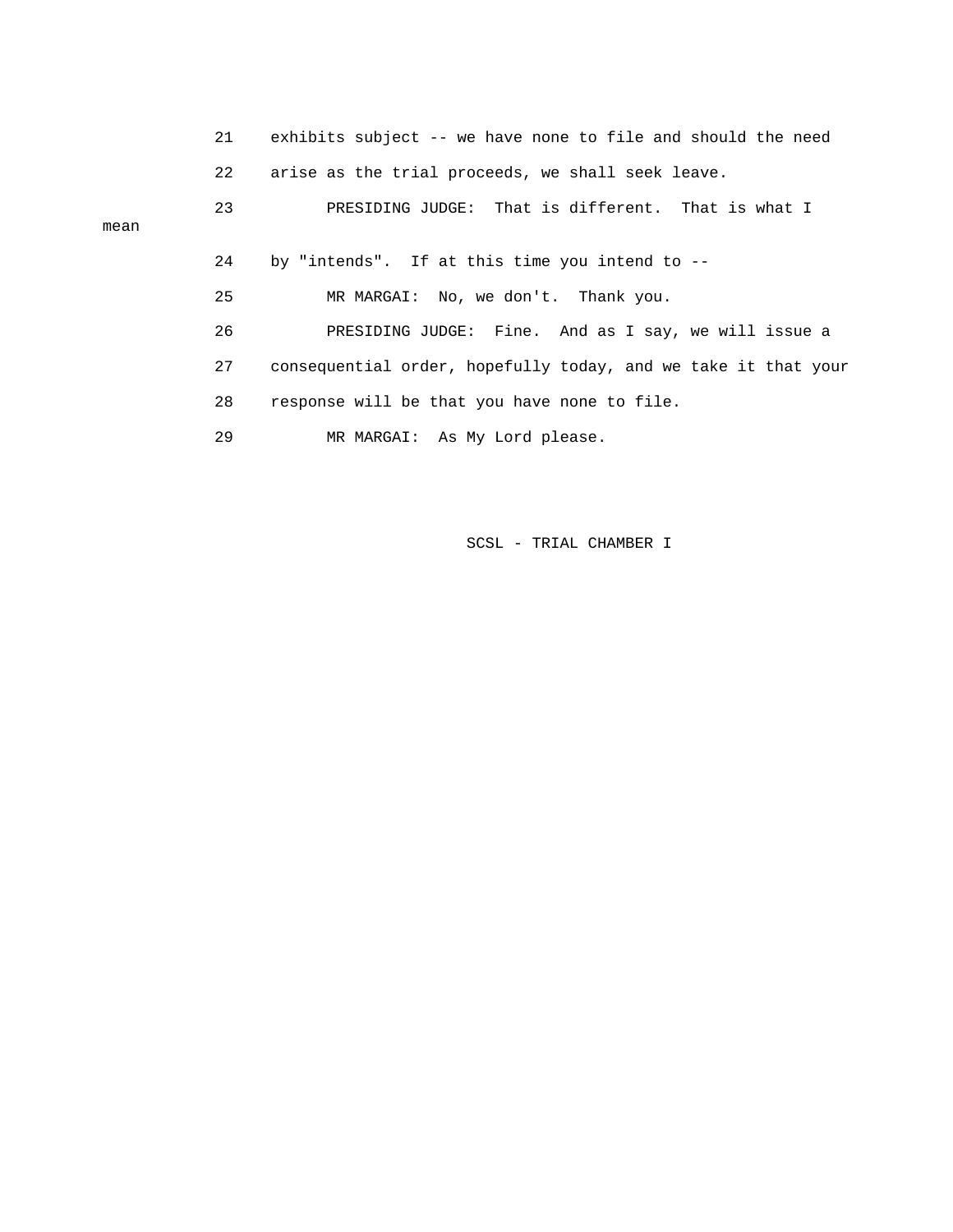Page 29

|         | 1  | PRESIDING JUDGE: With reference to paragraph 2(d), we           |
|---------|----|-----------------------------------------------------------------|
|         | 2  | consider that the Defence have failed to comply with that       |
|         | 3  | paragraph. At this stage there is no provisions for such a      |
| οf      | 4  | directive in the Rules and it is at odds with the presumption   |
|         | 5  | The Chamber considers that in accordance with its<br>innocence. |
| fair    | 6  | responsibility to manage trial proceedings and ensure that a    |
|         | 7  | and expeditious trial is conducted, that this is a reasonable   |
| that    | 8  | request for the Defence to perform. The Chamber must ensure     |
| accused | 9  | the Defence will be prepared to present their defence of        |
| this    | 10 | in an efficient and expeditious manner. The Chamber issues      |
|         | 11 | order for the preparation and conduct of trial pursuant to      |
|         | 12 | Rule 54, which is the general authority for the Court to issue  |
|         | 13 | such orders. And therefore we expect, again, compliance with    |
|         | 14 | that particular provision.                                      |
|         | 15 | Mr Ianuzzi, you have any comment?                               |
| by      | 16 | MR IANUZZI: Yes, sir, thank you. Your Honour, we stand          |
| the     | 17 | our submissions that this requirement is in contravention of    |
|         | 18 | presumption of innocence. It is our position that the           |
|         | 19 | information listed in paragraph 2(a) items (i) through (v) is   |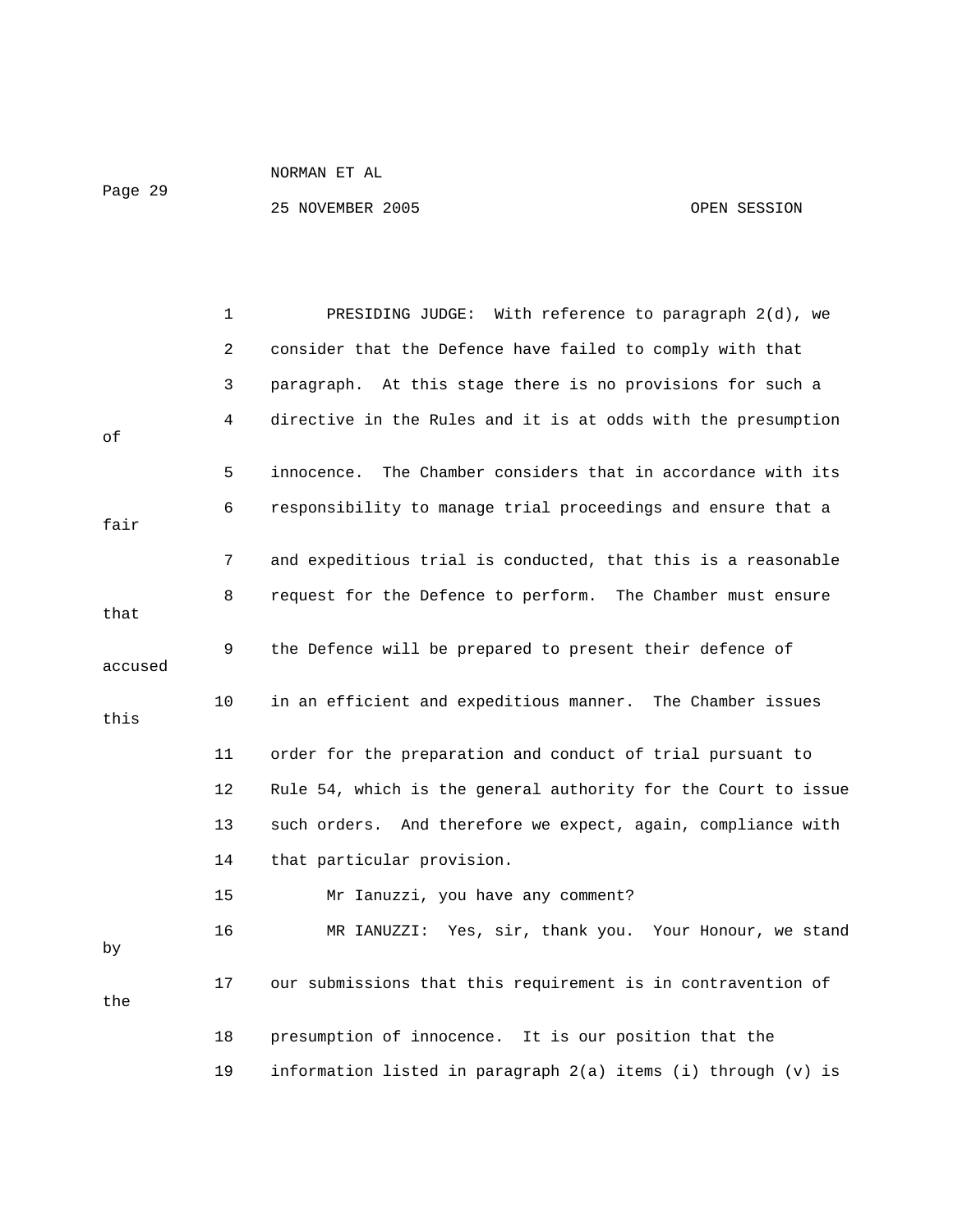| 20 | sufficient for the preparation of the trial, and that         |
|----|---------------------------------------------------------------|
| 21 | (d) adds nothing to that effect. Again, we are more than      |
| 22 | to make formal submissions on this point and we note our      |
| 23 | objection for the record.                                     |
| 24 | PRESIDING JUDGE: We don't expect submissions on this          |
| 25 | point. We will issue, as I say, a consequential order today   |
| 26 | we expect full compliance with the order by the day that will |
| 27 | set in there.                                                 |
| 28 | MR IANUZZI: We note our exception, thank you.                 |
| 29 | PRESIDING JUDGE: The number of witness --                     |
|    |                                                               |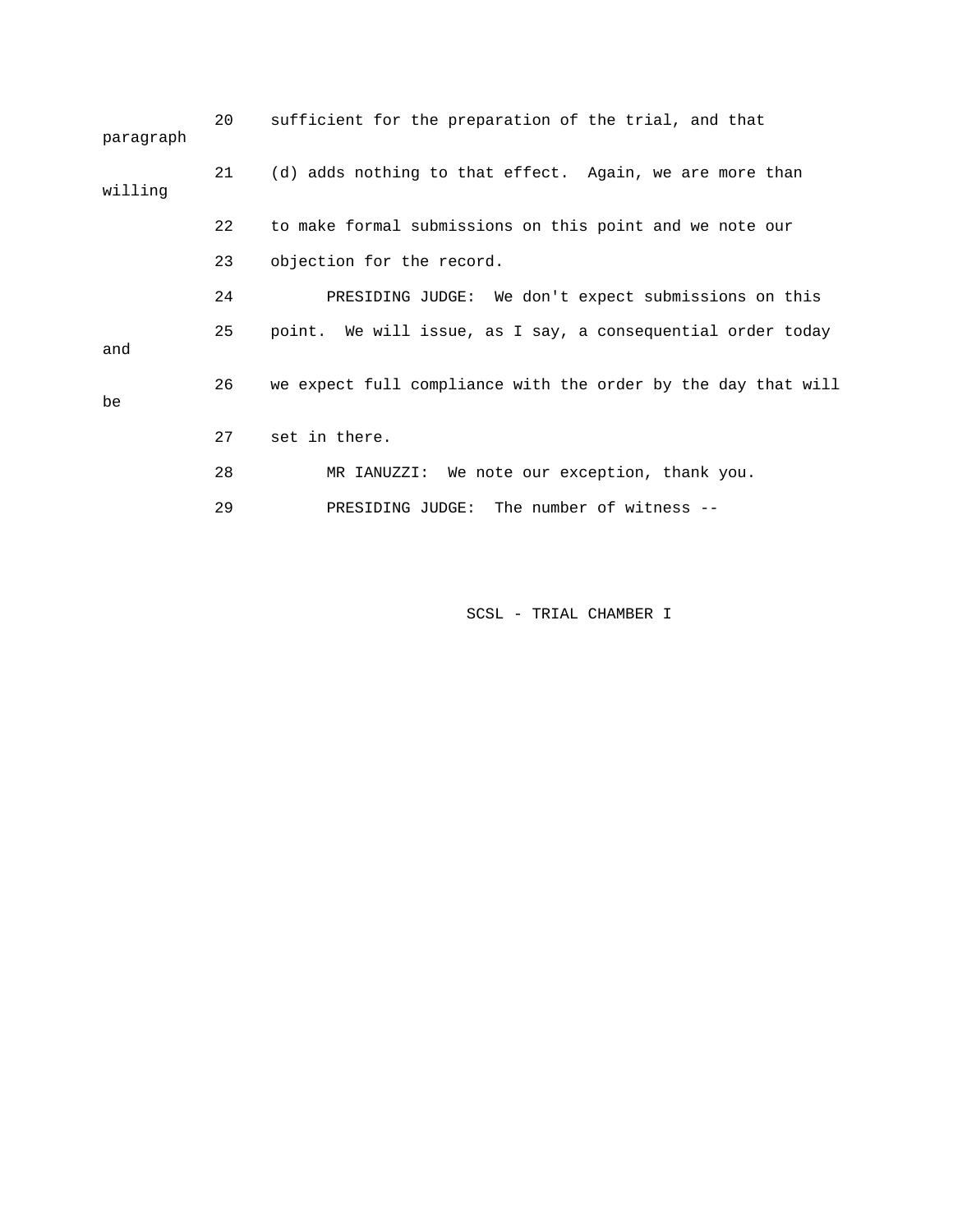|              |    | NORMAN ET AL                                                   |              |
|--------------|----|----------------------------------------------------------------|--------------|
| Page 30      |    | 25 NOVEMBER 2005                                               | OPEN SESSION |
|              |    |                                                                |              |
|              |    |                                                                |              |
|              | 1  | Sorry, My Lord.<br>MR MARGAI:                                  |              |
|              | 2  | PRESIDING JUDGE:<br>Yes.                                       |              |
| will         | 3  | MR MARGAI: With regard to the Kondewa team, Annex C            |              |
|              | 4  | by modified to comply with the order of the Chamber.           |              |
| you.         | 5  | Thank you. Mr Jabbi, I didn't ask<br>PRESIDING JUDGE:          |              |
| to           | 6  | I took it that your comments at the beginning were applicable  |              |
| you          | 7  | all of these observations. That is why I didn't come back to   |              |
|              | 8  | each and every time. Am I right?                               |              |
| observation, | 9  | MR JABBI: Yes, indeed, My Lord. And your own                   |              |
| giving a     | 10 | My Lord, that indeed a consequential order is to be made       |              |
|              | 11 | date by which absolute compliance must be done has also been   |              |
|              | 12 | noted.                                                         |              |
|              | 13 | Thank you.<br>PRESIDING JUDGE:                                 |              |
| raise        | 14 | The number of witnesses is the other issue I want to           |              |
|              | 15 | at this particular moment. Obviously we have serious concerns  |              |
|              | 16 | over the number of witnesses that the accused intends to call. |              |
|              | 17 | We know, for example, that the Defence team for Norman at this |              |
|              | 18 | stage intend to call 74 witnesses; the Defence team for Fofana |              |
| to           | 19 | intends to call 28 witnesses, and the team for Kondewa intend  |              |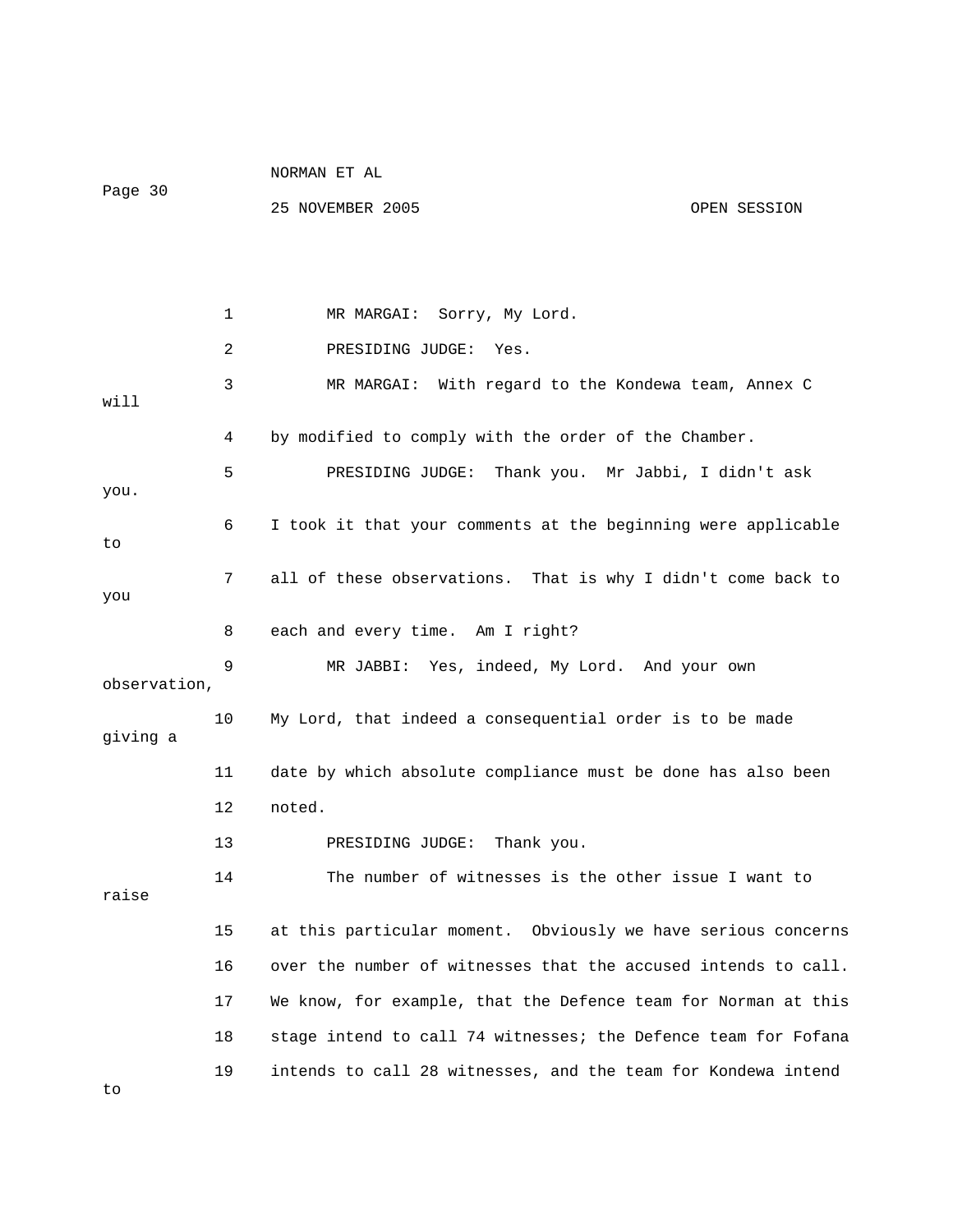| for    | 20 | call 47 witnesses. This amounts to a total of 149 witnesses    |
|--------|----|----------------------------------------------------------------|
|        | 21 | the Defence, over double the number of prosecution witnesses   |
|        | 22 | called at this particular time, which we find difficult to     |
|        | 23 | understand and accept.                                         |
| stage, | 24 | We are not in a position at this moment, nor at this           |
| to     | 25 | to order and impose any reduction of witnesses. We will wait   |
|        | 26 | receive the compliance with our order to look at the list of   |
|        | 27 | witnesses, because one of the purposes of that as well is to   |
|        | 28 | assist the Court to make a determination if the witnesses that |
| are    | 29 | are being called are on the face of it relevant and if they    |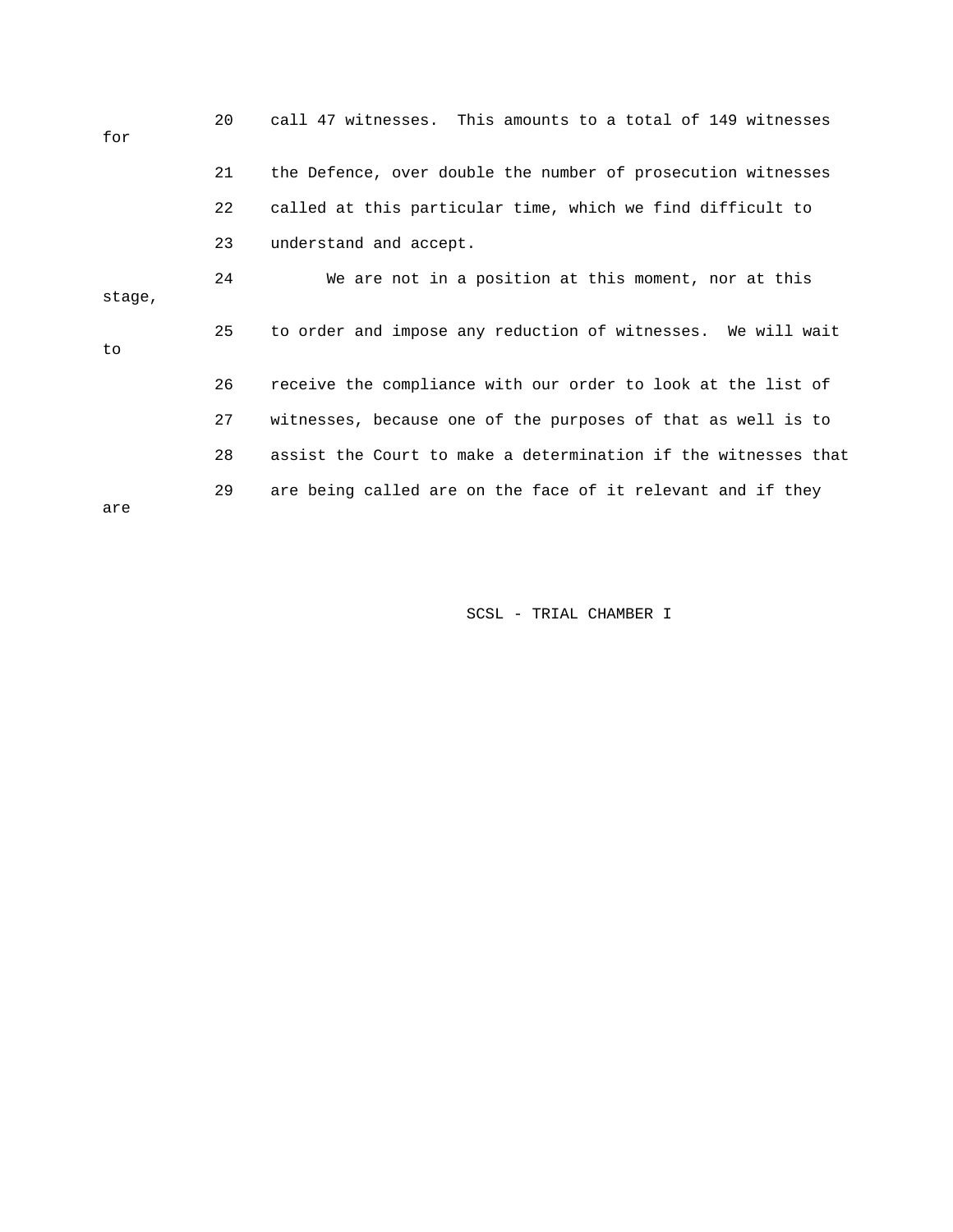Page 31

| team     | 1              | repetitive. In other words, if a witness called by a first      |
|----------|----------------|-----------------------------------------------------------------|
| team,    | $\overline{2}$ | is another witness called by the second team and the third      |
|          | 3              | all talking about the same incident, and there is ten of these  |
|          | 4              | witnesses talking about the same kind of incident, we make ask  |
| approach | 5              | you to do further consultation and come up with a common        |
| All      | 6              | on five witnesses and so on. But we are not at this stage.      |
|          | 7              | we are saying at this particular moment is we are seriously     |
|          | 8              | concerned by the number of witnesses that are intended to be    |
|          | 9              | called at this particular moment.                               |
|          | 10             | I would like to make a suggestion to all the teams that         |
|          | 11             | maybe you look at something that was done by the Prosecution,   |
|          | 12             | where they produce a list of witness with core witnesses and    |
| а        | 13             | back-up witnesses. Obviously at this stage you are presenting   |
| you      | 14             | list of witnesses that is as comprehensive as possible.<br>As   |
|          | 15             | know, we have accepted this process by the Prosecution and it   |
|          | 16             | would be perfectly acceptable by the Defence as well.<br>If you |
|          | 17             | have -- you produce a list of let's say 35 witnesses, but you   |
|          | 18             | will call this 20 witnesses, the other ones are more or less    |
|          | 19             | back-up witnesses, and you can move them from the back to the   |
|          | 20             | core list.<br>That is a proposal I would submit to you that we  |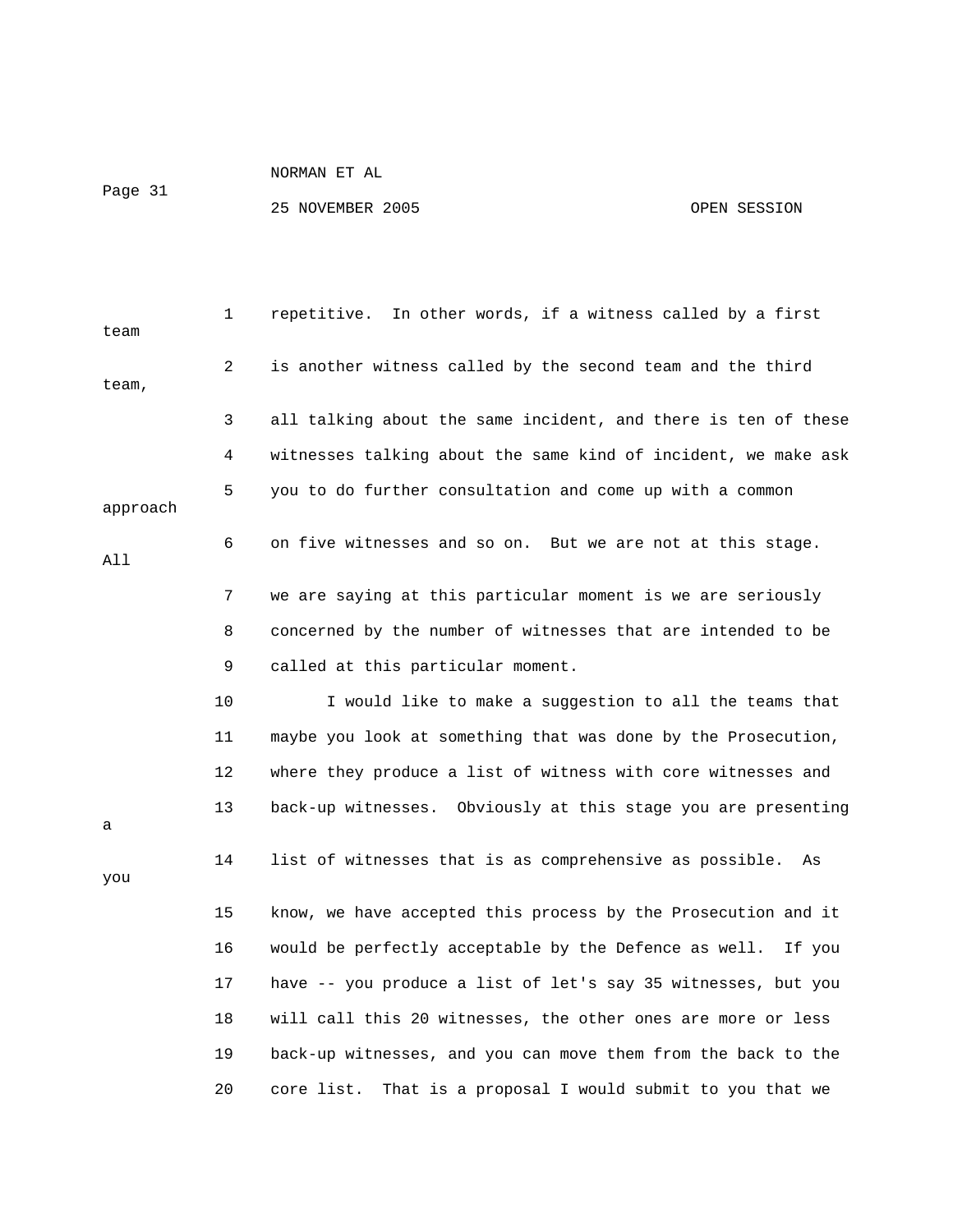| is         | 21 | would welcome if that is the case. But we need to know what    |
|------------|----|----------------------------------------------------------------|
| call.      | 22 | the core list of witness that the Defence is intending to      |
| too        | 23 | Because I want to make it clear, 149 witnesses is way          |
| witnesses. | 24 | much and we're not prepared to hear and listen to 149          |
|            | 25 | But how we achieve to reduce this, we can only ask and suggest |
| to         | 26 | better cooperation and consultation between the defence teams  |
|            | 27 | see what it is you can make as an adjustment to that.          |
|            | 28 | Yes, Mr Ianuzzi.                                               |
|            | 29 | MR IANUZZI: With leave, Your Honour.                           |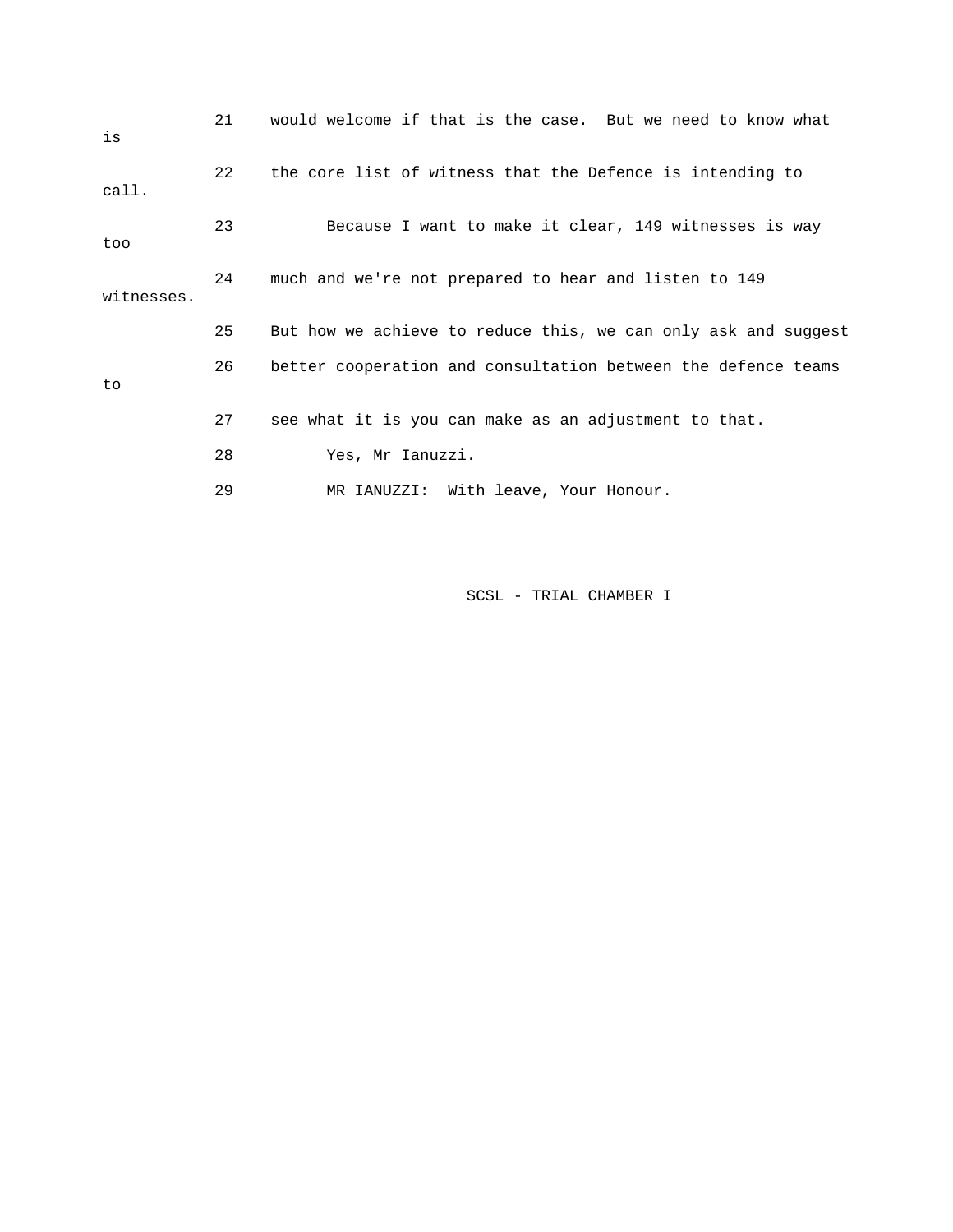| Page 32 |    | 25 NOVEMBER 2005<br>OPEN SESSION                                 |
|---------|----|------------------------------------------------------------------|
|         |    |                                                                  |
|         | 1  | PRESIDING JUDGE:<br>Yes.                                         |
| been    | 2  | MR IANUZZI: Thank you.<br>I might just add that I have           |
|         | 3  | in consultation with the legal assistant for the Norman team,    |
|         | 4  | Ms da Silva, and co-counsel for Kondewa, Mr Lansana.<br>It seems |
| to      | 5  | that approximately 24 of the witnesses on our list are common    |
|         | 6  | the Norman team, and approximately 8 witnesses on our list are   |
|         | 7  | common to the Kondewa team. If that helps in your assessment.    |
| by      | 8  | PRESIDING JUDGE: Which means from 149 it would reduce            |
|         | 9  | about 24.                                                        |
|         | 10 | MR IANUZZI:<br>Indeed.                                           |
|         | 11 | That is still not $-$ -<br>JUDGE ITOE:                           |
| step    | 12 | PRESIDING JUDGE: Still very high. But it is a good               |
|         | 13 | in the right direction; let's put it this way.                   |
|         | 14 | It is our submission that the Fofana team's<br>MR IANUZZI:       |
| at      | 15 | number, whether it be core or otherwise, is not unreasonable     |
|         | 16 | this time.                                                       |
|         | 17 | PRESIDING JUDGE: If we were to use 28 or 25 as a                 |
|         | 18 | foundation, I would agree with you that it seems to be           |
|         | 19 | reasonable.                                                      |
|         | 20 | MR IANUZZI: Thank you.                                           |
|         | 21 | PRESIDING JUDGE: As I say, for now it is much more than          |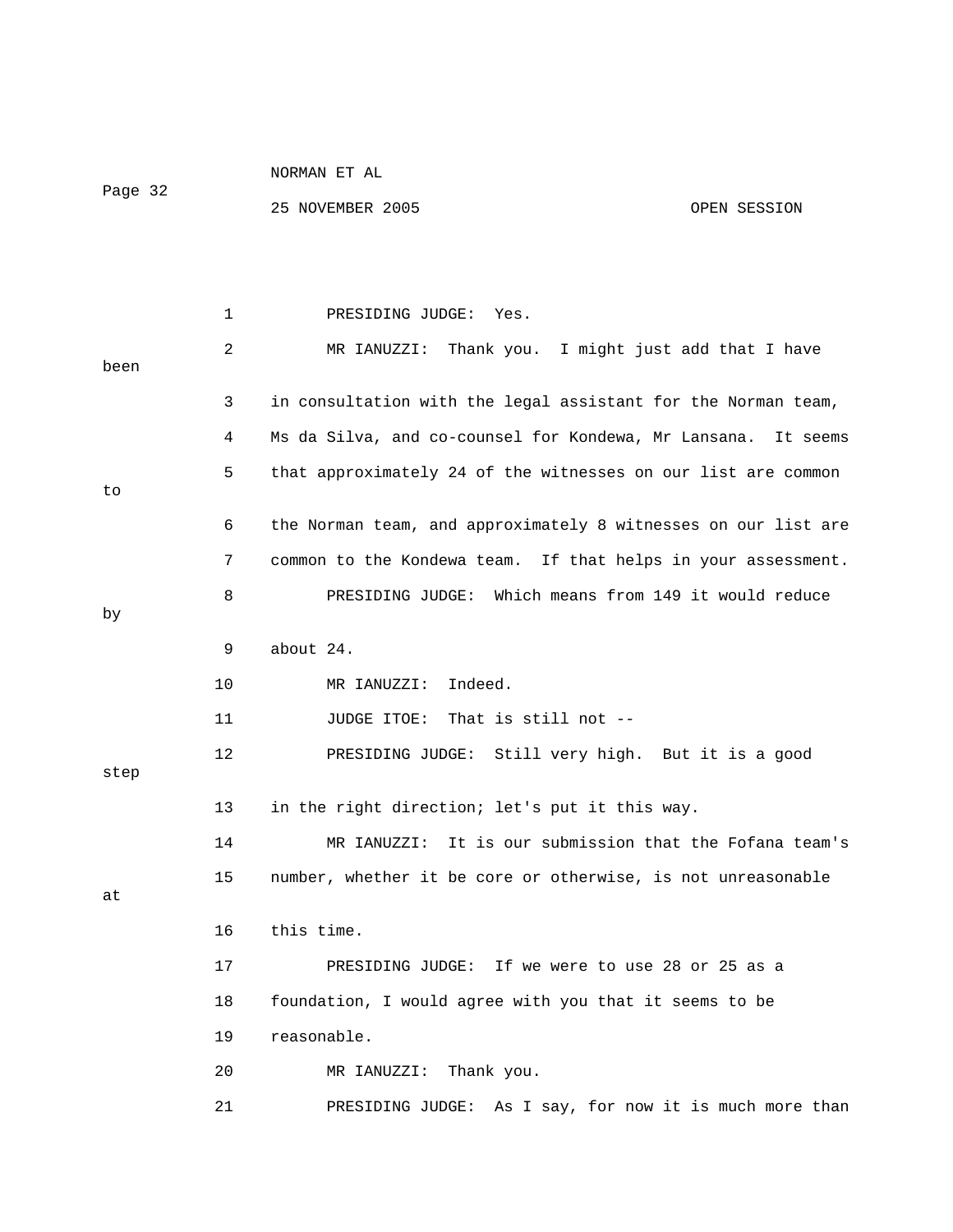|        | 22 | just 25 or 28 by each team. I can only at this time again ask |
|--------|----|---------------------------------------------------------------|
| say,   | 23 | and urge all the teams to talk and discuss to see. And as I   |
| core   | 24 | I would appreciate -- I don't know with 28 if they are all    |
| with a | 25 | witnesses. I would imagine that the majority of them are,     |
| and    | 26 | number like this. But if you can come up with a core list,    |
| we     | 27 | as I say, a back-up in case of, so we know exactly what it is |
|        | 28 | have to deal with.                                            |
|        | 29 | [CDF25NOV05B - SV]                                            |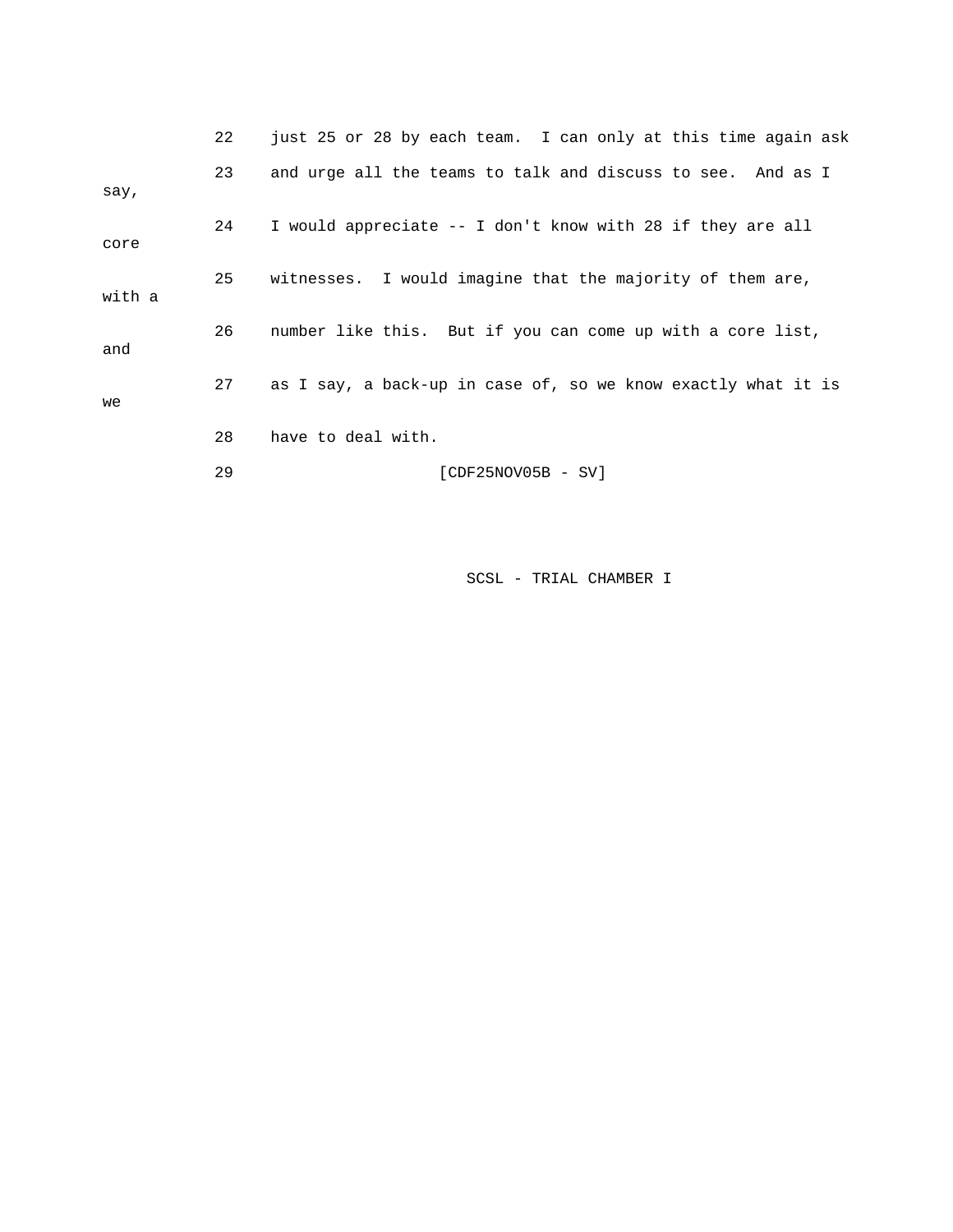NORMAN ET AL Page 33

| the        | 1              | MR IANUZZI: Could I make a suggestion while we're on         |
|------------|----------------|--------------------------------------------------------------|
|            | $\overline{2}$ | topic of witnesses.                                          |
| status     | 3              | PRESIDING JUDGE: Yes, that's why we're here at the           |
|            | 4              | conference.                                                  |
|            | 5              | MR IANUZZI: I had a brief discussion with Mr Johnson         |
|            | 6              | during the break, and I think we both agree that it might be |
| possibly   | 7              | helpful to have discussions amongst ourselves about the      |
| mechanics  | 8              | of having another status conference with respect to the      |
| will       | 9              | of calling witnesses in terms of joint 1, 2, 3, and how that |
| that,      | 10             | actually happen. I think we'll agree to have a meeting on    |
| conference | 11             | and possibly urge the Chamber to call another status         |
|            | 12             | before the recess.                                           |
|            | 13             | PRESIDING JUDGE: Before the recess?                          |
|            | 14             | MR IANUZZI: Merely a suggestion.                             |
|            | 15             | PRESIDING JUDGE: Mr Johnson, do you want to speak about      |
|            | 16             | that?                                                        |
| good       | 17             | MR JOHNSON: Yes, Your Honour, and now seems to be a          |
|            | 18             | time. We are concerned that the procedural mechanics of the  |
| items      | 19             | trial be sorted out before the recess. Many of these are     |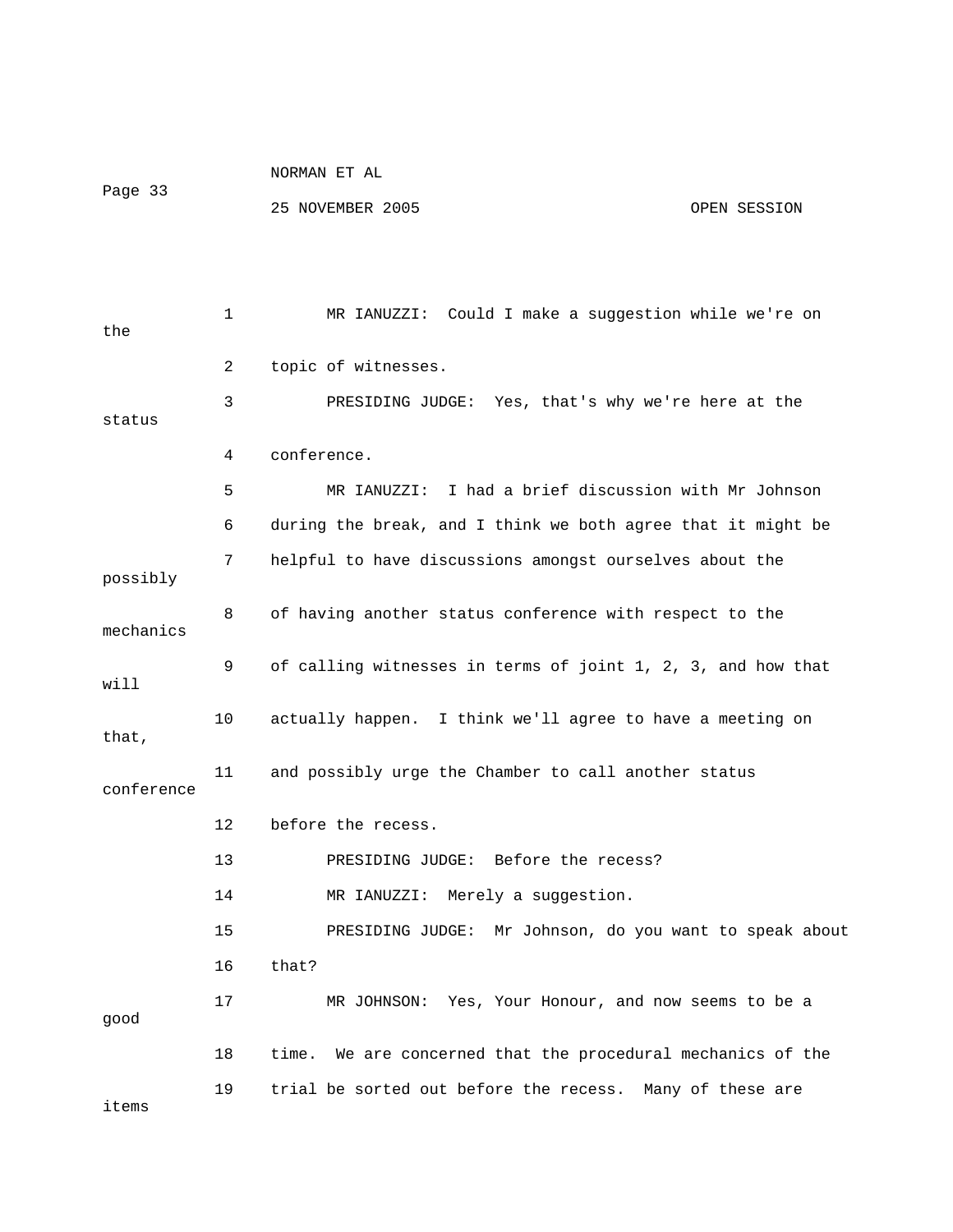| dealt     | 20 | that you listed in your initial order on 21 October to be      |
|-----------|----|----------------------------------------------------------------|
| these     | 21 | with on 11 January. We were merely suggesting that some of     |
| they      | 22 | things might be better dealt with before the recess because    |
| we        | 23 | will affect last-minute preparations on both sides and so that |
| colleague | 24 | can start the trial on 17 January. An example that my          |
|           | 25 | pointed out was the order that the defence teams will present  |
| their     | 26 | their case determining if the accused will be testifying on    |
| accused   | 27 | own behalf. A good example of that would be that if the        |
|           | 28 | are going to testify, would all three accused need to testify  |
| These     | 29 | before the joint witnesses testify, and things like that.      |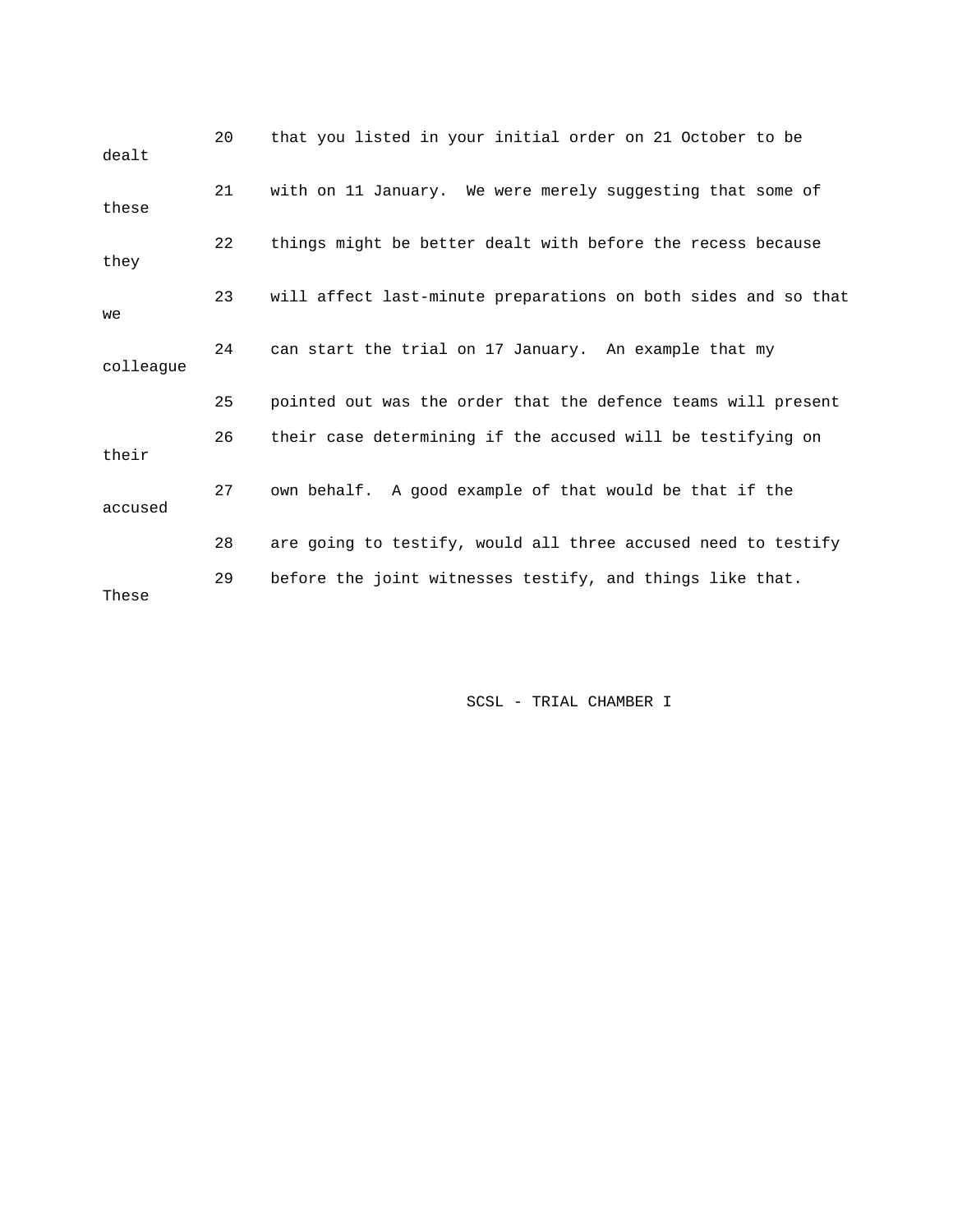| NORMAN I | EТ | AT. |
|----------|----|-----|
|          |    |     |

Page 34

|        | 1  | are some mechanics that we're very concerned might need to be  |
|--------|----|----------------------------------------------------------------|
|        | 2  | sorted out before the recess.                                  |
|        | 3  | That's a good suggestion. We'll<br>PRESIDING JUDGE:            |
| averse | 4  | certainly give it due consideration. As I say, we're not       |
|        | 5  | to having another status conference if need be. This is the    |
| we     | 6  | purpose of that, to see how we can work the mechanics so once  |
|        | 7  | get to the trial itself it works more smoothly and in a more   |
| we'll  | 8  | efficient way. Yes, we will look at that, and, if need be,     |
| much   | 9  | inform you that we'll convene another one. Thank you very      |
|        | 10 | for your comments and suggestions in this respect.             |
|        | 11 | With regard to the number of witnesses and the issue you       |
|        | 12 | raised, Mr Ianuzzi, the Chamber believes that a more           |
|        | 13 | proportionate number of witnesses would be in a range of 25    |
| range  | 14 | witnesses per defence team. You're not very far from that      |
|        | 15 | given that we are talking about 28. If there is further        |
|        | 16 | consultation, you may get to 25. And 25, 25, 25, will be 75    |
|        | 17 | witnesses, which would be the equivalent of about four to five |
| that   | 18 | trial sessions. We're trying to see how best to achieve all    |
| which  | 19 | without having this drag out over another year and a half,     |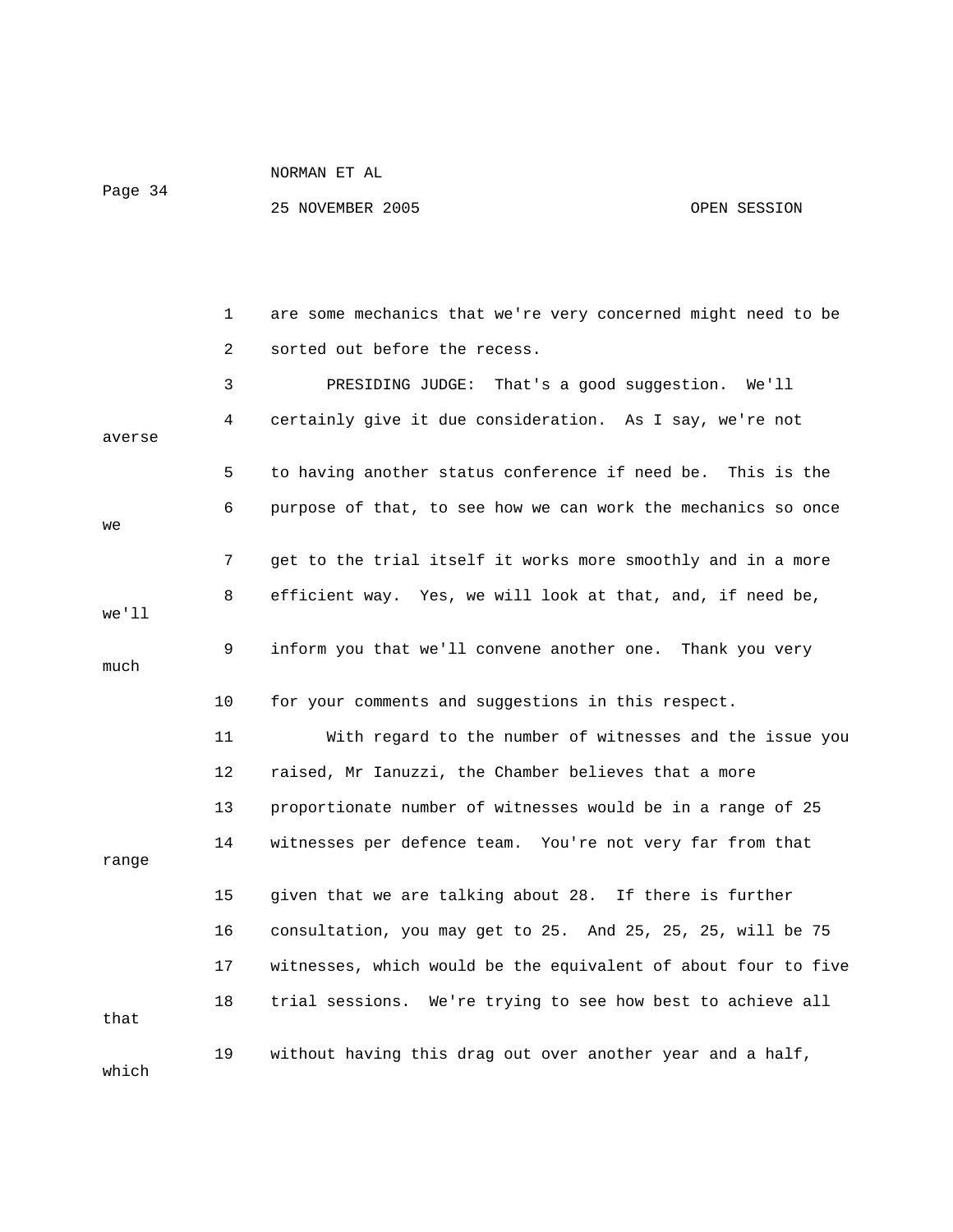| do          | 20 | we're not prepared to do. I hope that you're not prepared to  |
|-------------|----|---------------------------------------------------------------|
| as          | 21 | it and that you'll assist the Court in achieving a conclusion |
| the         | 22 | soon as possible and feasible while respecting the rights of  |
|             | 23 | accused. That's basically what we're concerned about. As we   |
|             | 24 | stand, far too many witnesses have been listed, but we're not |
| to          | 25 | prepared, and we don't have enough information at this time,  |
|             | 26 | order a reduction. We're just asking for full co-operation    |
|             | 27 | between the defence teams in this respect.                    |
| assuming    | 28 | MR IANUZZI: You mentioned "proportionate". I'm                |
| Prosecution | 29 | you're referring to the number of witnesses that the          |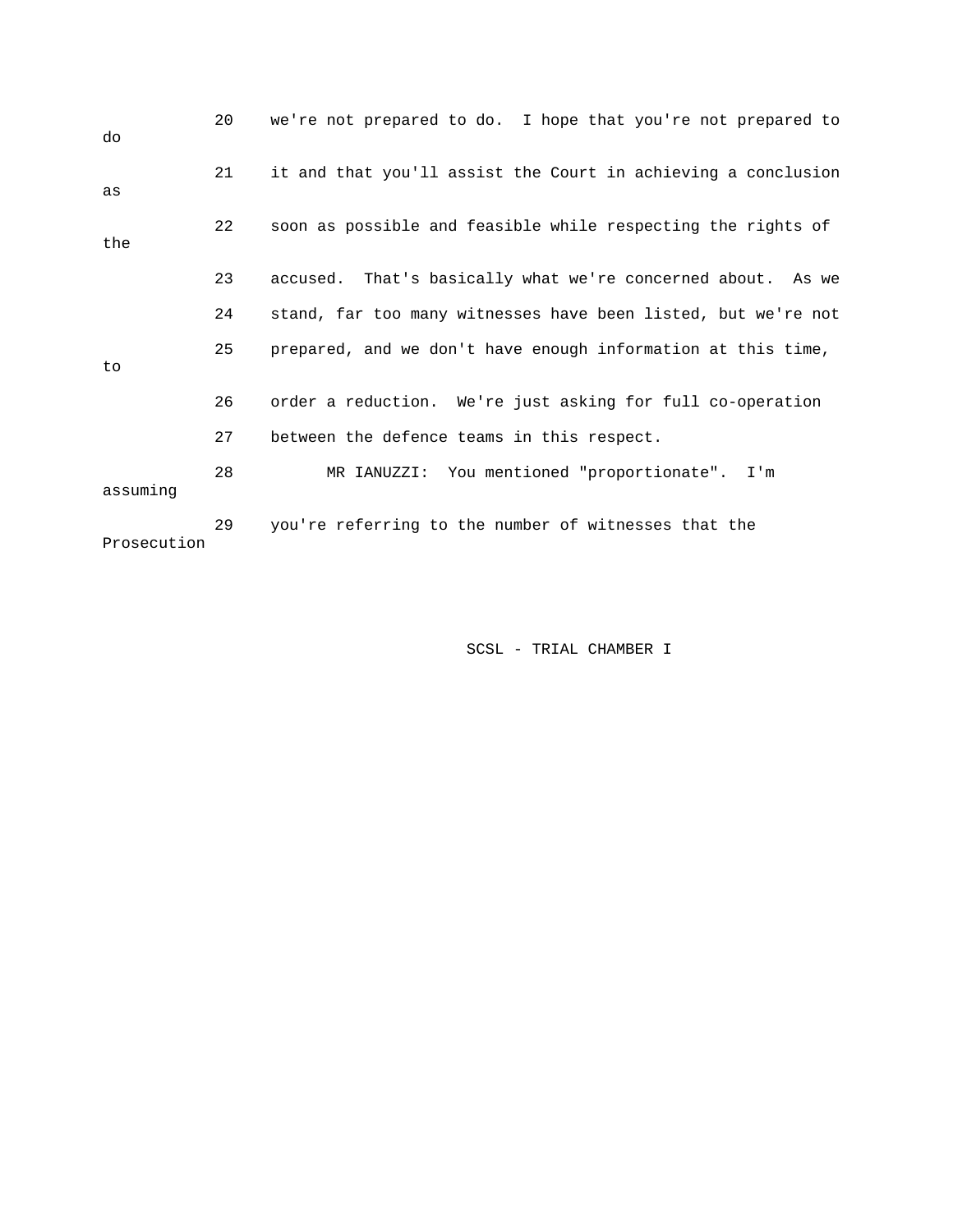|         |                 | NORMAN ET AL                                                   |
|---------|-----------------|----------------------------------------------------------------|
| Page 35 |                 | 25 NOVEMBER 2005<br>OPEN SESSION                               |
|         |                 |                                                                |
|         |                 |                                                                |
|         | 1               | called?                                                        |
|         | 2               | PRESIDING JUDGE:<br>Yes.                                       |
| 25      | 3               | MR IANUZZI: When you said the defence would be 25, 25,         |
|         | 4               | in proportion --                                               |
| 74,     | 5               | PRESIDING JUDGE: I think the Defence mentioned 75 or           |
|         | 6               | but in that time frame --                                      |
|         | 7               | MR IANUZZI: Is that intended to be a [overlapping              |
|         | 8               | speakers] benchmark?                                           |
|         | 9               | PRESIDING JUDGE: Not necessarily. The Defence has no           |
| the     | 10              | onus; they don't have to prove anything. The onus is all on    |
|         | 11              | Prosecution. It is really rather strange that to prove a case  |
|         | 12              | the Prosecution needs, let's say, 75 witnesses and to defend   |
|         | 13              | against that case the Defence needs 200 witnesses. I fail to   |
|         | 14              | grab the logic of that.                                        |
|         | 15 <sub>1</sub> | MR IANUZZI: I would just urge the Chamber not to bind          |
|         | 16              | itself strictly to a numerical interpretation.                 |
|         | 17              | JUDGE THOMPSON:<br>No.                                         |
|         | 18              | PRESIDING JUDGE: No, we have not.                              |
|         | 19              | I understand that we might be presenting<br>MR IANUZZI:        |
|         | 20              | several witnesses who will be testifying very, very briefly on |
|         | 21              | certain points.                                                |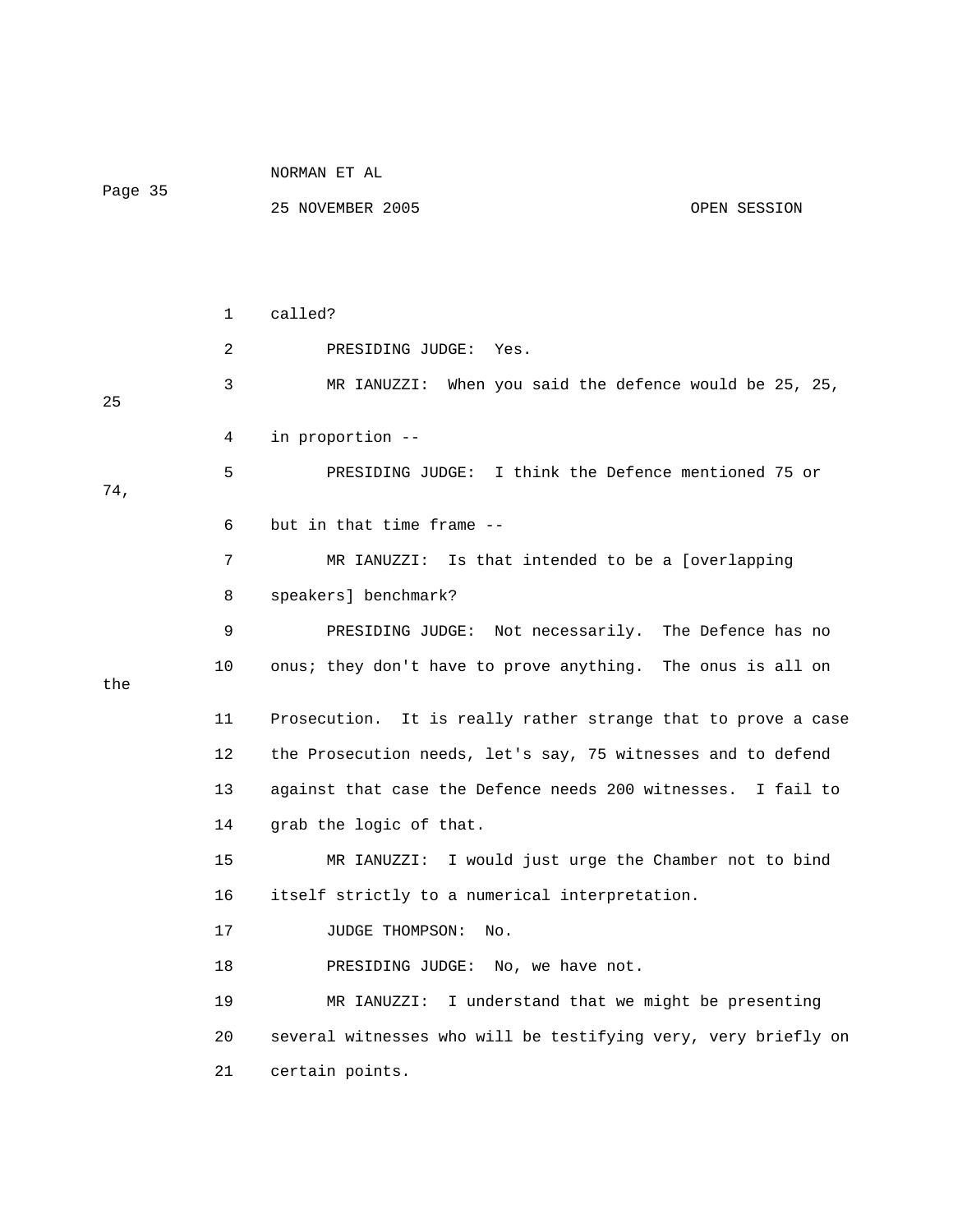| don't     | 22 | PRESIDING JUDGE: I accept that. That's why I say I           |
|-----------|----|--------------------------------------------------------------|
|           | 23 | look at numbers for the sake of numbers. But it is certainly |
|           | 24 | indicative. As I say, the onus is not on the Defence to do   |
| witnesses | 25 | anything, it is on the Prosecution. If they sought 75        |
|           | 26 | to prove their case, it is certainly a factor that we should |
|           | 27 | consider. That's all.                                        |
|           | 28 | MR IANUZZI: Thank you.                                       |
|           | 29 | PRESIDING JUDGE: We will look now at the expert witness      |
|           |    |                                                              |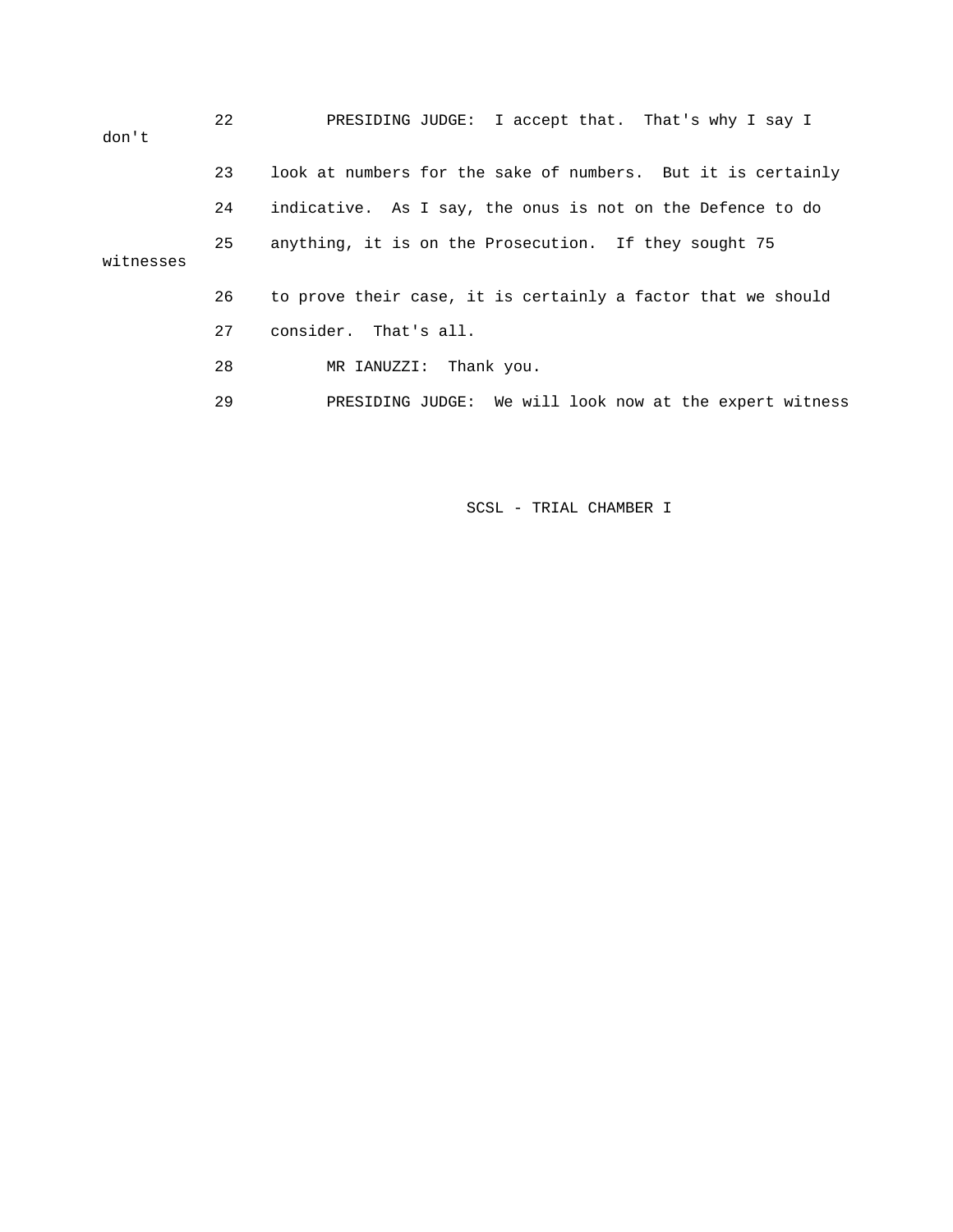Page 36

|           | 1  | The Defence stated in their filings that they<br>issue.       |
|-----------|----|---------------------------------------------------------------|
| four      | 2  | collectively have one proposed military expert and at least   |
| movement, | 3  | cultural anthropologists with expertise in the Kamajor        |
|           | 4  | including the initiation process and further aspects of civil |
| Μr        | 5  | defence in Sierra Leone. At the previous status conference,   |
|           | 6  | Jabbi indicated that at that time the defence team for Norman |
|           | 7  | intended to call between three to five expert witnesses, the  |
| two       | 8  | defence team for Mr Fofana indicated that they intend to call |
|           | 9  | experts, while the Defence for Mr Kondewa indicated that they |
| the       | 10 | intend to call no more than three experts. Do I take it that  |
|           | 11 | joint submission in this is a composite of all that; in other |
|           | 12 | words, the maximum number of experts called, putting it all   |
|           | 13 | together, would be five? That is, one proposed military       |
| four.     | 14 | expert -- and what I have now suggests that it's at least     |
| sure      | 15 | If we hear anthropologists on the Kamajor movement, I'm not   |
|           | 16 | why we should hear from four or five of them. Do you have any |
| comment   | 17 | comment on that, Mr Ianuzzi? You seem to be prepared to       |
|           | 18 | on that.                                                      |
|           | 19 | Indeed, Your Honour.<br>The number was a<br>MR IANUZZI:       |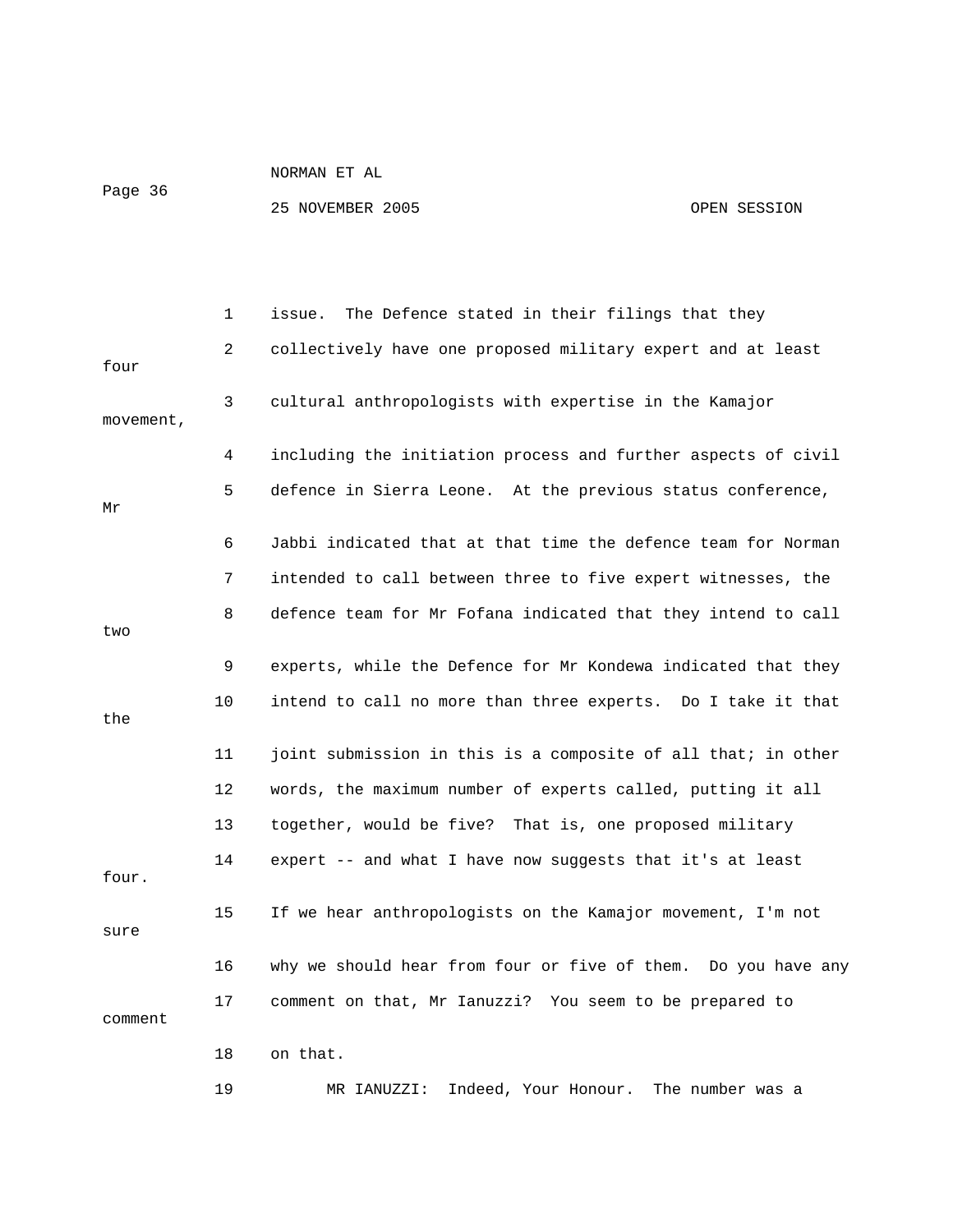|      | 20 | composite number based on Dr Jabbi's estimate of five experts. |
|------|----|----------------------------------------------------------------|
|      | 21 | We intend to call one military expert -- "we" being the Fofana |
|      | 22 | team -- and one cultural anthropologist.                       |
|      | 23 | PRESIDING JUDGE: Thank you. Mr Margai, on the Kondewa          |
|      | 24 | defence team?                                                  |
|      | 25 | MR MARGAI: My Lord, I believe we will be calling one           |
|      | 26 | military expert, and my information is that the cultural       |
| team | 27 | anthropologist will be a common witness between the Fofana     |
|      | 28 | and ours.                                                      |
| when | 29 | PRESIDING JUDGE: Good. Thank you. So I take it that            |
|      |    |                                                                |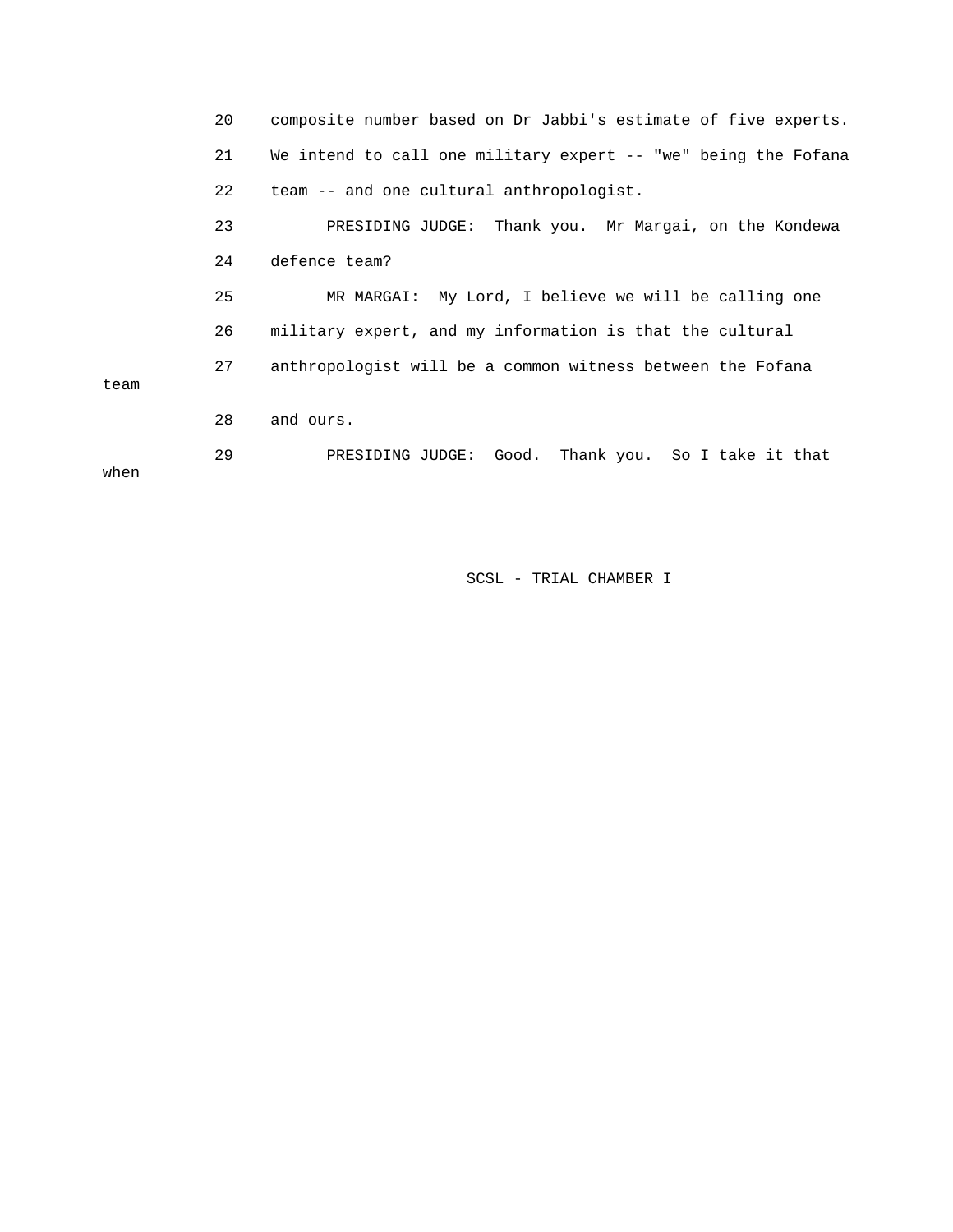| NORMAN ET AL |
|--------------|
|--------------|

Page 37

| faced   | $\mathbf{1}$ | we're talking about anthropologists here, we will be not be    |
|---------|--------------|----------------------------------------------------------------|
|         | 2            | with three or four anthropologists?                            |
|         | 3            | MR MARGAI:<br>Just one.                                        |
|         | 4            | PRESIDING JUDGE:<br>Just one.                                  |
|         | 5            | MR MARGAI:<br>One.                                             |
|         | 6            | I have nothing against<br>PRESIDING JUDGE: Fine.               |
| two     | 7            | anthropologists. It's just that I'm not sure we need to hear   |
|         | 8            | or three witnesses giving evidence of the same nature.         |
|         | 9            | MR IANUZZI:<br>Just for the record, Your Honour. We do         |
|         | 10           | reserve the right to call an additional anthropologist, or at  |
| that    | 11           | least to make application at a later stage if we feel that     |
|         | 12           | is necessary.                                                  |
|         | 13           | PRESIDING JUDGE: Well, it's never closed forever.<br>Ιf        |
|         | 14           | there is proper justification to do it, we will look at it and |
| the     | 15           | deal with it in the appropriate manner. Before concluding on   |
| also    | 16           | experts, is there any update as to not only the number but     |
| reports | 17           | whether or not you have reports, or will be provided with      |
|         | 18           | soon, so you can disclose that to the Prosecution? How are we  |
|         | 19           | dealing with this?                                             |
|         | 20           | MR IANUZZI: Your Honour, the Fofana team will be in a          |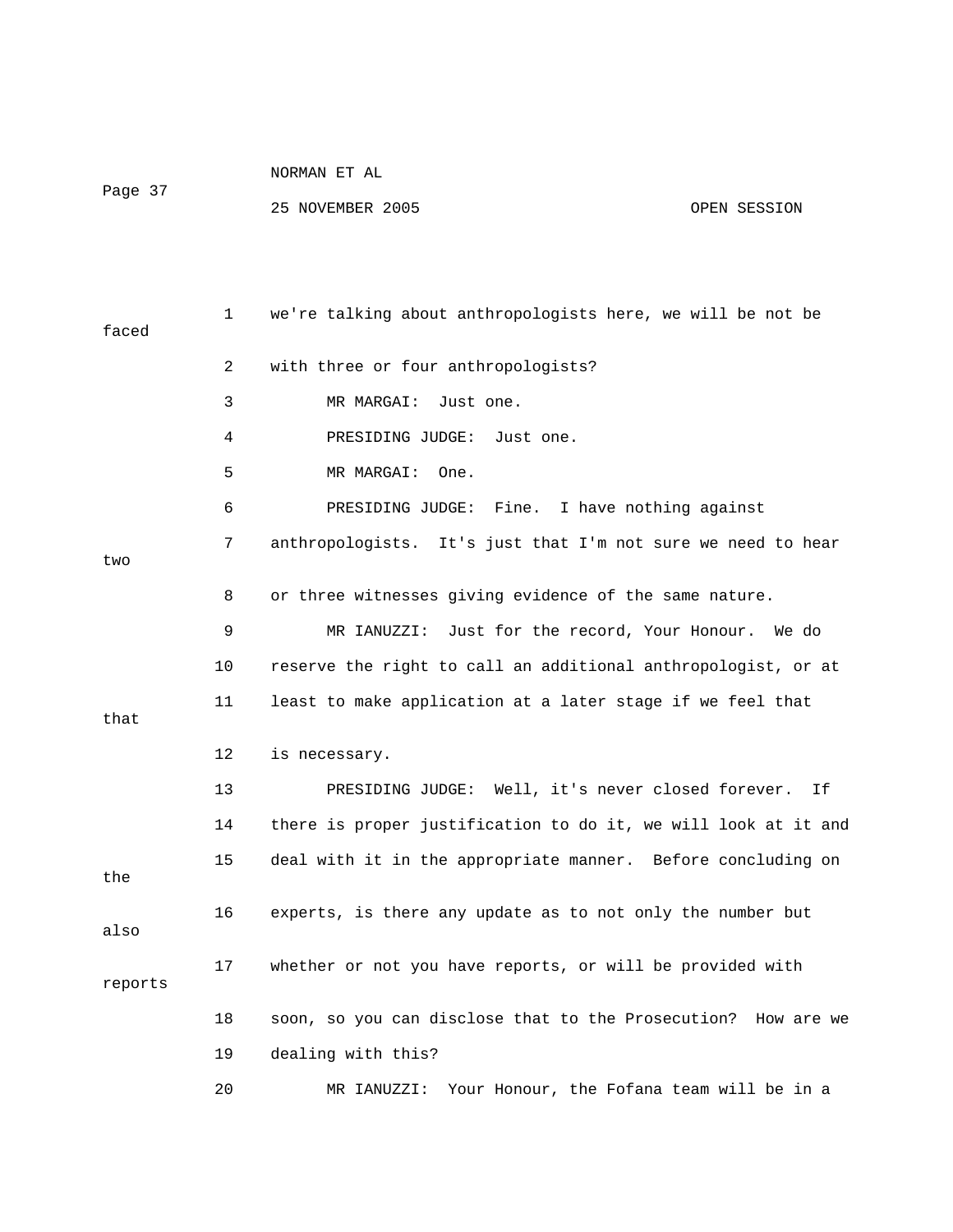|         | 21 | position to disclose the names of our experts certainly before |
|---------|----|----------------------------------------------------------------|
|         | 22 | the recess, and probably before 8 December. As to expert       |
| 94      | 23 | reports, we can only say that we will fully comply with Rule   |
|         |    |                                                                |
|         | 24 | bis.<br>Thank you.                                             |
|         | 25 | PRESIDING JUDGE: But again on these expert, I know that        |
|         | 26 | was a problem with the Prosecution and for the Prosecution.    |
|         | 27 | We're trying to motivate people to move as expeditiously as    |
|         | 28 | possible with this. That's all. We're not imposing any time    |
| called, | 29 | line; we're just making sure that if witnesses are to be       |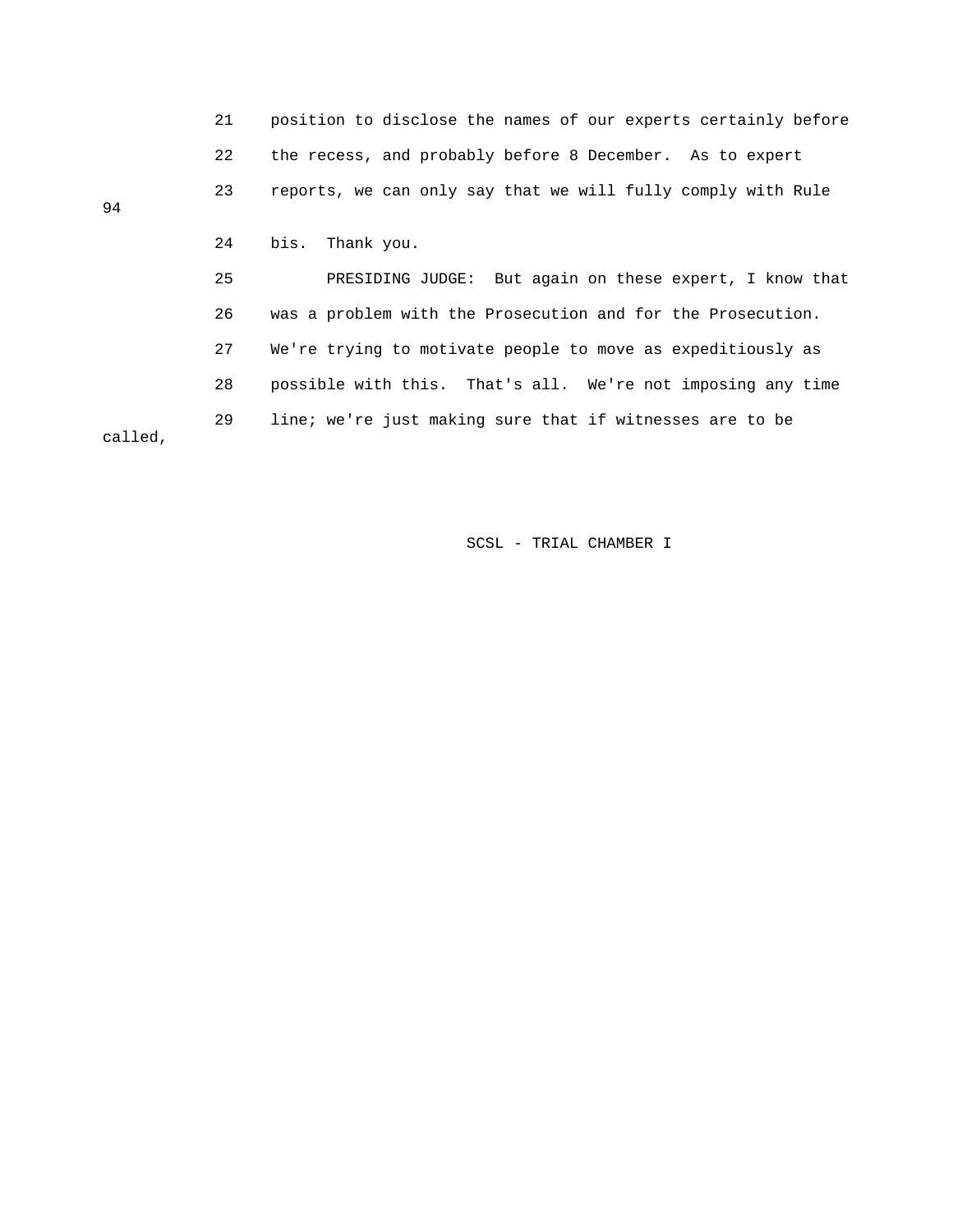Page 38

#### 25 NOVEMBER 2005 OPEN SESSION

 1 that it is kept alive and that we're moving ahead with that. 2 MR IANUZZI: To the extent that we can provide the reports 3 sooner, we will certainly do so. We do not intend to sit on the 4 reports for 21 days. 5 PRESIDING JUDGE: Thank you. 6 MR JOHNSON: Your Honour, if I could ask a question, 7 please. The Prosecution certainly understands the Defence 8 position and the timing and arrangements that need to be made to 9 confirm an expert. We went through the same thing and then had 10 to come back to the Court to seek good cause to add those experts 11 to our witness list. However, is there a cut-off point for the 12 Defence to provide the name and thereafter to seek good cause 13 or -- 14 PRESIDING JUDGE: You're talking of experts? 15 MR JOHNSON: Experts, yes, Your Honour -- or maybe a place 16 holder on their witness list, or something to that effect. 17 PRESIDING JUDGE: Well, if they are witnesses they intend 18 to call, they should be on their witness list. That information 19 is expected to be there, yes.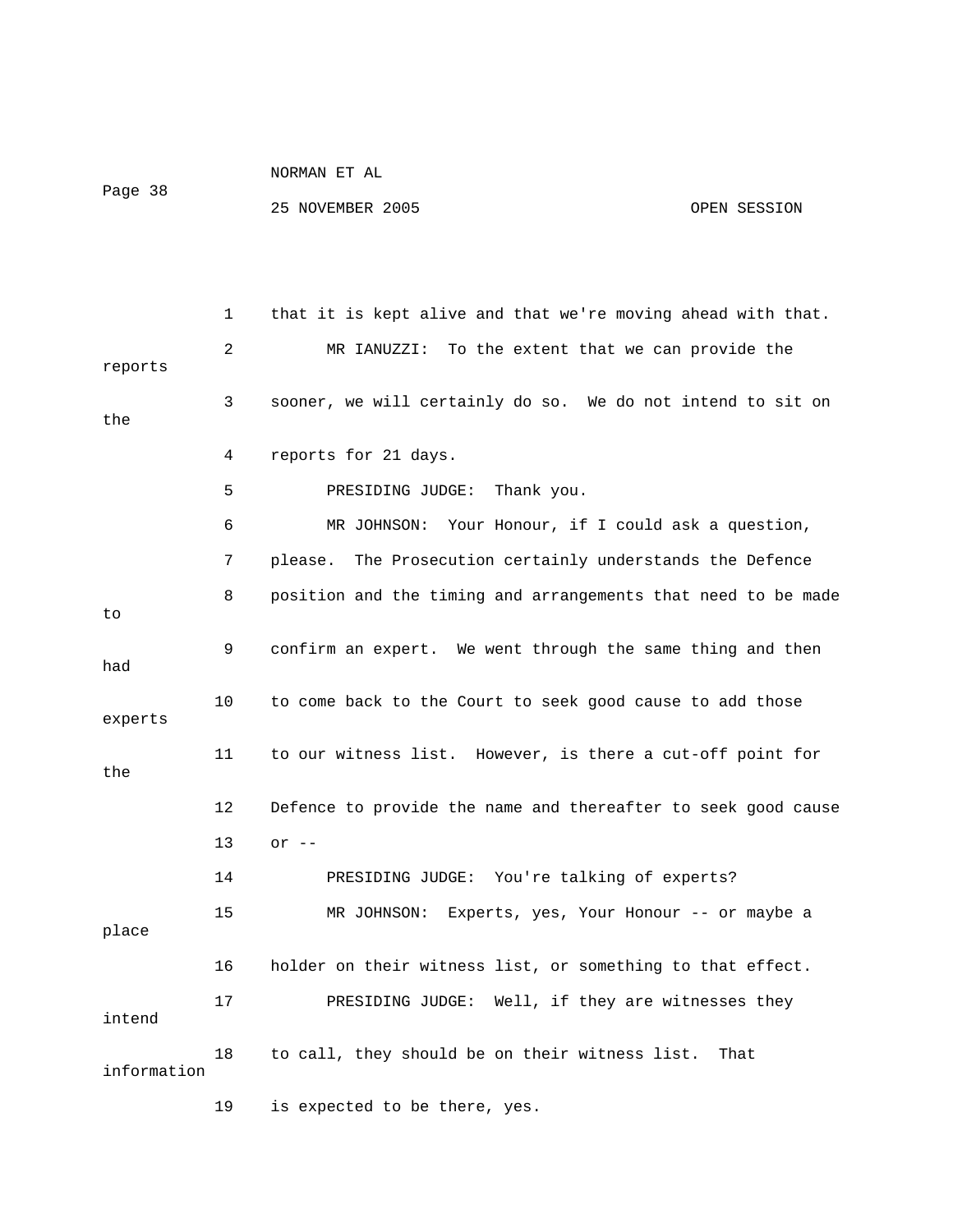|      | 20 | MR JOHNSON: So from this point on, to add the experts      |
|------|----|------------------------------------------------------------|
|      | 21 | requires seeking good cause?                               |
|      | 22 | PRESIDING JUDGE: You mean subsequent to that?              |
|      | 23 | MR JOHNSON: Yes, Your Honour.                              |
| has  | 24 | PRESIDING JUDGE: This is essentially what Mr Ianuzzi       |
| they | 25 | submitted. It's always possible by showing good cause that |
|      | 26 | may seek the addition of either expert witnesses or other  |
|      | 27 | witnesses.                                                 |
| that | 28 | MR IANUZZI: Just to clarify, with respect to the two       |
| qood | 29 | we're in discussions with, we will not be required to show |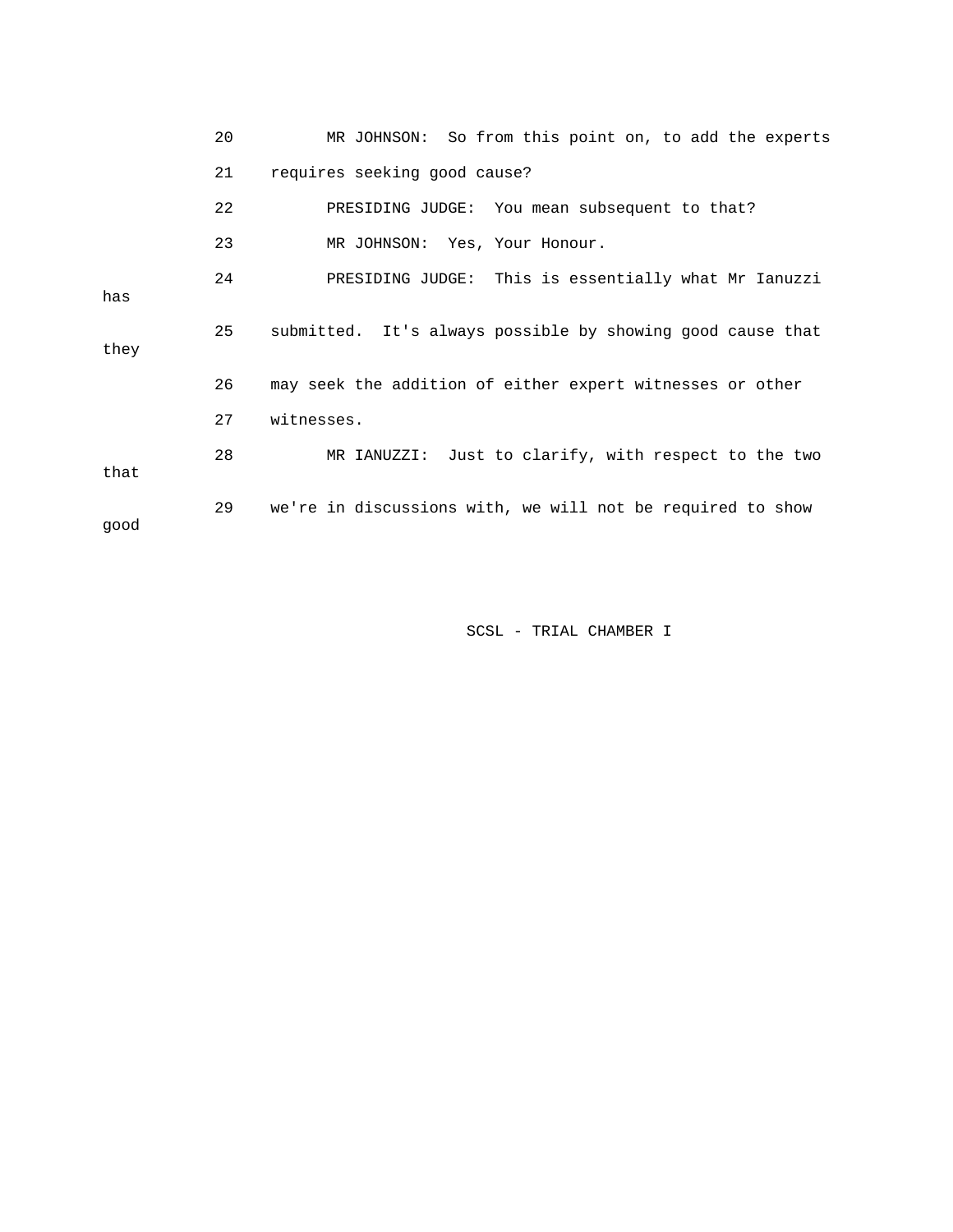|            |    | NORMAN ET AL                                                  |              |  |
|------------|----|---------------------------------------------------------------|--------------|--|
| Page 39    |    | 25 NOVEMBER 2005                                              | OPEN SESSION |  |
|            |    |                                                               |              |  |
|            |    |                                                               |              |  |
|            | 1  | cause?                                                        |              |  |
|            | 2  | PRESIDING JUDGE:<br>No.                                       |              |  |
|            | 3  | MR IANUZZI: Okay, thank you.                                  |              |  |
|            | 4  | PRESIDING JUDGE: But they will be on your list of             |              |  |
|            | 5  | witnesses?                                                    |              |  |
|            | 6  | MR IANUZZI: Absolutely.                                       |              |  |
|            | 7  | PRESIDING JUDGE: If they are on the list of witnesses,        |              |  |
| you        |    |                                                               |              |  |
| add        | 8  | will not have to show good cause. It's only if you want to    |              |  |
|            | 9  | to it in the future.                                          |              |  |
| they'll    | 10 | MR IANUZZI: They're not currently on the list, but            |              |  |
|            | 11 | be added. Thank you.                                          |              |  |
| issues.    | 12 | PRESIDING JUDGE: Thank you. We still have a few               |              |  |
| conference | 13 | One is the special defences. At the previous status           |              |  |
|            | 14 | the defence teams all indicated that at that time they were   |              |  |
| special    | 15 | uncertain as to whether they would rely on any of these       |              |  |
| provisions | 16 | defences and, if they did, they would comply with the         |              |  |
| to         | 17 | of Rule 67. Rule 67 provides and requires that the Defence is |              |  |
|            | 18 | notify the Prosecution of any special defence as soon as      |              |  |
|            | 19 | practicable and, in any event, before the commencement of the |              |  |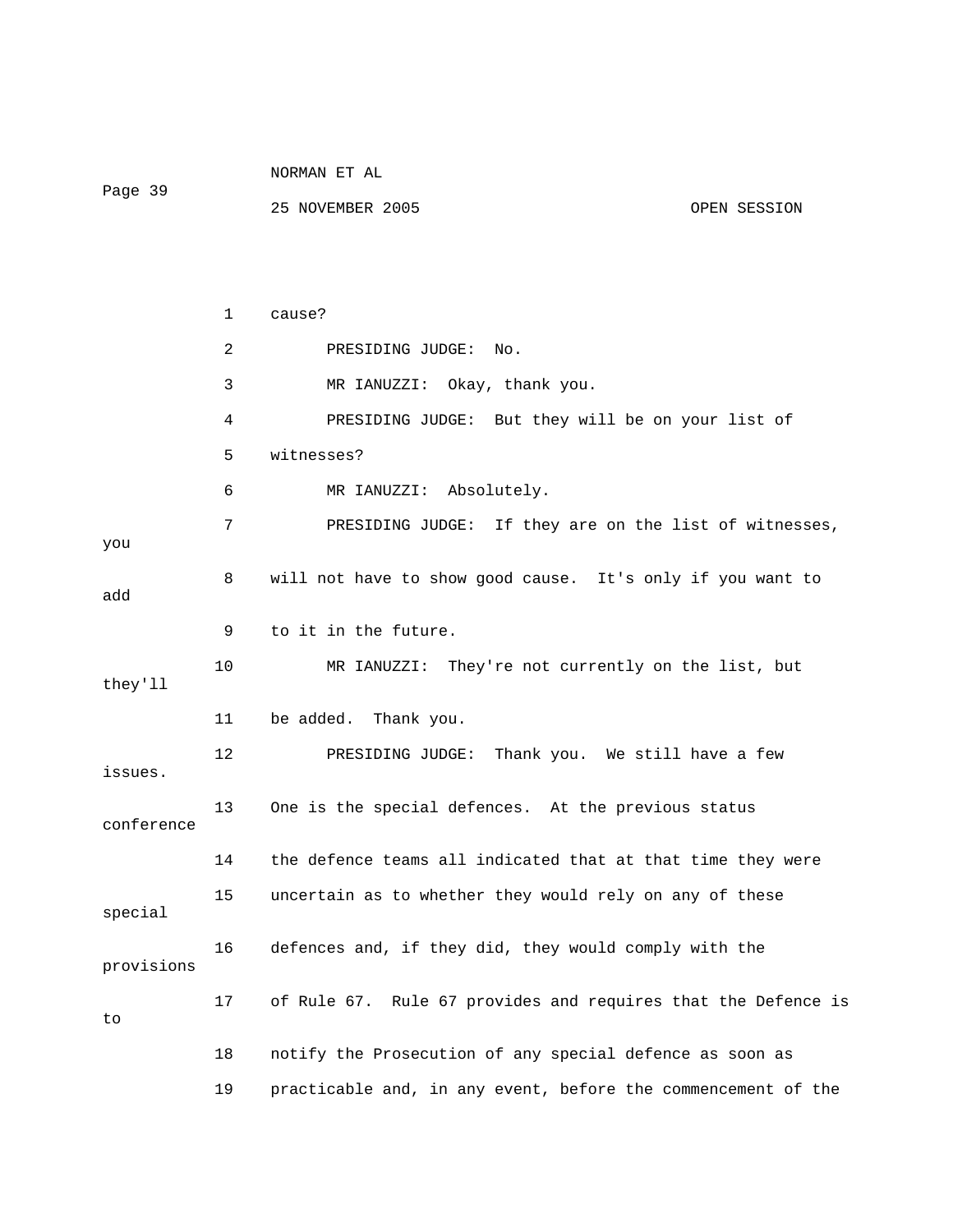|         | 20 | trial. The trial commenced a while ago, so I take it as there |
|---------|----|---------------------------------------------------------------|
|         | 21 | has been no compliance with that provision at this particular |
|         | 22 | moment that there is no intent to call any special defence.   |
|         | 23 | Dr Jabbi?                                                     |
| in      | 24 | MR JABBI: My Lord, we may need to call special defence        |
| has     | 25 | respect of certain areas. But the other problem I indicated   |
|         | 26 | not enabled us to identify the special areas. So we will      |
| special | 27 | probably have to seek leave if we do decide that we need      |
|         | 28 | defence in any of those areas.                                |
| the     | 29 | PRESIDING JUDGE: Fine. I just draw your attention to          |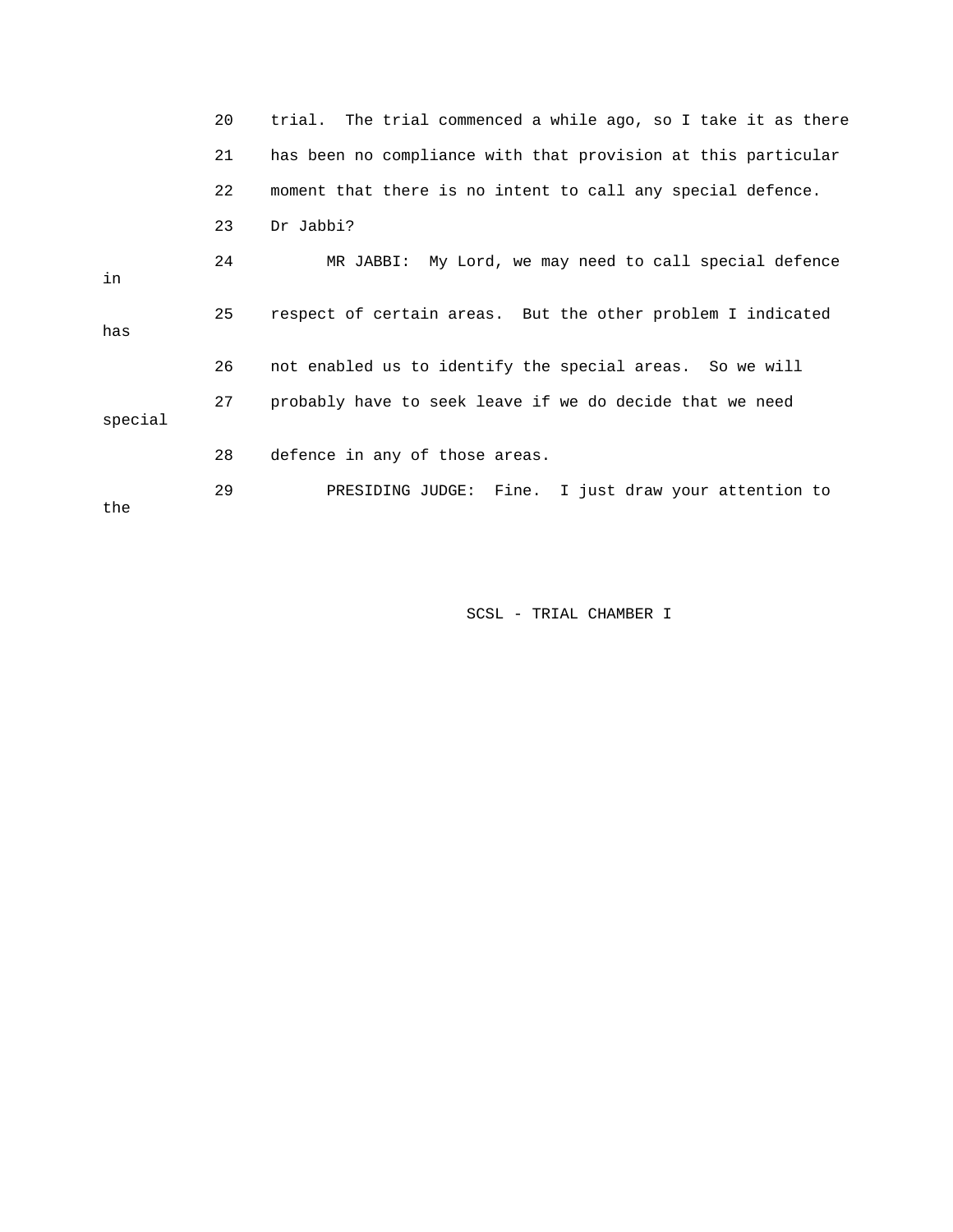Page 40

NORMAN ET AL

25 NOVEMBER 2005 OPEN SESSION

 1 provision of Rule 67, which is quite specific. But if you make 2 special application, we will look into it at that particular 3 moment. Mr Ianuzzi? 4 MR IANUZZI: Mr Fofana does not intend to rely on a special 5 defence. 6 PRESIDING JUDGE: Mr Margai? 7 MR MARGAI: None for our team. 8 PRESIDING JUDGE: Thank you. Protective measures, I don't 9 intend to delve into it. I know a motion has been filed by the 10 team for the third accused for an order for protective measures. 11 All I wish to say at this particular moment is draw the attention 12 of all concerned, on the requirements for such application, that 13 there is time lines that are very important as to where and when. 14 So I ask and I can only invite you to look very seriously as to 15 those particular provisions and make sure that you do comply with 16 that. As to the application that we have at this particular 17 moment, we'll deal with it as expeditiously as we can given the 18 fact that, as I have said, it is still the intention of this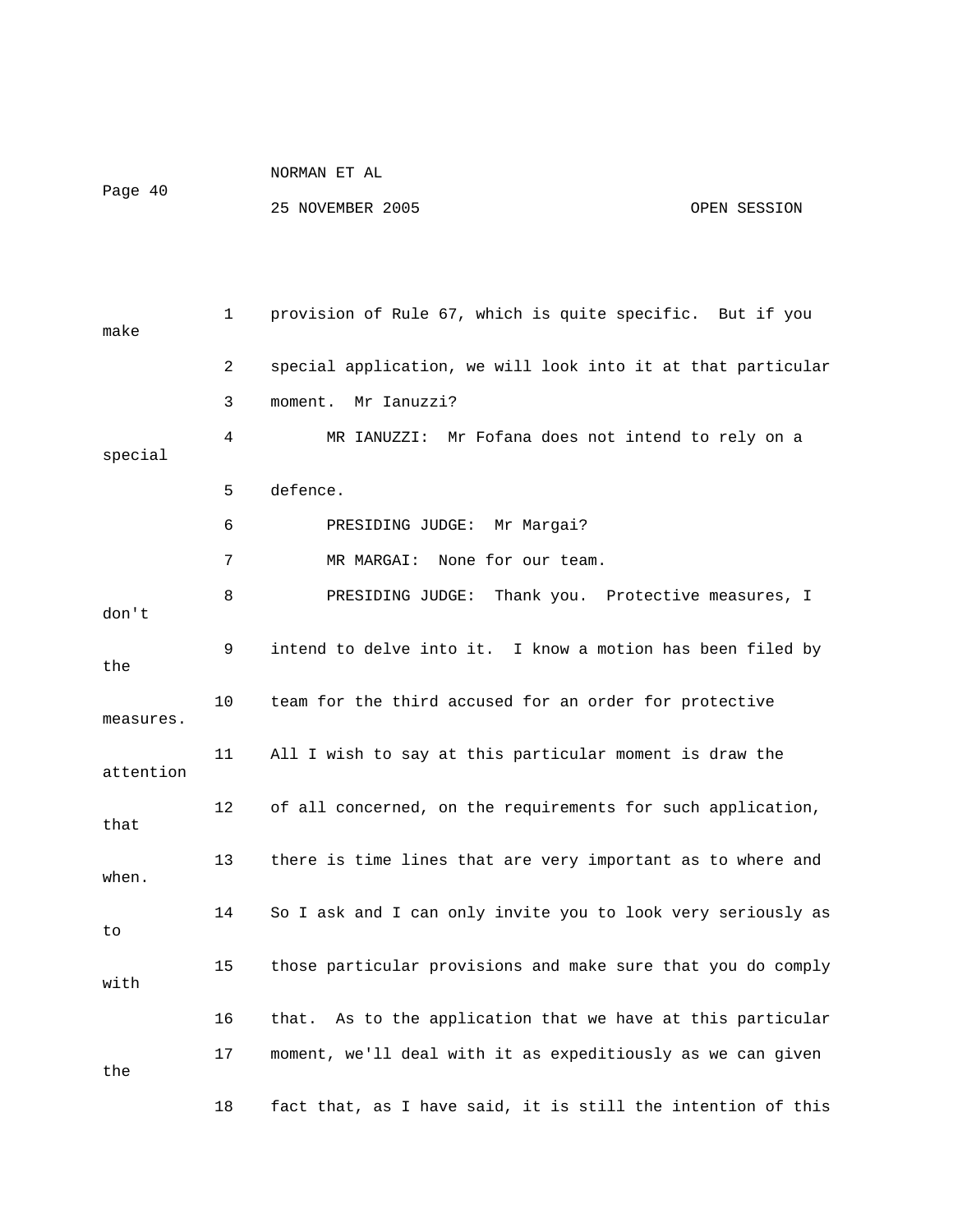| which      | 19 | Court to start the trial, or the phase two that I call it,    |
|------------|----|---------------------------------------------------------------|
| if         | 20 | is the Defence case, by 17th January 2006. I say this because |
| may        | 21 | there are applications for protective measures, whatever they |
|            | 22 | be, you have to bear that in mind; that there are disclosure  |
| a          | 23 | obligations that have to do with time lines and disclosure by |
|            | 24 | certain date.                                                 |
|            | 25 | So these are all my comments at this particular moment.       |
| particular | 26 | Justice Thompson, do you wish to add anything at this         |
|            | 27 | moment? No. Justice Itoe? No.                                 |
|            | 28 | MR IANUZZI: Your Honour, may I add something?                 |
| Jabbi,     | 29 | PRESIDING JUDGE: Yes, I'll come to all of you.<br>Dr          |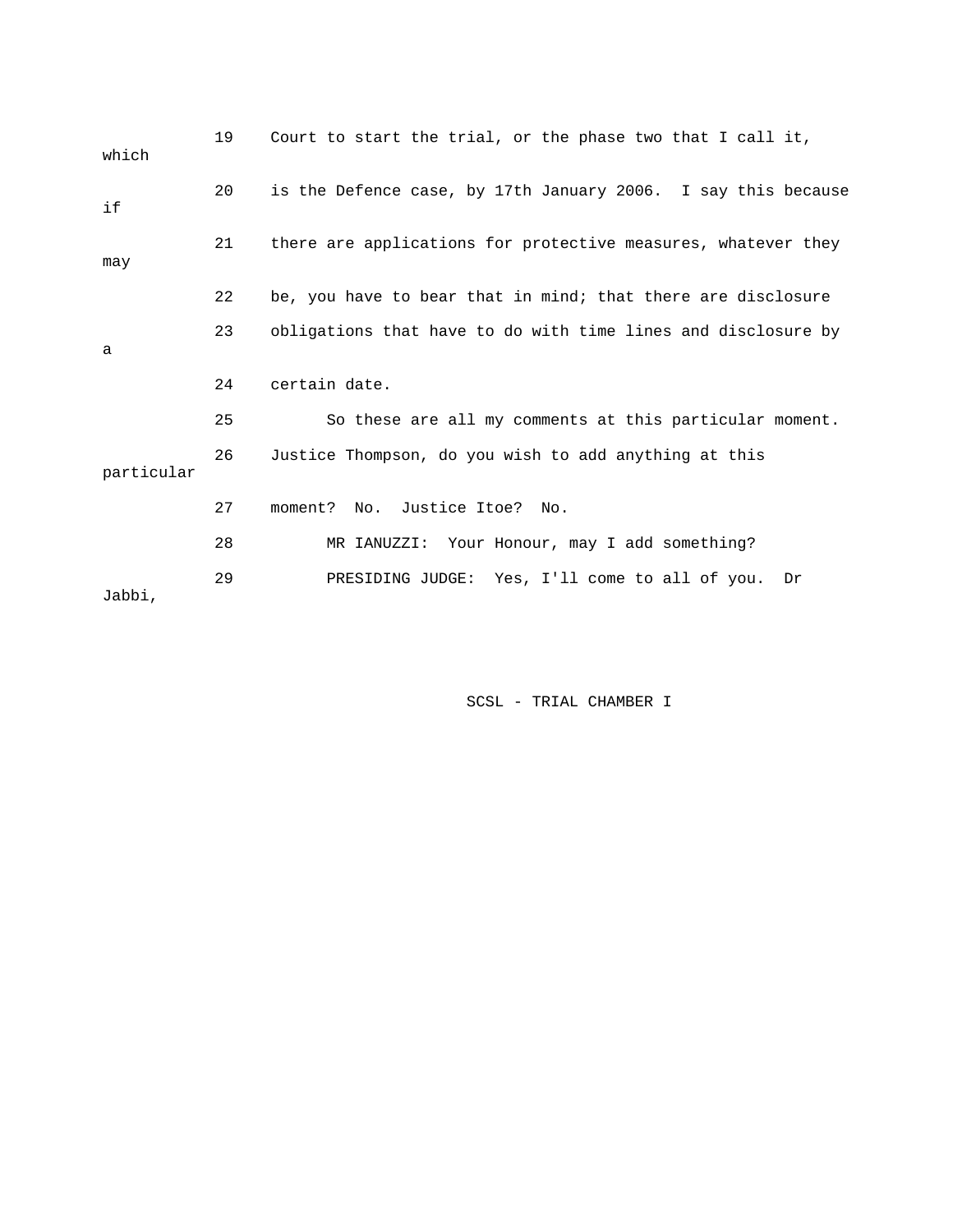| 41<br>Page |  |
|------------|--|
|------------|--|

|            | 1              | do you have any comment to make before we close this status   |
|------------|----------------|---------------------------------------------------------------|
|            | $\overline{2}$ | conference?                                                   |
|            | 3              | MR JABBI: My Lord, it's just in respect of the time you       |
| that       | 4              | will be graciously allowing in the order you will be issuing  |
| nominally  | 5              | the special constraints of the Norman team as we have         |
| fact       | 6              | indicated be taken into account so that we will be able in    |
|            | 7              | to comply within the time that is given.                      |
| the        | 8              | JUDGE ITOE: Like what constraints? Nonco-operation by         |
| to?        | 9              | accused with his defence team? Is that what you're referring  |
| did        | 10             | MR JABBI:<br>That is one, of course.<br>That is one.<br>But I |
|            | 11             | talk about the time and the resource aspect.                  |
| considered | 12             | JUDGE ITOE: [Overlapping speakers] the time you               |
| you        | 13             | that at least our comments as far as ample time accorded to   |
|            | 14             | are very much in place.                                       |
| be         | 15             | Yes. So I'm just asking, My Lord, that this<br>MR JABBI:      |
|            | 16             | taken into account in fixing the time.                        |
|            | 17             | JUDGE THOMPSON:<br>The resource problem, how formidable is    |
| quite      | 18             | Because you seem to suggest, if I'm right, that it's<br>that? |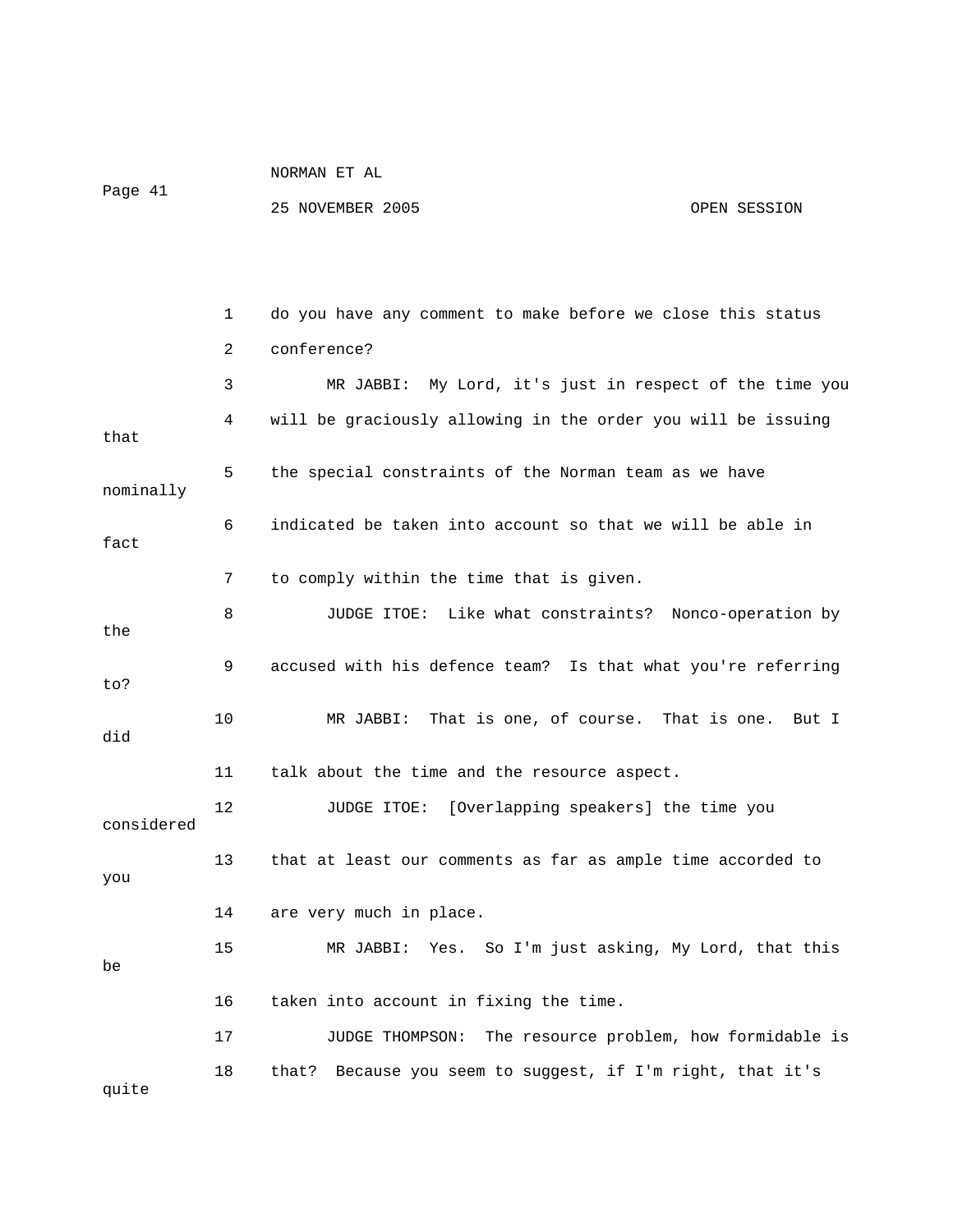19 formidable. If that is so, what kind of realistic estimate would 20 you propose, because that seems to be, from your perspective, the 21 handicap now. What efforts are you making to surmount the 22 problems that you see and how expeditiously are you doing that? 23 MR JABBI: My Lord, as far as the time aspect is concerned, 24 we are hoping that you will be able to allow at least up to 9th 25 December and I can give the assurance that we are undertaking 26 some very active exercise, but we have a large geographical area 27 to cover. We have tried to cover it in the time that has been 28 allowed, but, as I said, the resource aspect constrained us and 29 we are continuing it. In fact, we are supposed to go back into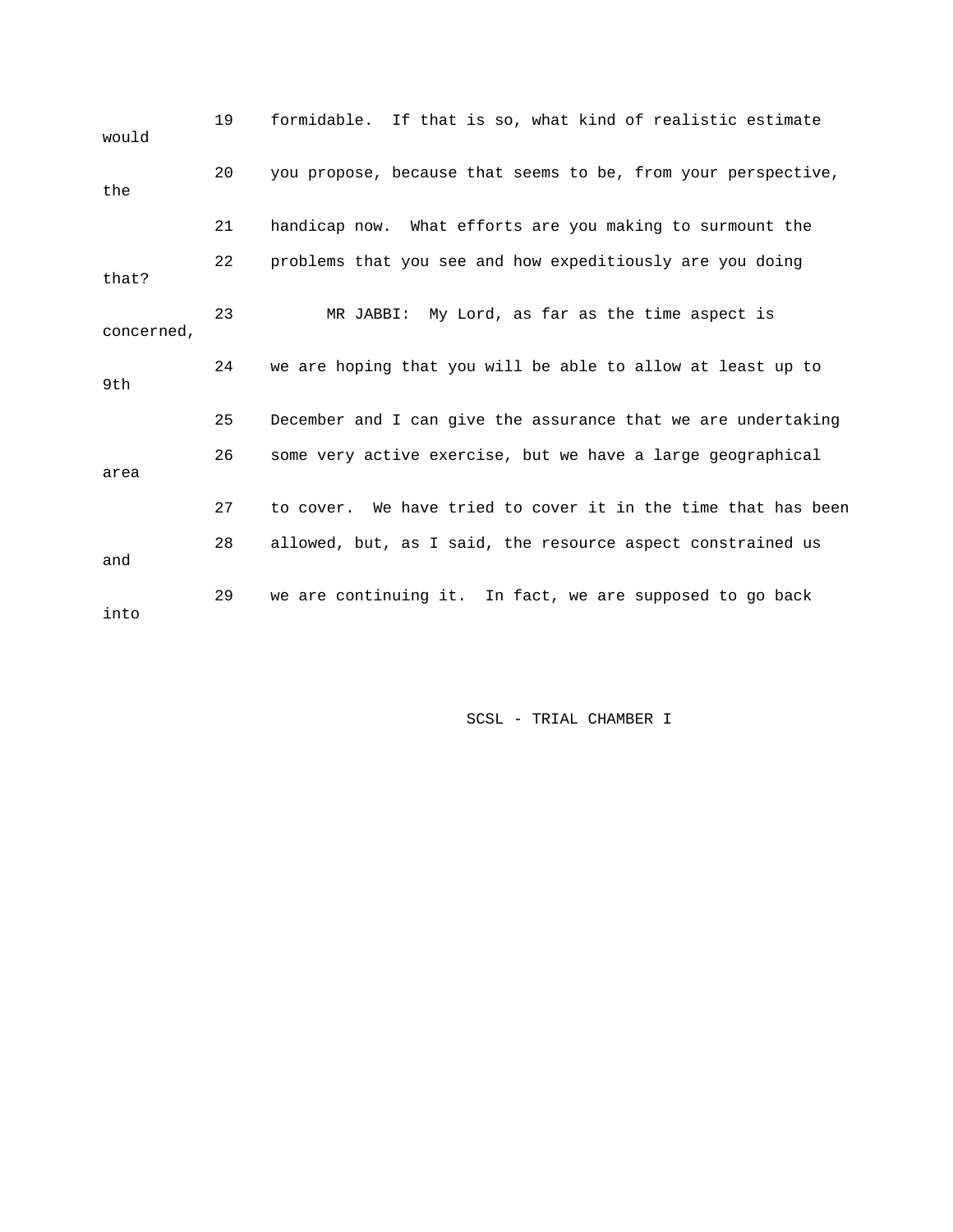Page 42

| with     | 1  | the field again today to ensure that we do in fact come up      |
|----------|----|-----------------------------------------------------------------|
|          | 2  | the required witnesses and the information.                     |
| December | 3  | PRESIDING JUDGE:<br>I can tell you, Mr Jabbi, that 9            |
|          | 4  | is too late.  So we were thinking of a much shorter period of   |
|          | 5  | time, but we will take in due consideration your plea with the  |
| late     | 6  | Court for more time. But I say 9 December is too late.<br>Too   |
| this     | 7  | because then we're going to be backing up and if we go with     |
| on       | 8  | by 9 December, and our problem, we will not be able to start    |
|          | 9  | 17th January as we were planning to do. So that's the time      |
| as       | 10 | constraint. You have constraint but we have time constraint     |
|          | 11 | well, given what's happening, because we do have to make sure   |
|          | 12 | that everything is in place if we want to proceed on 17th       |
|          | 13 | January.                                                        |
| have     | 14 | If we are unable to proceed, as we have said, we may            |
|          | 15 | to look at a totally different scenario and the different       |
|          | 16 | scenario may not mean proceeding with CDF as early as we        |
|          | 17 | expected. So we may have to delay CDF at some other time.<br>So |
| move     | 18 | this is the response that we're taking, that if we want to      |
| January  | 19 | ahead and we intend and strongly intend to move on 17th         |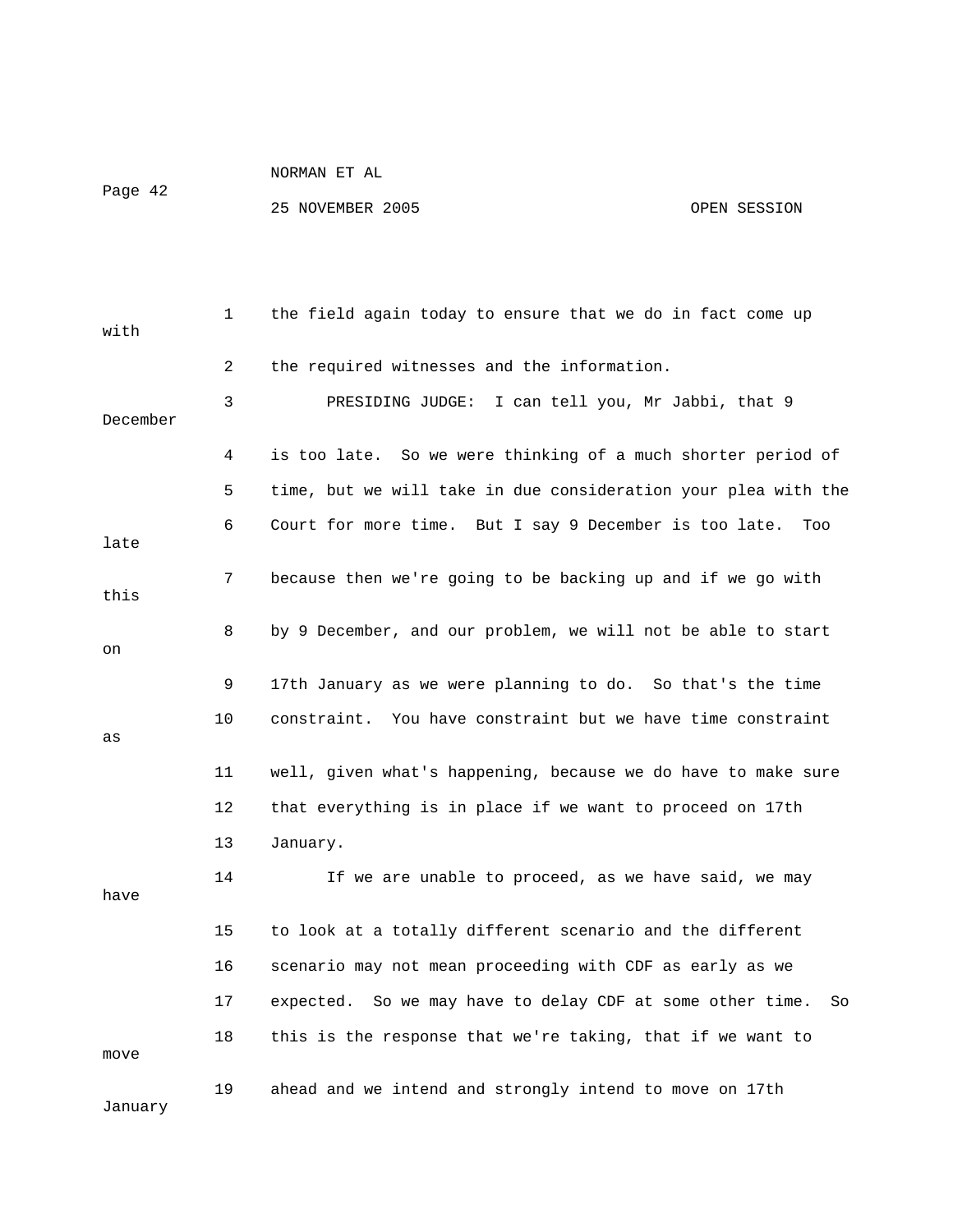|      | 20 | to carry on to start with the Defence case, but if it's not    |
|------|----|----------------------------------------------------------------|
|      | 21 | possible we'll have to consider other scenarios. As I say, we  |
|      | 22 | may well proceed with the other case.                          |
| us   | 23 | JUDGE ITOE: We hope we don't get there, you'll assist          |
|      | 24 | to ensure that we don't get there.                             |
|      | 25 | PRESIDING JUDGE: That's right. [Overlapping speakers]          |
| now. | 26 | it's a reality. We need to be able to make these decisions     |
|      | 27 | That's why I say we cannot delay too long because we will get  |
|      | 28 | into very, very difficult time. But we'll take your plea and   |
| 9    | 29 | we'll look at that with that in mind, but I'm telling you that |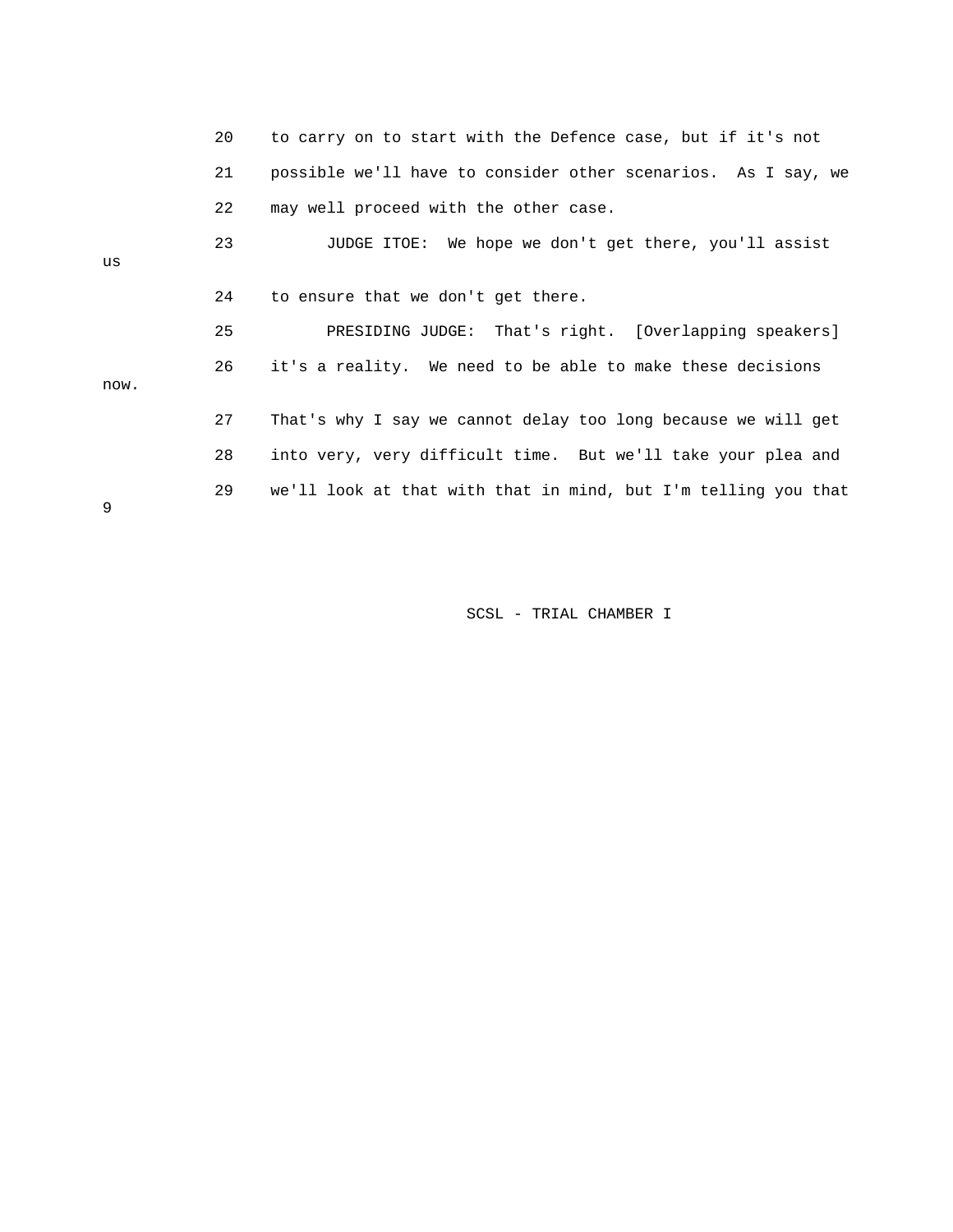|             | 1              | December is not acceptable.                                   |
|-------------|----------------|---------------------------------------------------------------|
|             | $\overline{2}$ | Thank you, My Lord.<br>MR JABBI:                              |
|             | 3              | PRESIDING JUDGE:<br>Mr Ianuzzi.                               |
|             | 4              | MR IANUZZI:<br>Thank you. I just wanted to draw to your       |
| with        | 5              | attention that we intend to move the Chamber for assistance   |
| subpoena    | 6              | compelling testimony of a particular witness by either        |
| we          | 7              | or binding order. We intend to do that before the recess --   |
| some        | 8              | hope to do that before the recess. We'd just like to have     |
|             | 9              | guidance from the Chamber in terms of the exhaustive measures |
| compliance. | 10             | that we need to take in advance to attempt voluntary          |
| have        | 11             | We've made several efforts at this point. Does the Chamber    |
|             | 12             | anything to say on that?                                      |
|             | 13             | We don't.<br>I mean, if you've made all<br>PRESIDING JUDGE:   |
| the         | 14             | possible attempts and they don't want to come then you have   |
|             | 15             | other resources available as such -- other recourses.         |
|             | 16             | Just so it's very clear, we come by --<br>MR IANUZZI:         |

25 NOVEMBER 2005 OPEN SESSION

NORMAN ET AL

advice

Page 43

 18 to legal teams. 19 MR IANUZZI: Well, I'm not asking for legal advice, Your

17 JUDGE ITOE: It's not for the Chamber to offer legal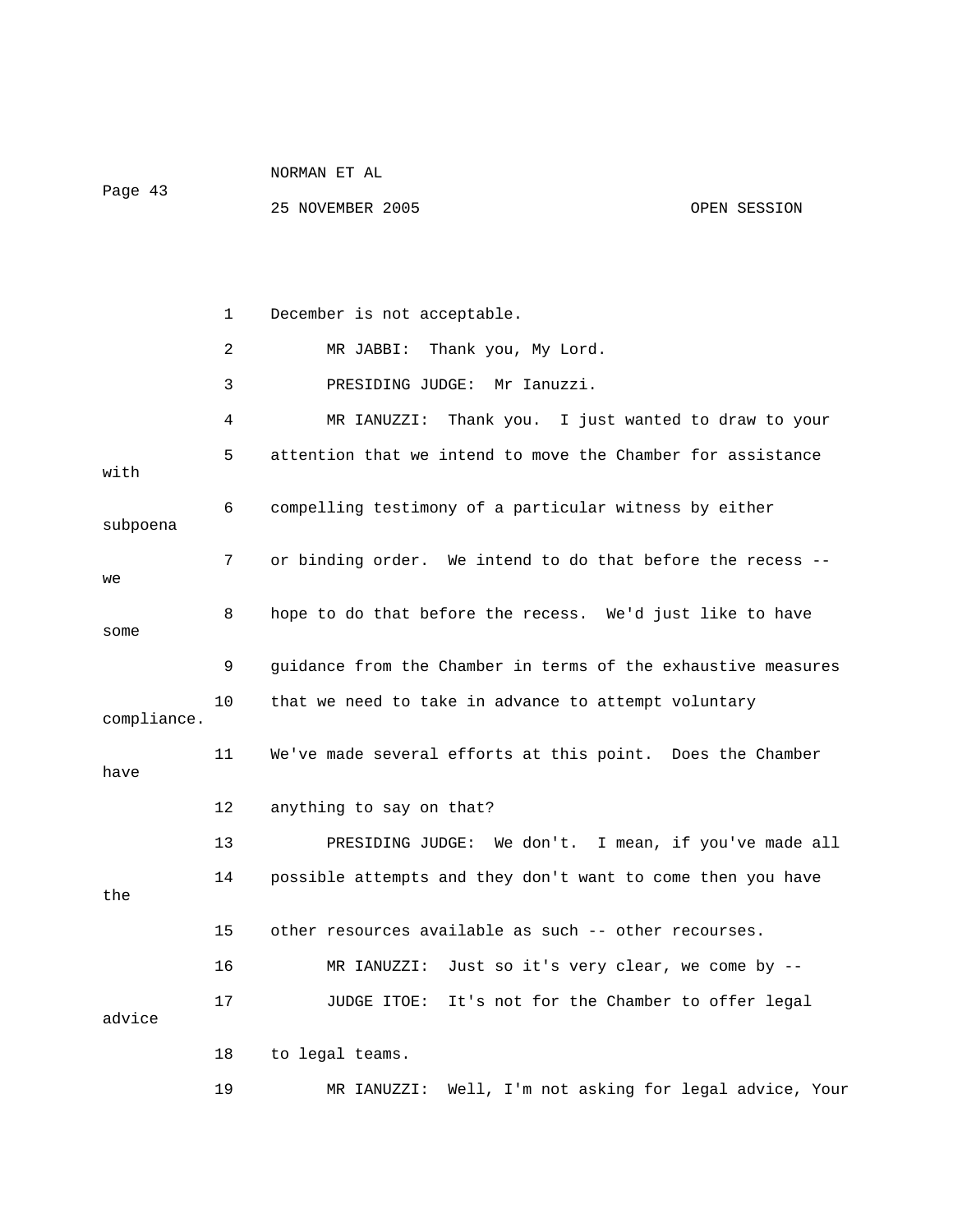|      | 20 | Honour. I'm asking for procedural quidance.                 |
|------|----|-------------------------------------------------------------|
| It's | 21 | JUDGE ITOE: Guidance is advice. It's legal advice.          |
|      | 22 | veiled legal advice you are asking for.                     |
| оf   | 23 | MR IANUZZI: As you like. Your Honour, we come by way        |
| that | 24 | formal motion, application, request so we avoid the problem |
|      | 25 | we had with our materials.                                  |
|      | 26 | PRESIDING JUDGE: The normal procedure is by motion.         |
|      | 27 | MR IANUZZI: By motion.                                      |
|      | 28 | PRESIDING JUDGE: That's the standard procedure.             |
|      | 29 | MR IANUZZI: If I could just seek leave to make one more     |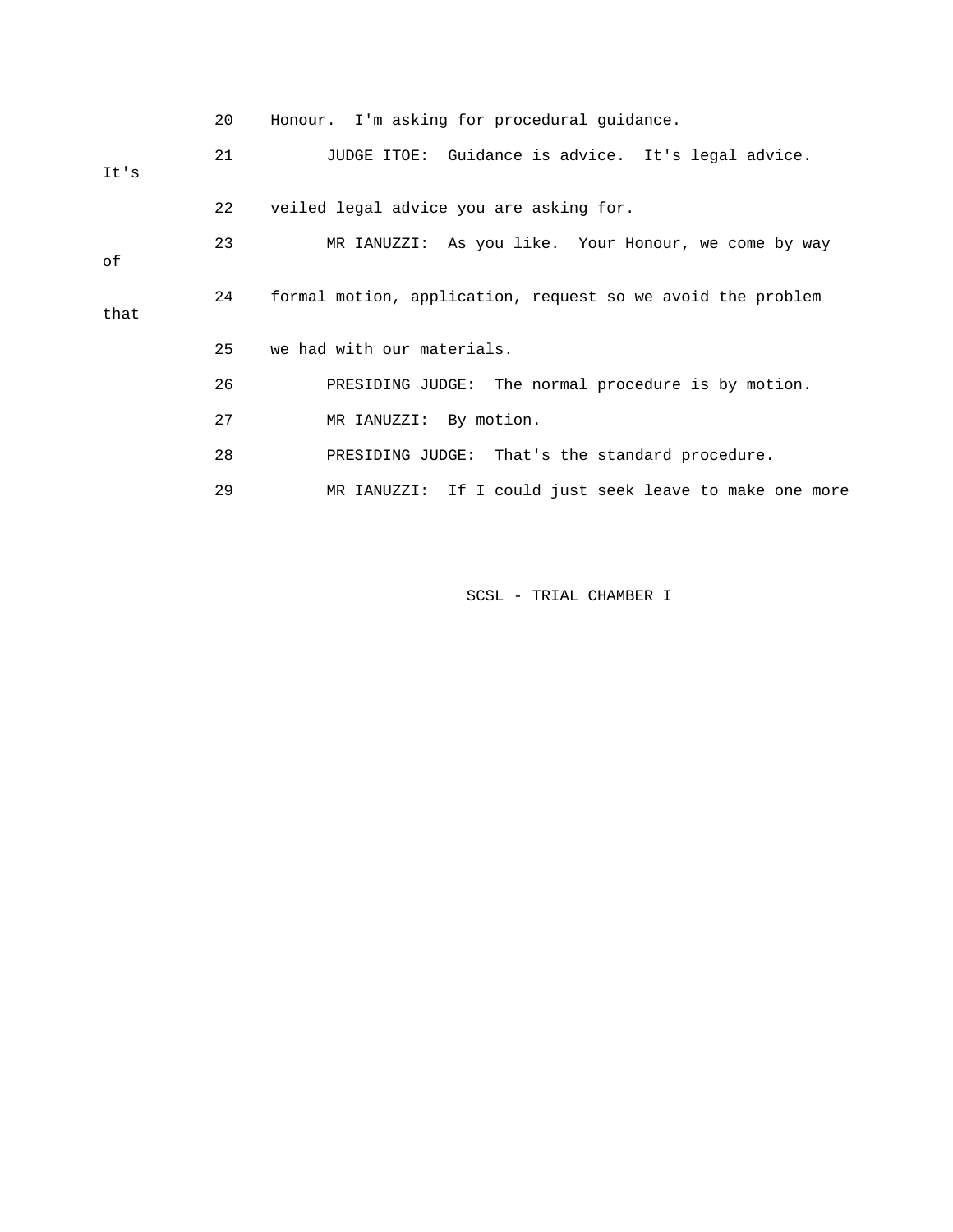NORMAN ET AL Page 44

|          | 1  | comment with respect to the materials that we filed.<br>I would |
|----------|----|-----------------------------------------------------------------|
| styled   | 2  | just like to note for the record that the materials were        |
| partial  | 3  | as materials filed pursuant to the order and request for        |
| the      | 4  | reconsideration of thereof. I note that the Prosecution, and    |
| appeal   | 5  | Defence oftentimes, when making applications for leave to       |
| to       | 6  | styles its documents as requests. So we do take exception as    |
| οf       | 7  | what we consider a sort of formalistic approach to the title    |
|          | 8  | documents. That's all. Thank you.                               |
|          | 9  | It's noted.<br>PRESIDING JUDGE:<br>Mr Margai.                   |
| January. | 10 | MR MARGAI: My Lords, we're comfortable with 17th                |
|          | 11 | We'll be ready to start.                                        |
|          | 12 | Thank you. I do have just one more<br>PRESIDING JUDGE:          |
| not      | 13 | question -- not from you, Mr Margai. In fact, my question is    |
|          | 14 | directed to your team because it has to do with protective      |
|          | 15 | I know the position of the Kondewa team about<br>measures.      |
| seek     | 16 | protective measures but I can ask Mr Jabbi, do you intend to    |
|          | 17 | protective measures? For the time being I understand your       |
| for      | 18 | position to have been that you do not have and will not apply   |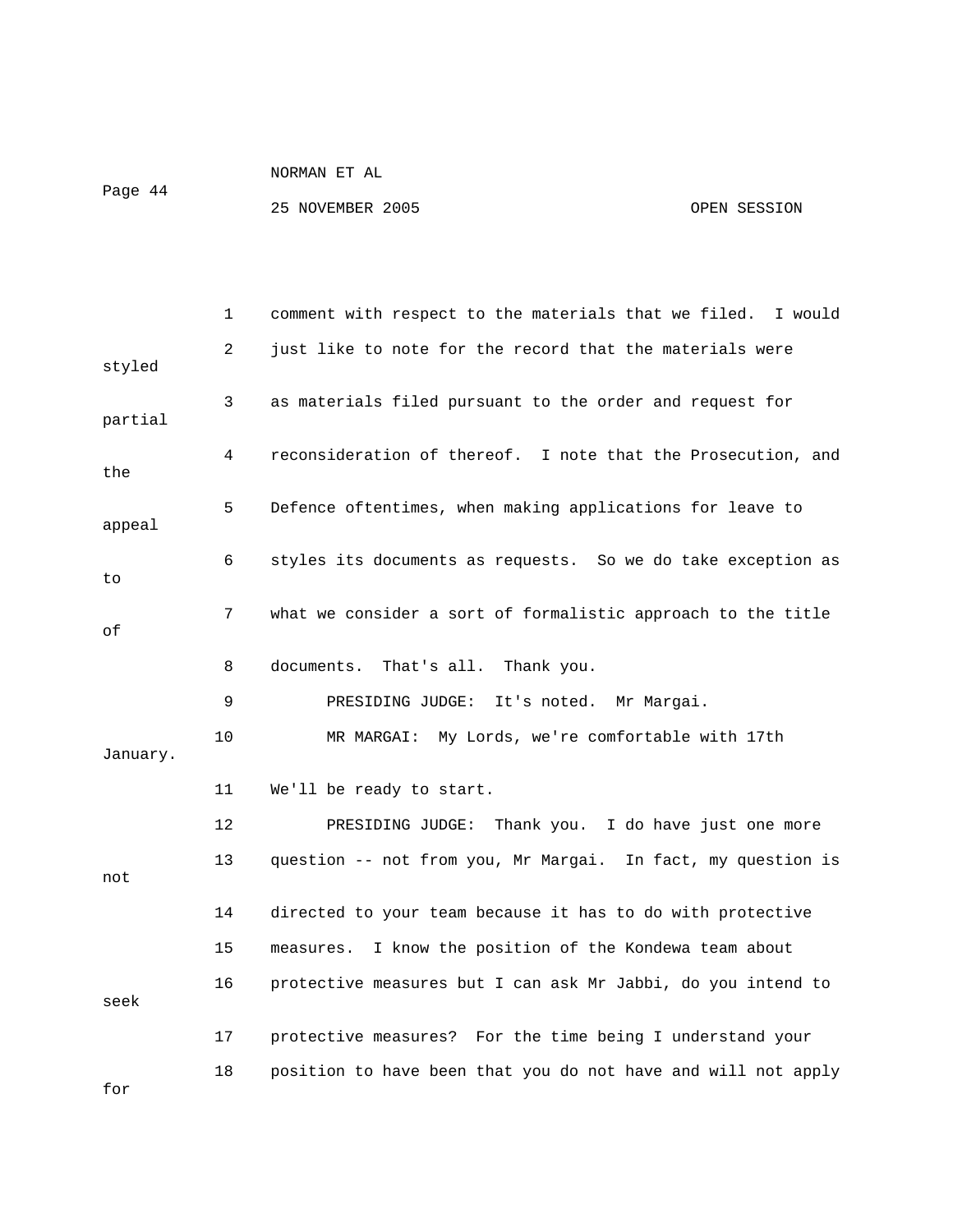| intending  | 19 | any protective measures. I say this because if you are          |
|------------|----|-----------------------------------------------------------------|
| as I       | 20 | to do so you have to move fairly quickly to do that because,    |
|            | 21 | say, there are time lines involved and disclosure obligations   |
| do         | 22 | related to that. So I just wanted to draw your attention.<br>So |
| protective | 23 | I take it that you are not intending to apply for any           |
|            | 24 | measures?                                                       |
| be         | 25 | MR JABBI: My Lord, on most of our witnesses we will not         |
|            | 26 | applying for protective measures. But in our consultations we   |
|            | 27 | may well come up against that problem in the case of a few.     |
|            | 28 | PRESIDING JUDGE:<br>Okay.                                       |
| on         | 29 | That is why we don't want to be too outspoken<br>MR JABBI:      |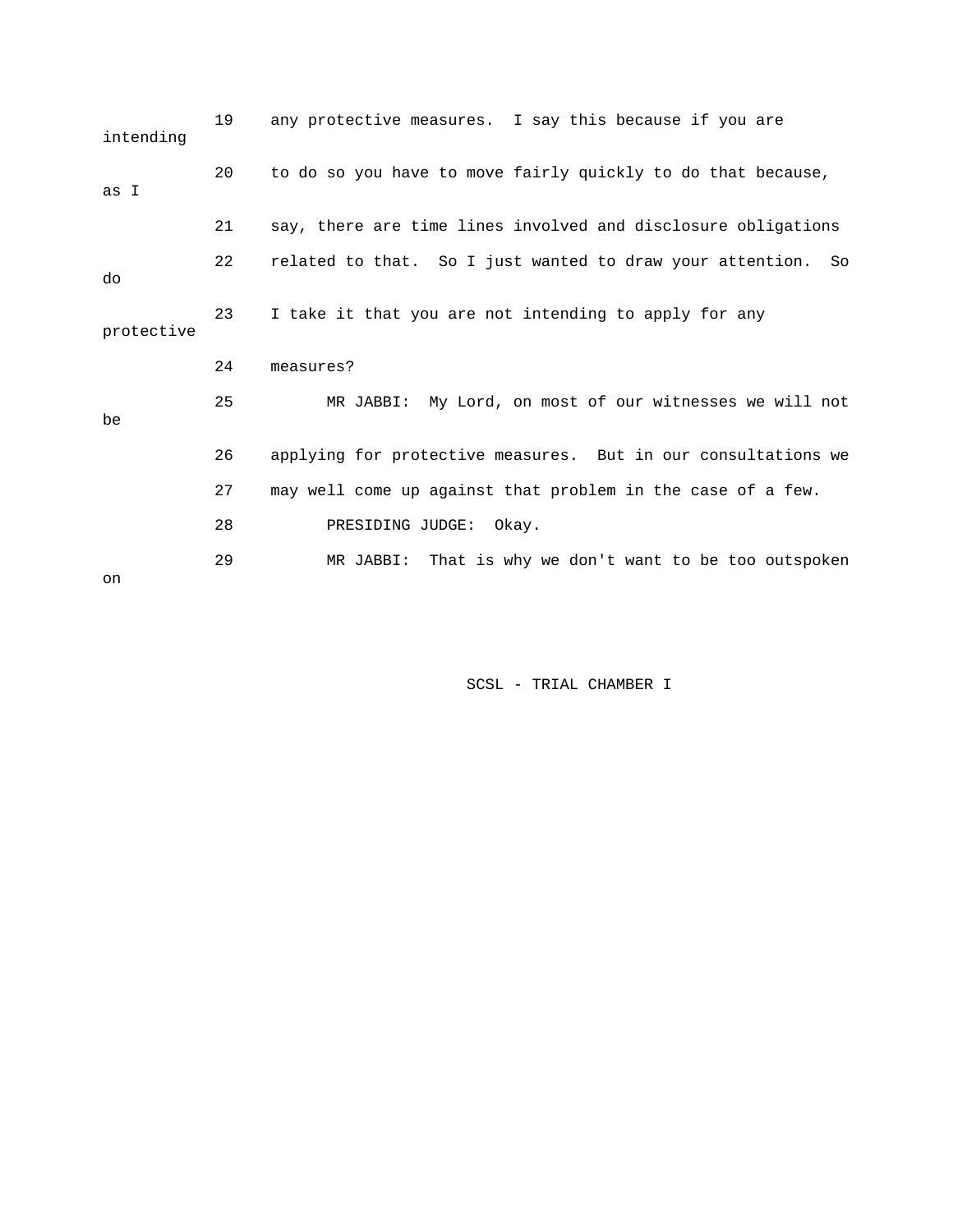Page 45

your

25 NOVEMBER 2005 OPEN SESSION

 1 whether we will not be requiring it. 2 PRESIDING JUDGE: But you may. So I take it that the 3 majority of your witnesses will not be -- 4 MR JABBI: Will not require protective measures. 5 MR IANUZZI: Your Honour, I can almost say with certainty 6 that none of our witnesses will be requiring protective measures. 7 PRESIDING JUDGE: Good. Mr Prosecutor. 8 MR JOHNSON: Yes, thank you, Your Honour. Just a few 9 comments before we close. The first one being of course since 10 the refiled witness list will contain names rather than 11 pseudonyms the Prosecution should be able to determine for 12 ourselves the common witnesses between the three lists but, 13 because there are some very common names in Sierra Leone, we 14 would ask that you require defence to identify on their refile 15 lists common witnesses between the teams. 16 Secondly, we certainly request that it be the earliest

 17 possible date in your deliberations as you decide what date to 18 require defence to refile many of the items as a result of

 19 21st October order, but we request that that be as soon as 20 possible because, again, it's all of our concerns that we have 21 many things to do before 17th January in anticipation of the 22 start of the trial.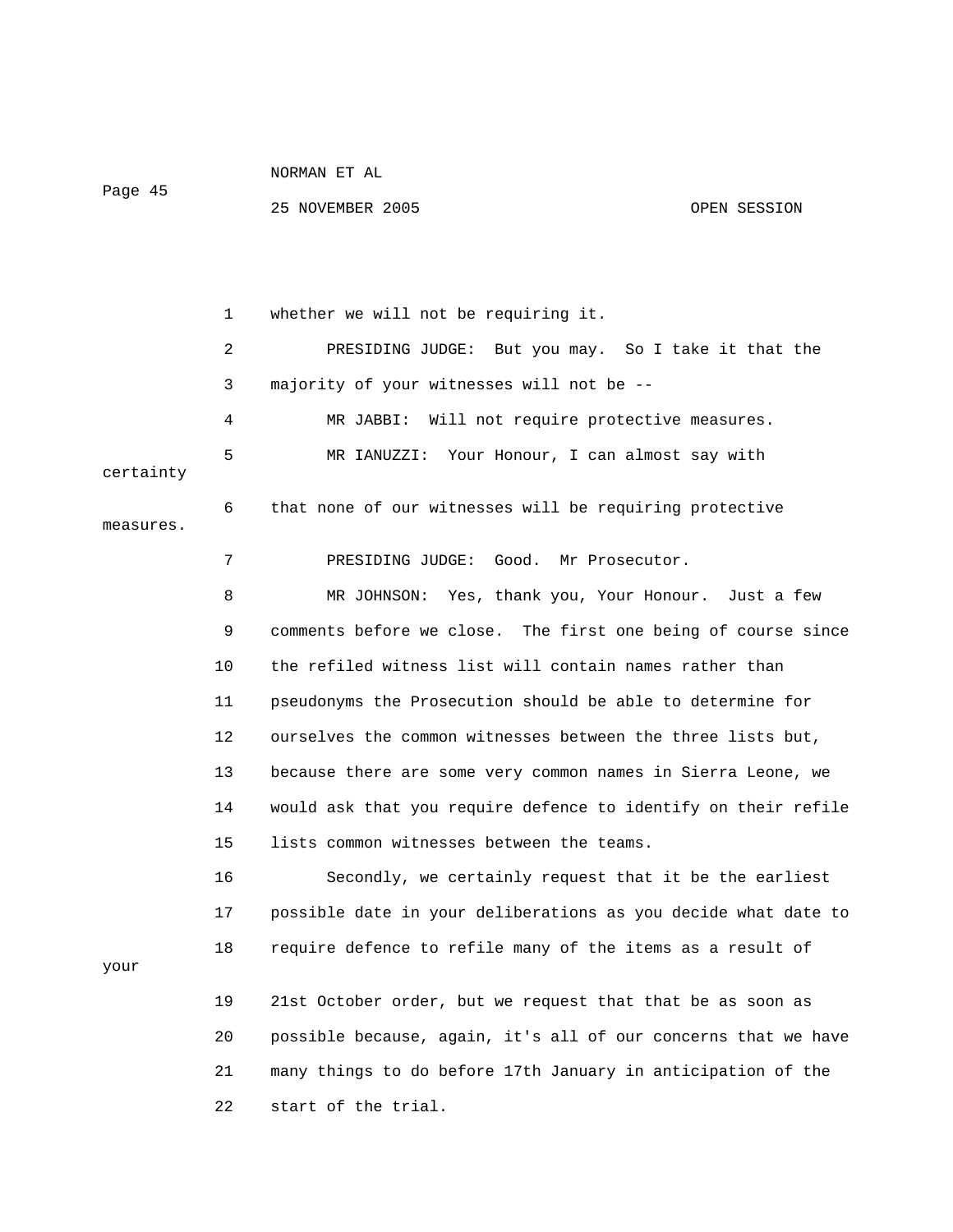|         | 23 | I would like to ask if there has been any consideration        |
|---------|----|----------------------------------------------------------------|
| the     | 24 | given, assuming we start on 17th January, as to the length of  |
| оf      | 25 | trial session? Would, for example, the trial session go all    |
| looking | 26 | the way to the spring recess of the Court or would you be      |
|         | 27 | at doing two sessions, a CDF session and an RUF session before |
|         | 28 | the recess or something along those lines?                     |
| to      | 29 | PRESIDING JUDGE: We are certainly giving consideration         |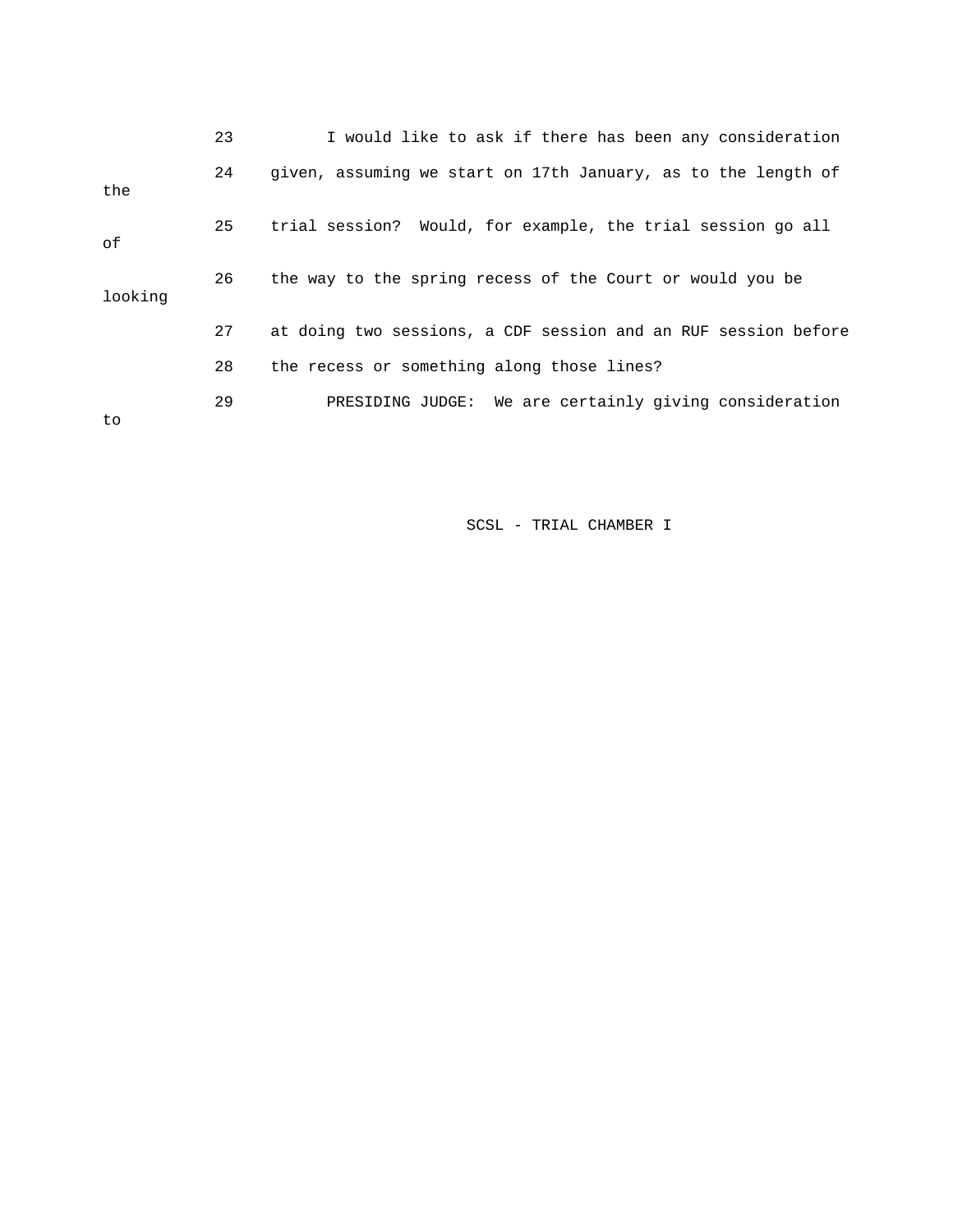Page 46

NORMAN ET AL

| still         | 1  | all of that. We have made no final decision on that.<br>It's   |
|---------------|----|----------------------------------------------------------------|
| a             | 2  | being looked at as different proposals, one of which is to do  |
| decision      | 3  | full session until Easter. But there has been no final         |
|               | 4  | When I say one session, it would be a CDF session<br>on that.  |
| where         | 5  | running from January to Easter. But we're waiting to see       |
|               | 6  | we are. I mean, this is why we're asking for cooperation and   |
|               | 7  | support from all of you because we cannot do that in a vacuum. |
| find          | 8  | As I say, if we don't have enough information we'll have to    |
|               | 9  | other means of moving ahead.                                   |
| to            | 10 | MR JOHNSON: I understand, Your Honour. So, again, just         |
|               | 11 | reaffirm my request that the filing date be set as early as    |
|               | 12 | possible.                                                      |
|               | 13 | PRESIDING JUDGE: Yes.                                          |
| inform        | 14 | MR JOHNSON: Lastly, Your Honour, I just wanted to              |
| by            | 15 | the Court and Defence that we will be requesting, seeking or   |
| discretionary | 16 | motion we will be seeking that you do exercise your            |
| statements    | 17 | power under Rule 73 ter and seek that defence witness          |
|               | 18 | also be disclosed. Thank you, Your Honour.                     |